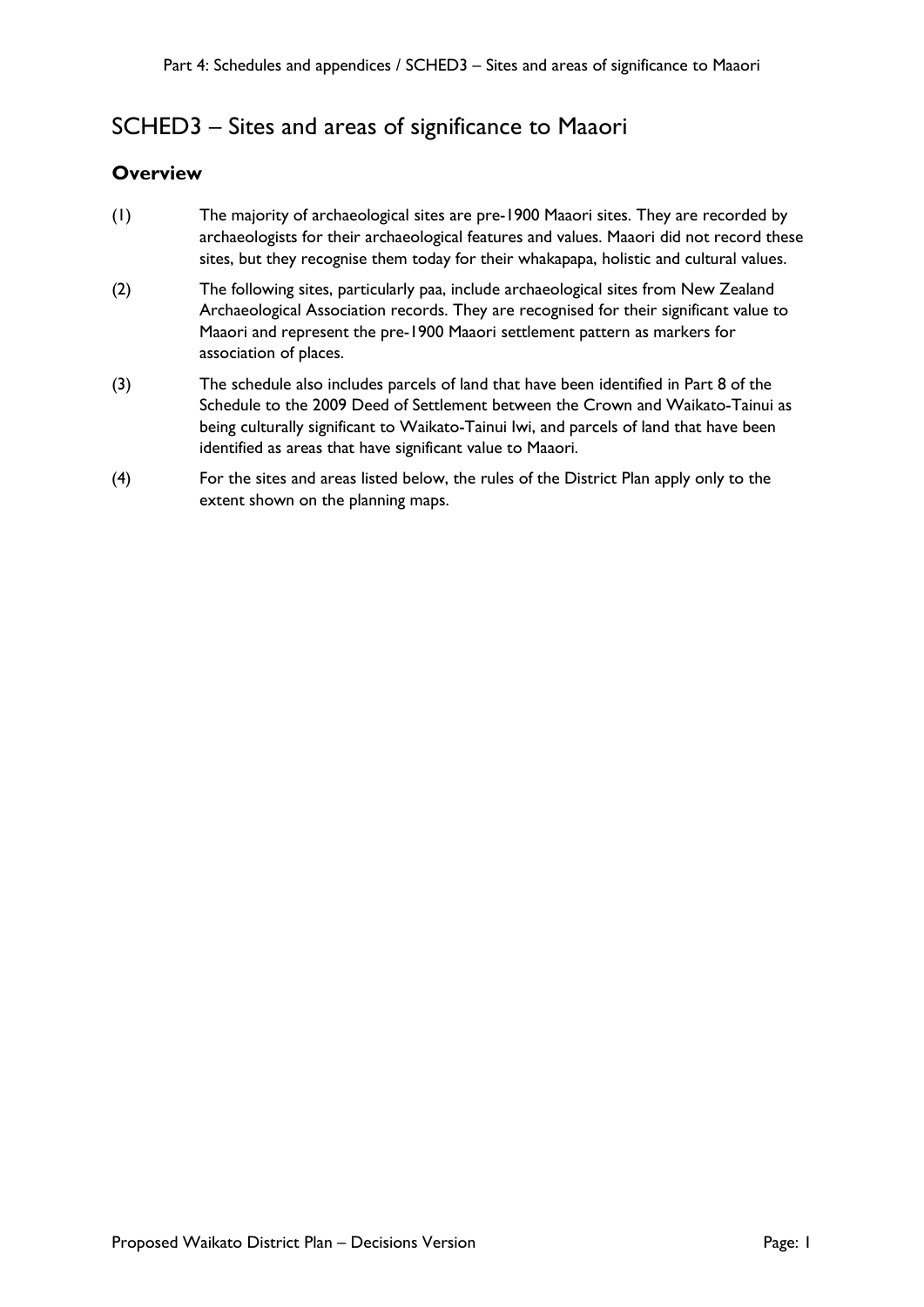## **SCHED3 – Sites and areas of significance to Maaori**

| ID             | <b>NZAA</b> site<br>number | <b>Type</b> | Site name and location /<br>area                     | Significance / feature of interest                                                                                                                                                                                           |
|----------------|----------------------------|-------------|------------------------------------------------------|------------------------------------------------------------------------------------------------------------------------------------------------------------------------------------------------------------------------------|
|                | R12/64                     | Paa         | Unknown name<br>171 Bald Hill Road, Pukekohe         | Remains of ditch and bank. Defence on south-west and eastern areas<br>obliterated by tracking. Northern ditch and bank in fair state.                                                                                        |
| $\overline{2}$ | R12/90                     | Paa         | Unknown name<br>192 Wily Road, Pukekohe              | Long ridge paa with pits and terraces.                                                                                                                                                                                       |
| 3              | R12/91                     | Paa         | Unknown name<br>192 Wily Road, Waiuku                | Bank (earth), ditch - defensive, platform. A traditional area of Ngaati Te<br>Ata.                                                                                                                                           |
| 4              | R12/92                     | Paa         | Unknown name<br>277 Bald Hill Road, Waiuku           | Area is completely ploughed but was a traditional area of Ngaati Te<br>Ata.                                                                                                                                                  |
| 5              | R12/105                    | Paa         | Unknown name<br>411B Razorback Road, Pokeno          | This site comprised four trenches in scoria up to 2m deep on the<br>north-east side of a ridge knoll on a spur running south from Mt<br>William. The site has since been destroyed following the construction<br>of a house. |
| 6              | R12/128                    | Paa         | Te Auanga Paa<br>138 Elbow Road, Aka Aka             | Paa site - defensive, terraces, ditches, midden - Waikato, Ngaati Tiipa.                                                                                                                                                     |
| $\overline{7}$ | R12/129                    | Paa         | Unknown name<br>16 Kohanga Store Road, Te<br>Kohanga | Site consists of two ditches across the ridge, several terraces and three<br>possible pits. The two ditches have been modified slightly to allow<br>cattle access to the end of the ridge - Waikato, Ngaati Tiipa.           |
| 8              | R12/140                    | Paa         | Unknown name<br>167B Bluff Road, Pokeno              | Paa site and midden/terraces.                                                                                                                                                                                                |
| 9              | R12/157                    | Paa         | Unknown name<br>115 Murray Road, Pukekawa            | A small paa with small infilled ditch at the eastern end. The slopes<br>below the paa are very steep.                                                                                                                        |
| 10             | R12/158                    | Paa         | Unknown name<br>115 Murray Road, Tuakau              | A hilltop ditch and terrace paa located on a hilltop overlooking the<br>Waikato River.                                                                                                                                       |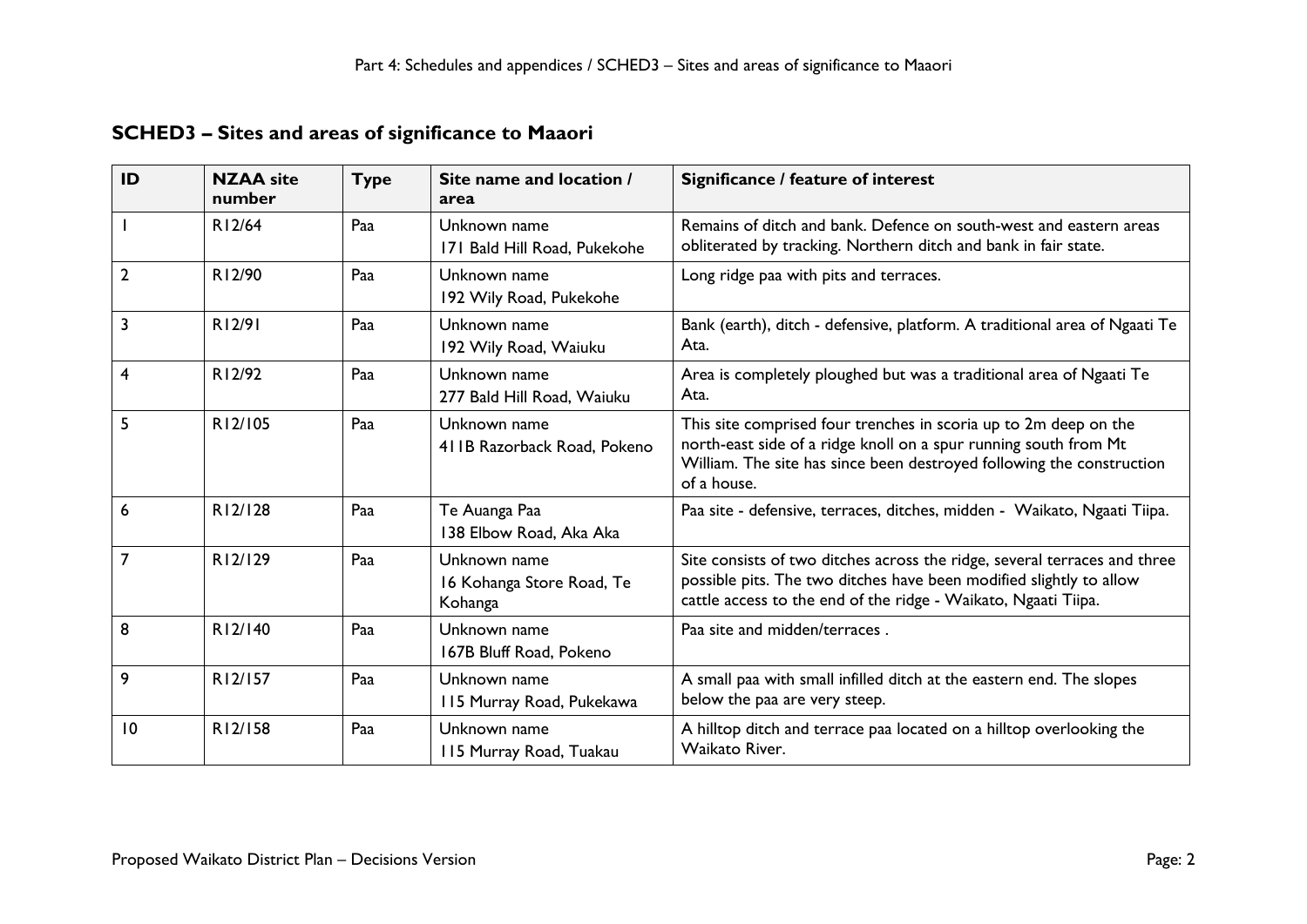| ID           | <b>NZAA</b> site<br>number | <b>Type</b> | Site name and location /<br>area                                 | Significance / feature of interest                                                                                                                                                                                                                                           |
|--------------|----------------------------|-------------|------------------------------------------------------------------|------------------------------------------------------------------------------------------------------------------------------------------------------------------------------------------------------------------------------------------------------------------------------|
| $\mathbf{H}$ | R12/142                    | Paa         | Unknown name<br>55 McKinney Road, Tuakau                         | Large paa - pit, terrace. The top of the hill has been totally flattened and<br>a home built. Terraces and pits are found on all major spurs that radiate<br>from the hilltop.                                                                                               |
| 12           | R12/143                    | Paa         | Unknown name<br>144 Aitken Road, Tuakau                          | At the northern end of Aitken Road, on the southern bank of the<br>Waikato River.                                                                                                                                                                                            |
| 3            | R12/144                    | Paa         | Unknown name<br>325 Tuakau Bridge-Port<br>Waikato Road, Onewhero | Headland paa defended by single ditch.                                                                                                                                                                                                                                       |
| 4            | R12/145                    | Paa         | Unknown name<br>16 Kohanga Store Road, Te<br>Kohanga             | Fairly large paa occupies a promontory south of and above Waikato<br>River. Defended to the south by transverse double ditch and bank<br>system.                                                                                                                             |
| 15           | R12/146                    | Paa         | Whiriwhiri Paa<br>450 Whiriwhiri Road,<br>Waiuku                 | The original site record splits the Whiriwhiri ridge paa into two<br>separate sites - R12/146 and R12/311.                                                                                                                                                                   |
| 16           | R12/147                    | Paa         | Unknown name<br>13 Bird Road, Tuakau                             | Paa (terraced). Small, isolated, conical hilltop paa. Steep falls to stream<br>on north and west sides.                                                                                                                                                                      |
| 17           | R12/150                    | Paa         | Kaiaia Paa or Kaeaea Paa<br>59 Bird Road, Tuakau                 | Terraced paa. Major site, occupying 200 paces of upper portion of a<br>steep-sided narrow ridge, lying east-west.                                                                                                                                                            |
| 8            | R12/151                    | Paa         | Unknown name<br>350B Bothwell Park Road,<br>Waiuku               | Paa defended by single ditch at narrow neck of promontory.                                                                                                                                                                                                                   |
| 19           | R12/309                    | Paa         | Unknown name<br>607 Whiriwhiri Road, Waiuku                      | An extensive agricultural settlement spread across a ridge. It has two<br>centres on knoll overlooking the lake; scarped perimeter and a small<br>ditch on the southwest side. 6 pits on top and 3-4m terrace below in<br>lupins. This is probably a paa, like Maioro N51/5. |
| 20           | R12/310                    | Paa         | Unknown name<br><b>IIB Muir Road, Waiuku</b>                     | 'Ancient History of the Maori' Vol 4:116 cites this as a place where<br>Ngaati Kahukoka gathered eels and later as a burial place of Ngaati Te<br>Ata chiefs.                                                                                                                |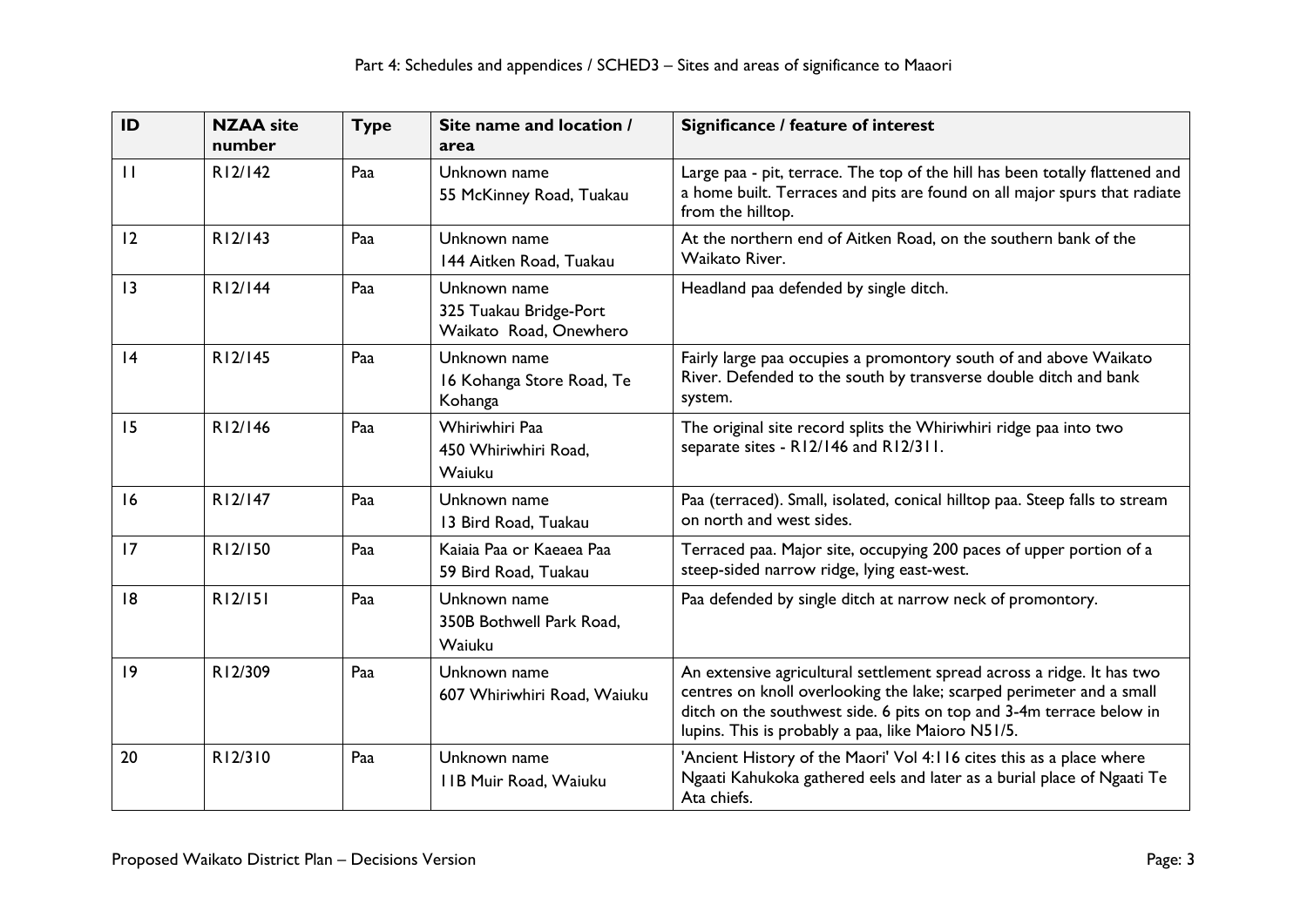| ID | <b>NZAA</b> site<br>number | <b>Type</b> | Site name and location /<br>area                                         | Significance / feature of interest                                                                                                                                         |
|----|----------------------------|-------------|--------------------------------------------------------------------------|----------------------------------------------------------------------------------------------------------------------------------------------------------------------------|
| 21 | R12/311                    | Paa         | Whiriwhiri Paa (part of original<br>ridge)<br>450 Whiriwhiri Road, Otaua | The original site record splits the Whiriwhiri ridge paa into two<br>separate sites - R12/146 and R12/311. The ridge paa had continuous<br>occupation between the two paa. |
| 22 | R12/312                    | Paa         | Unknown name<br>450 Whiriwhiri Road, Waiuku                              | This was a large terraced paa with many pits. On high ground Ikm<br>south of Lake Otamatearoa and west of Whiriwhiri Road.                                                 |
| 23 | R12/313                    | Paa         | Unknown name<br>87 Coe Road, Otaua                                       | Paa - ditch, terrace, pit, scarp. The site is located on the high ground<br>south of Lake Puketi.                                                                          |
| 24 | R12/349                    | Paa         | Unknown name<br>366 Wily Road, Pukekohe                                  | Paa site - 5 pits, 14 terraces, 2 ditches and banks, tihi.                                                                                                                 |
| 25 | R12/351                    | Paa         | Unknown name<br>McMillan Road, Pokeno                                    | Paa site - ditch, pit - bell, terrace, pit.                                                                                                                                |
| 26 | R12/732                    | Paa         | Unknown name<br>275 Parker Lane, Buckland                                | Small spur-end paa. An excellent surveillance of the river both upstream<br>and downstream is available from the distal end of the paa.                                    |
| 27 | R12/736                    | Paa         | Kaineratou Paa<br>242 Bluff Road, Pokeno                                 | Ridge paa. Ditch and bank - defensive. Terrace.                                                                                                                            |
| 28 | R12/915                    | Paa         | Unknown name<br>373 Bluff Road, Pokeno                                   | A terraced headland paa.                                                                                                                                                   |
| 29 | R12/969                    | Paa         | Te la Paa<br>373 Bluff Road, Pokeno                                      | Paa defended by a massive defensive scarp, capped by an inner bank.                                                                                                        |
| 30 | R13/I                      | Paa         | Unknown name<br>66 Huarau Way, Waiuku                                    | A rectangular, palisaded and scarped enclosure on summit 18m x 14m<br>internally. A series of pits and terraces on lower slopes.                                           |
| 31 | R13/2                      | Paa         | Kahuwera Paa<br>764 Port Waikato-Waikaretu<br>Road, Port Waikato         | Old paa. Name identified on a map appended to the Te Akau Block<br>report (AJR 1904 G1).                                                                                   |
| 32 | R13/4                      | Paa         | Unknown name                                                             | One of a significant complex of sites. Defended settlement, Ngaati<br>Tahinga, Karewa.                                                                                     |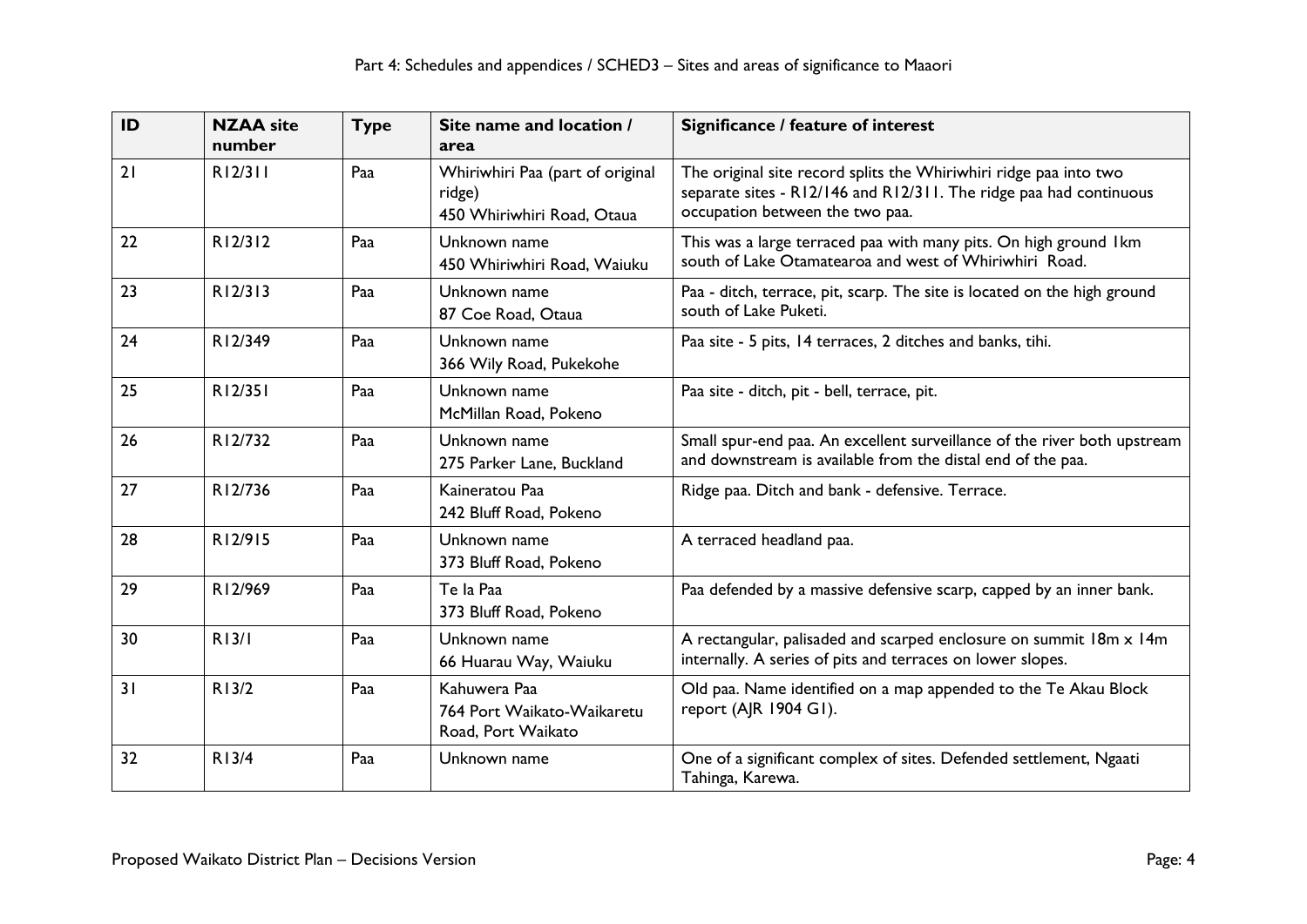| ID | <b>NZAA</b> site<br>number | <b>Type</b> | Site name and location /<br>area                                      | Significance / feature of interest                                                                                                                                       |
|----|----------------------------|-------------|-----------------------------------------------------------------------|--------------------------------------------------------------------------------------------------------------------------------------------------------------------------|
|    |                            |             | 1340 Port Waikato-Waikaretu<br>Road, Port Waikato                     |                                                                                                                                                                          |
| 33 | R13/5                      | Paa         | Unknown name<br>1340 Port Waikato-Waikaretu<br>Road, Port Waikato     | One of a significant complex of sites. Defended settlement, Ngaati<br>Tahinga, Karewa.                                                                                   |
| 34 | R13/6                      | Paa         | Unknown name<br>1340 Port Waikato-Waikaretu<br>Road, Port Waikato     | One of a significant complex of sites. Defended settlement, Ngaati<br>Tahinga, Karewa.                                                                                   |
| 35 | R13/7                      | Paa         | Unknown name<br>1340 Port Waikato-Waikaretu<br>Road, Port Waikato     | One of a significant complex of sites. Defended settlement, Ngaati<br>Tahinga, Karewa.                                                                                   |
| 36 | R13/10                     | Paa         | Unknown name<br>I Tuakau Bridge-Port Waikato<br>Road, Port Waikato    | Paa with pits and terraces. Small paa with single transverse ditch at<br>terminal end of ridge.                                                                          |
| 37 | R13/11                     | Paa         | Unknown name<br>115B Maunsell Road, Port<br>Waikato                   | Ridge paa. Ditch- defensive, midden, terrace.                                                                                                                            |
| 38 | R13/13                     | Paa         | Moehau Paa<br>Port Waikato-Waikaretu Road,<br>Waikaretu               | Terraced hill paa with pits. Approximately 120m long and 50m wide.<br>Located along the watershed ridgeline running between Putataka (at<br>354m) and Te Tehe (at 182m). |
| 39 | R13/14                     | Paa         | Unknown name<br>2133 Tuakau Bridge-Port<br>Waikato Road, Port Waikato | Small paa with vestigial ditch and bank defences at southern approach<br>(high ground) to narrow ridge.                                                                  |
| 40 | R13/16                     | Paa         | Unknown name<br>2171 Tuakau Bridge-Port<br>Waikato Road, Port Waikato | Site occupies a small spur, approached by very narrow ridge on high<br>ground to the south. No ditch. Several large terraces facing northeast,<br>descent hill.          |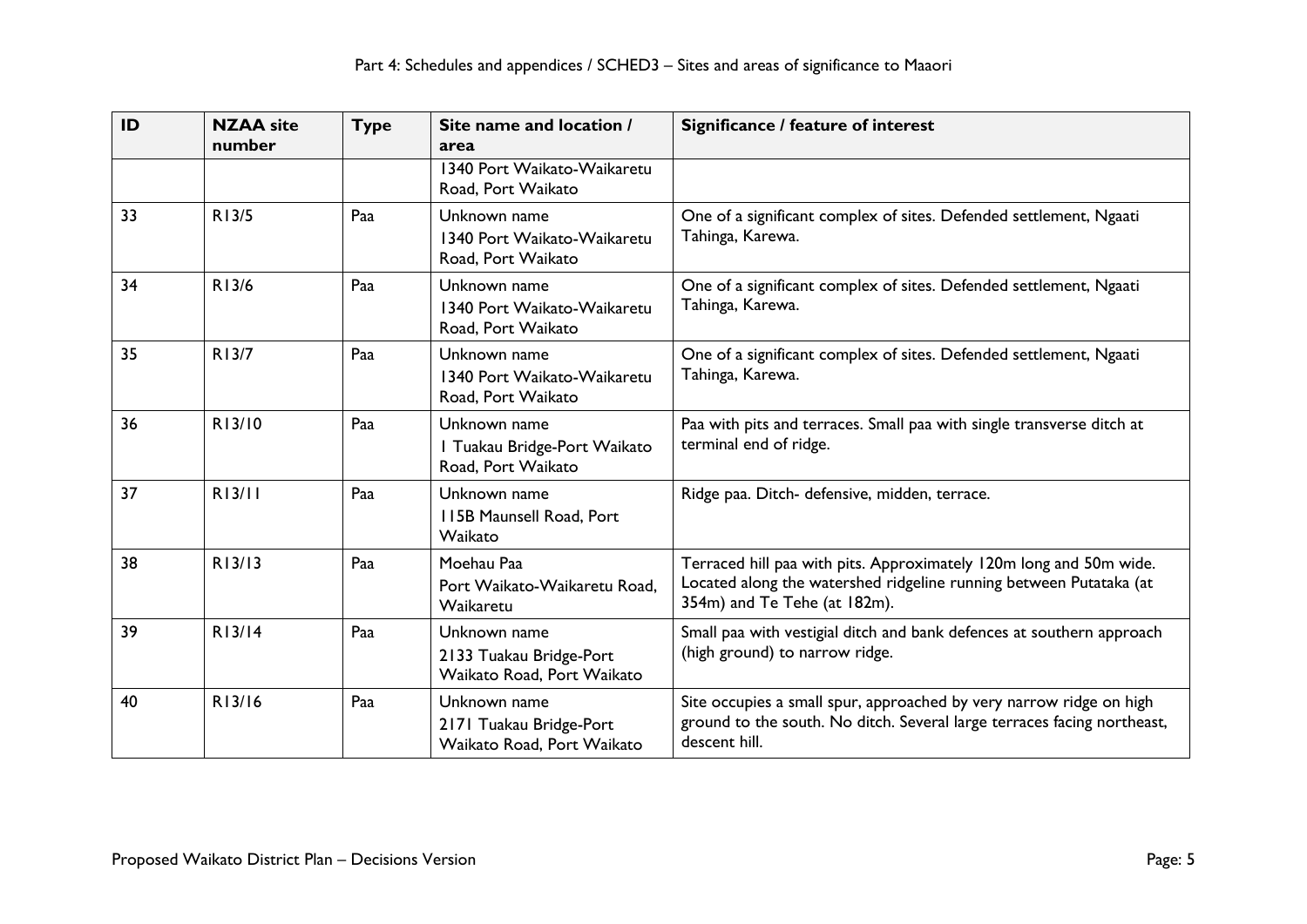| ID | <b>NZAA</b> site<br>number | <b>Type</b> | Site name and location /<br>area                                 | Significance / feature of interest                                                                                                                                                                |
|----|----------------------------|-------------|------------------------------------------------------------------|---------------------------------------------------------------------------------------------------------------------------------------------------------------------------------------------------|
| 41 | R13/19                     | Paa         | Unknown name<br>2255 Tuakau Bridge-Port<br>Waikato Road, Tuakau  | Several terraces on northern side of knoll. Latter consists of platform<br>containing 3 pits (all 6x3m). South of this, a demi-ditch and further<br>levelled areas, terraces and occasional pits. |
| 42 | R13/21                     | Paa         | Unknown name<br>133 Morrison Road, Pukekawa                      | Paa with house floor site, terrace.                                                                                                                                                               |
| 43 | R13/22                     | Paa         | Unknown name<br>20 Parsons Road, Tuakau                          | Paa - ditch- defensive, terrace.                                                                                                                                                                  |
| 44 | R13/23                     | Paa         | Pukekawa Paa (Pukekawa Knob<br>$Hill$ )<br>Highway 22, Pukekawa  | Gunfighter paa site comprising a rectangular, redoubt-like defended<br>area flanked to the north by an outer ditch and bank and to the west by<br>a series of rifle pits.                         |
| 45 | R13/24                     | Paa         | Unknown name<br>117 Clark and Denize Road,<br>Pukekawa           | Ditch - defensive, house floor/ site, pit. Two or three rectangular pits.                                                                                                                         |
| 46 | R13/26                     | Paa         | Unknown name<br>Wilson Road, Waiuku                              | Terraced paa with rectangular pits.                                                                                                                                                               |
| 47 | R13/27                     | Paa         | Unknown name<br>Forestry Road, Waiuku                            | Hilltop paa defended by scarps and terraces on south and east sides and<br>by scarp and ditch on the western side. 8 pits and a house site on the<br>rectangular tihi on the summit.              |
| 48 | R13/28                     | Paa         | Unknown name<br>112 Ghezzie Road, Waiuku                         | An end-spur site above former riverswamps (now Ghezzie Road), the<br>sides of which are defended by lateral scarps about Im high.6 pits.                                                          |
| 49 | R13/32                     | Paa         | Whareana Paa<br>640 Port Waikato-Waikaretu<br>Road, Port Waikato | Terraced ridge paa with pits. House floor/ site, terrace, ditch. Located<br>on an east-west running ridge northeast of the Huriwai River mouth.                                                   |
| 50 | R13/34                     | Paa         | Unknown name<br>757 Port Waikato-Waikaretu<br>Road, Port Waikato | Paa with pits. Bank (earth), ditch- defensive, platform.                                                                                                                                          |
| 51 | R13/35                     | Paa         | Unknown name                                                     | Paa with pits and single ditch.                                                                                                                                                                   |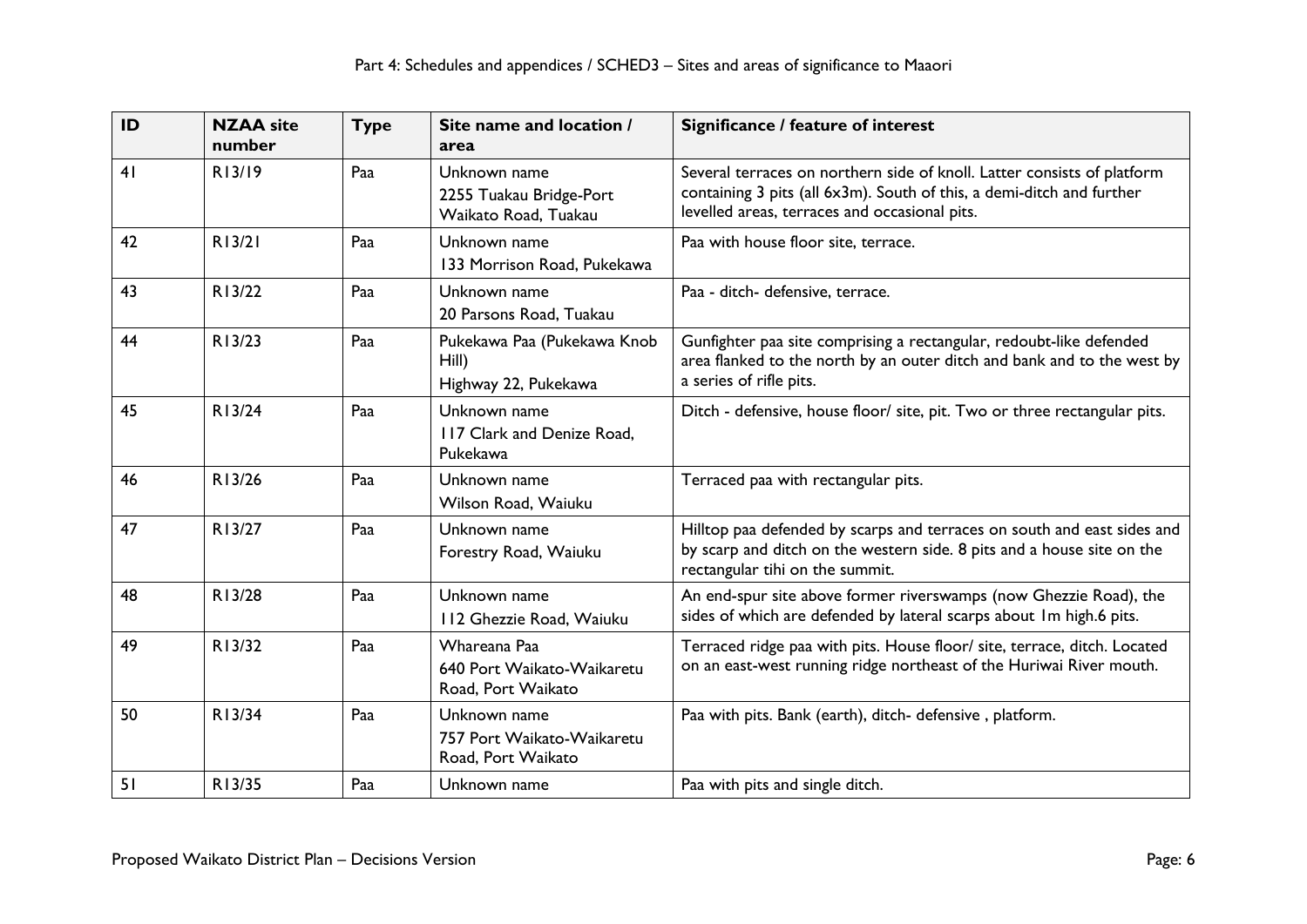| ID | <b>NZAA</b> site<br>number | <b>Type</b> | Site name and location /<br>area                                   | Significance / feature of interest                                                                                                                                                                                             |
|----|----------------------------|-------------|--------------------------------------------------------------------|--------------------------------------------------------------------------------------------------------------------------------------------------------------------------------------------------------------------------------|
|    |                            |             | 757 Port Waikato-Waikaretu<br>Road, Port Waikato                   |                                                                                                                                                                                                                                |
| 52 | R13/37                     | Paa         | Te Iringa Paa<br>1340 Port Waikato-Waikaretu<br>Road, Port Waikato | Te Iringa is described as a paa in the Te Akau block and lying to the<br>south of Kahuwera paa (R13/2) in Judge von Sturmer's Native Land<br>Court Minute Book Vol12 p. 69. It was said to be a paa of the ancestor<br>Kokako. |
| 53 | R13/41                     | Paa         | Unknown name<br>1340 Port Waikato-Waikaretu<br>Road, Port Waikato  | Terraced ridge paa with pits. Platform, ditch-transverse, bank (earth).<br>One of a significant complex of sites. Defended settlement, Ngaati<br>Tahinga, Karewa.                                                              |
| 54 | R13/42                     | Paa         | Unknown name<br>1340 Port Waikato-Waikaretu<br>Road, Port Waikato  | One of a significant complex of sites. Defended settlement, Ngaati<br>Tahinga, Karewa.                                                                                                                                         |
| 55 | R13/46                     | Paa         | Unknown name<br>1340 Port Waikato-Waikaretu<br>Road, Port Waikato  | One of a significant complex of sites. Defended settlement, Ngaati<br>Tahinga, Karewa.                                                                                                                                         |
| 56 | R13/53                     | Paa         | Unknown name<br>612 Forestry Road,<br>Waiuku                       | Ridge-paa defended by transverse ditches, 6 small rua, many pits<br>indicating extensive open settlement and cultivations.                                                                                                     |
| 57 | R13/54                     | Paa         | Matei Whetu Paa<br>122 Kokonga West Road,<br>Waikaretu             | Paa site with pits.                                                                                                                                                                                                            |
| 58 | R13/55                     | Paa         | Unknown name<br>2490 Port Waikato-Waikaretu<br>Road, Waikaretu     | One of a cluster of paa on this large property. Defended settlement of<br>Ngaati Tahinga, Karewa.                                                                                                                              |
| 59 | R13/56                     | Paa         | Unknown name<br>2490 Port Waikato-Waikaretu<br>Road, Waikaretu     | Paa with pits.                                                                                                                                                                                                                 |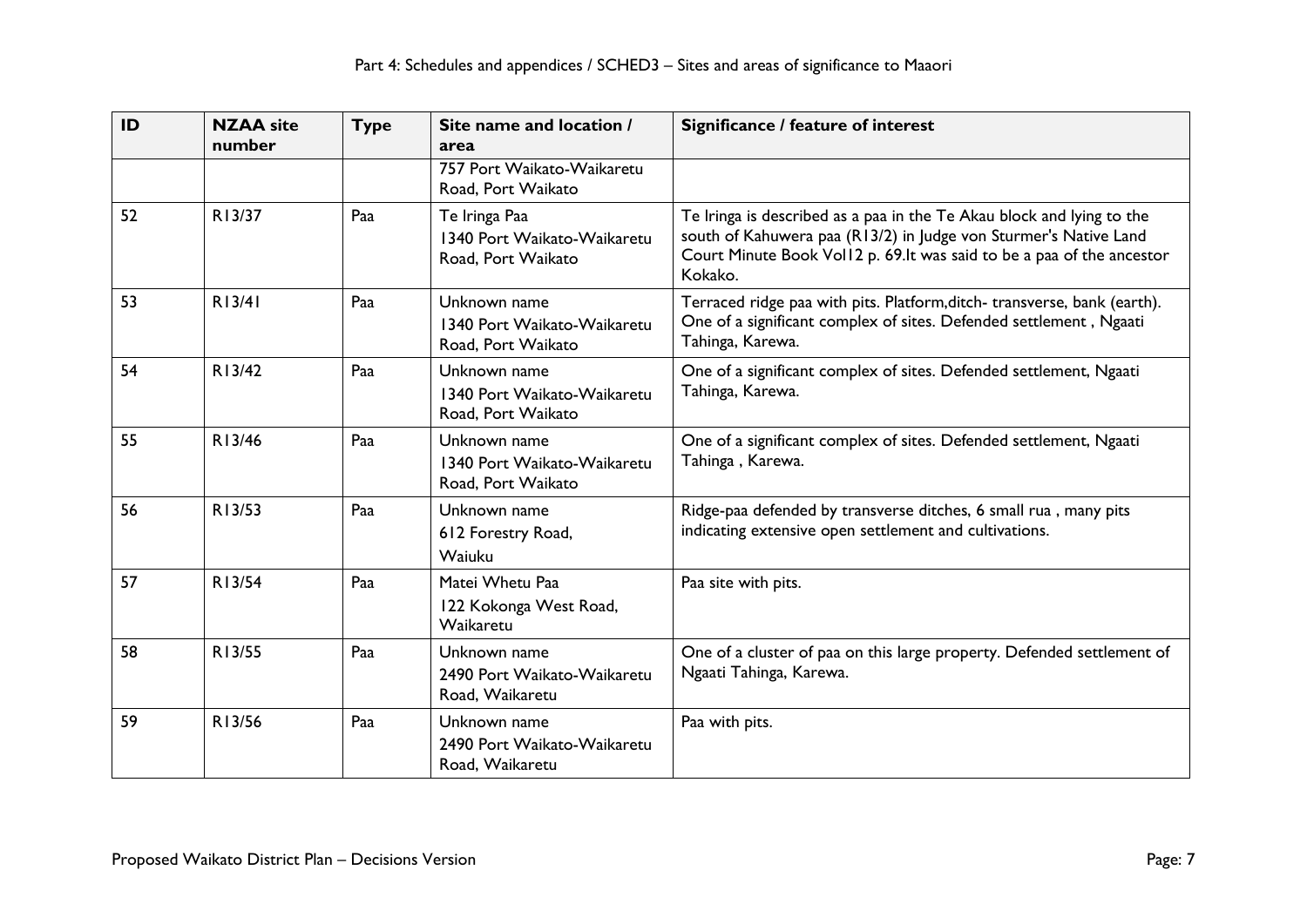| ID | <b>NZAA</b> site<br>number | <b>Type</b> | Site name and location /<br>area                                                  | Significance / feature of interest                                                                                                                                                                                     |
|----|----------------------------|-------------|-----------------------------------------------------------------------------------|------------------------------------------------------------------------------------------------------------------------------------------------------------------------------------------------------------------------|
| 60 | R13/60                     | Paa         | Unknown name<br>Waikaretu Valley Road,<br>Waikaretu                               | Located circa 500m directly eastwards of the intersection of Waikaretu<br>Valley Road and Pukerewa Road. Very large terraced paa with tihi and<br>pits.                                                                |
| 61 | R13/61                     | Paa         | Unknown name<br>2112A Port Waikato-<br>Waikaretu Road, Port Waikato               | Paa with numerous rectangular pits and terraces. Defended settlement<br>as shown by the presence of archaeological sites.                                                                                              |
| 62 | R13/64                     | Paa         | Unknown name<br>122 Kokonga West Road,<br>Waikaretu                               | Identified site but no evidence of a site at this point, however there<br>appear to be other paa on the property.                                                                                                      |
| 63 | R13/65                     | Paa         | Puketotara Paa<br>2112A Port Waikato-<br>Waikaretu Road, Port Waikato             | Lies on a small knoll immediately to the southwest across a slight saddle<br>from the main paa R 13/66, and is in effect part of the site.                                                                             |
| 64 | R13/66                     | Paa         | Puketotara Paa (main part)<br>2112A Port Waikato-<br>Waikaretu Road, Port Waikato | One of several sites on this property. Records state that it is the main<br>part of the ridge paa. Associated with site R 13/65, an impressive site<br>with pits and<br>terracing across its different stepped levels. |
| 65 | R13/67                     | Paa         | Unknown name<br>2112A Port Waikato-<br>Waikaretu Road, Waikaretu                  | One of several sites identified on this property by aerial photos.                                                                                                                                                     |
| 66 | R13/68                     | Paa         | Unknown name<br>2490 Port Waikato-Waikaretu<br>Road, Waikaretu                    | Paa with rectangular pits. One of several sites on this property.<br>Defended settlement.                                                                                                                              |
| 67 | R13/77                     | Paa         | Unknown name<br>122 Kokonga West Road,<br>Waikaretu                               | Site identified but not verified.                                                                                                                                                                                      |
| 68 | R13/79                     | Paa         | Putakaka Paa<br>Tuakau Bridge-Port Waikato<br>Road, Port Waikato                  | Port Waikato - on end of spur leading down towards the jetty. Access<br>from the end of Cobourne Place.                                                                                                                |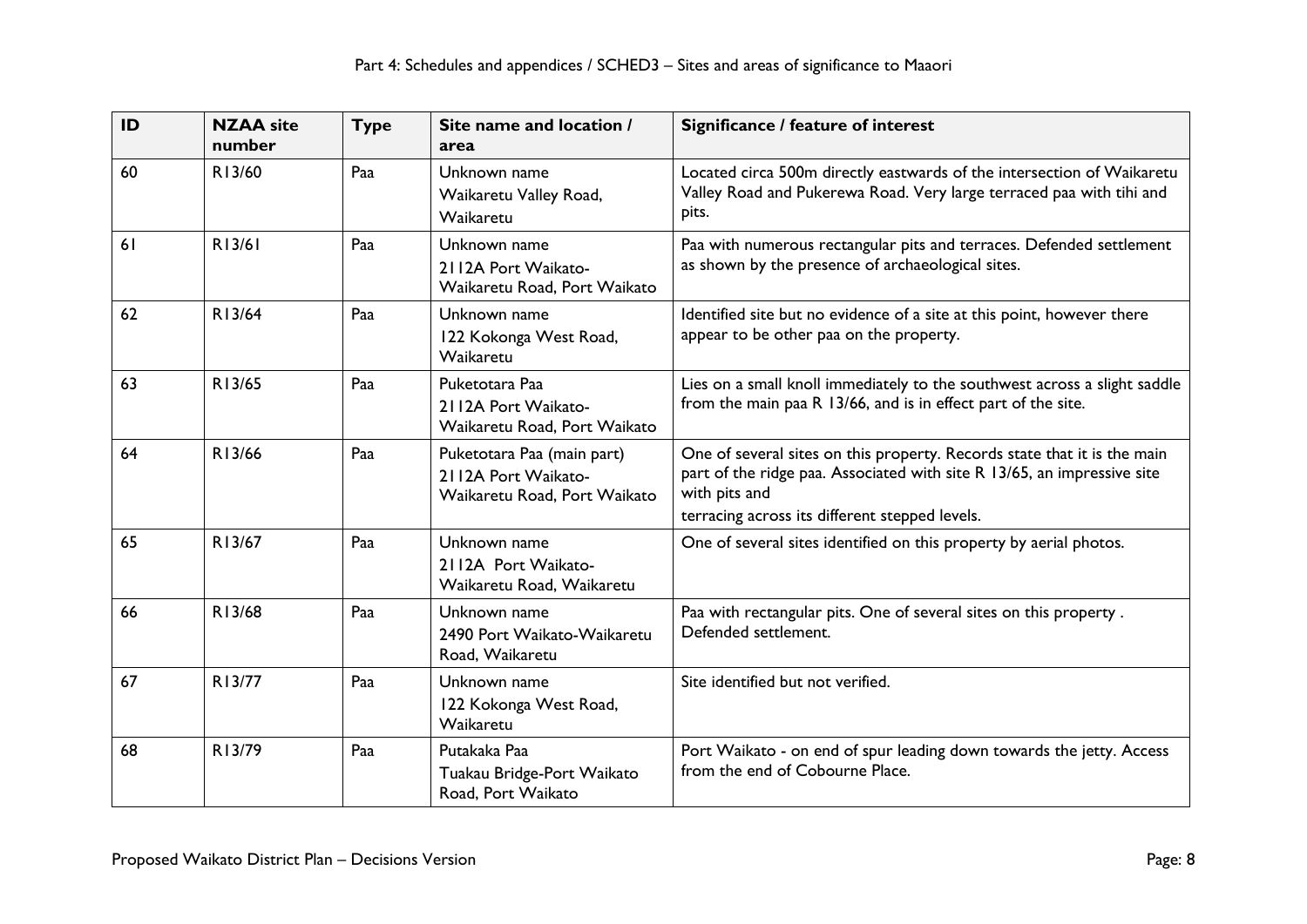| ID | <b>NZAA</b> site<br>number | <b>Type</b> | Site name and location /<br>area                                         | Significance / feature of interest                                                                                                                                                        |
|----|----------------------------|-------------|--------------------------------------------------------------------------|-------------------------------------------------------------------------------------------------------------------------------------------------------------------------------------------|
| 69 | R13/85                     | Paa         | Unknown name<br>2112A Port Waikato-<br>Waikaretu Road, Waikaretu         | Site identified by aerial photos but not inspected.                                                                                                                                       |
| 70 | R13/87                     | Paa         | Unknown name<br>1340 Port Waikato-Waikaretu<br>Road, Port Waikato        | One of a significant complex of sites. Defended settlement, Ngaati<br>Tahinga, Karewa.                                                                                                    |
| 71 | R13/88                     | Paa         | Unknown name<br>Port Waikato-Waikaretu Road,<br>Port Waikato             | Terraced paa with pits and midden. Approximately 180-200m in length.<br>Double ditch and bank defences at western end.                                                                    |
| 72 | R13/89                     | Paa         | Unknown name<br>Wilson Road, Waiuku                                      | Small paa on an elongated sand dune, defended by a transverse ditch 15<br>paces long, and bank.                                                                                           |
| 73 | R13/94                     | Paa         | Unknown name<br>1348 Churchill Road, Pukekawa                            | Paa with pits. This pre-1769 paa comprises pits, terraces and ditches.                                                                                                                    |
| 74 | R13/95                     | Paa         | Unknown name<br>1348 Churchill Road, Pukekawa                            | This pre-1769 paa site comprises a defensive ditch, pits and terrace. It is<br>located directly behind a current dwelling, the lawn of which extends<br>over part of the defensive ditch. |
| 75 | R13/98                     | Paa         | Tauranganui Paa<br>1513 Tuakau Bridge-Port<br>Waikato Road, Port Waikato | Located on a prominent spur, with good lookout upriver and, to a<br>lesser extent, downriver. Small but permanent stream at base.                                                         |
| 76 | R13/103                    | Paa         | Unknown name<br>1340 Port Waikato-Waikaretu<br>Road, Port Waikato        | One of a significant complex of sites. Defended settlement, Ngaati<br>Tahinga, Karewa.                                                                                                    |
| 77 | R13/113                    | Paa         | Unknown name<br>Maunsell Road, Port Waikato                              | Paa with pit, terrace and midden.                                                                                                                                                         |
| 78 | R13/114                    | Paa         | Unknown name<br>Tuakau Bridge-Port Waikato<br>Road, Port Waikato         | Okahu Valley, Port Waikato. Prominent spur on northern side of valley<br>500m upstream from junction with the Waikato River.                                                              |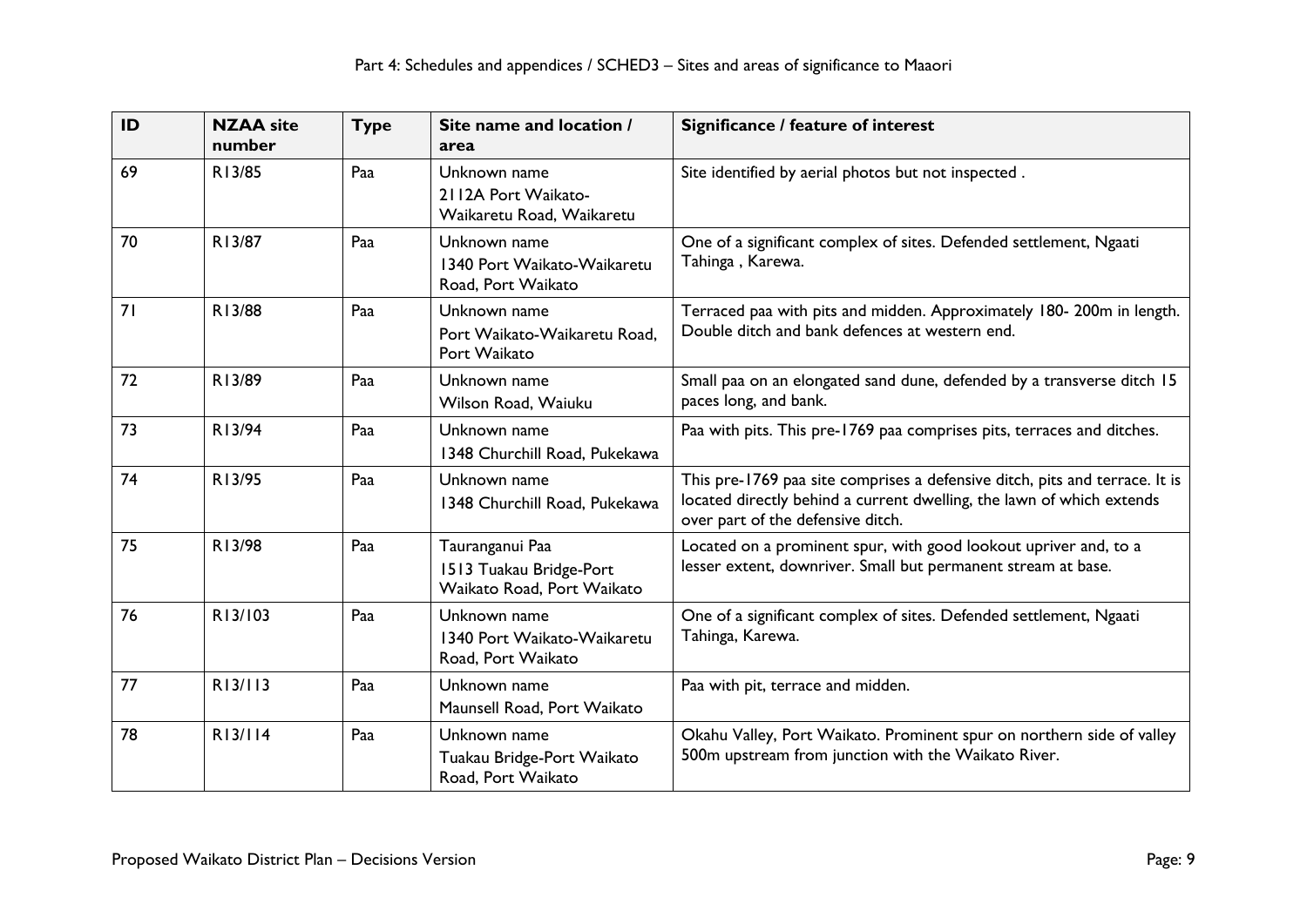| ID | <b>NZAA</b> site<br>number | <b>Type</b> | Site name and location /<br>area                                      | Significance / feature of interest                                                                                                                                                                                                                  |
|----|----------------------------|-------------|-----------------------------------------------------------------------|-----------------------------------------------------------------------------------------------------------------------------------------------------------------------------------------------------------------------------------------------------|
| 79 | R13/115                    | Paa         | Unknown name<br>Tuakau Bridge-Port Waikato<br>Road, Port Waikato      | Pakau. A small paa, described as a "lookout". Prominent ridge to the<br>east of the road about 1km north of Daff Road.                                                                                                                              |
| 80 | R13/126                    | Paa         | Korerokanuka Paa<br>377 Tokotiko Road, Glen<br>Murray                 | A small terraced paa built on a small knoll on the edge of the main<br>stream into Lake Whangape, which played a significant role in a dispute<br>between Ngaati Pou and Ngaati Mahuta along with the nearby paa site<br>Te Taima (515/80) in 1842. |
| 81 | R13/127                    | Paa         | Unknown name<br>567 Pukerewa Road, Waikaretu                          | Ridge paa with three transverse ditch bank defence systems and over<br>thirty pits and terraces. Ngaati Tahinga, Karewa.                                                                                                                            |
| 82 | R13/130                    | Paa         | Unknown name<br>112 Sharpe Road, Pukekawa                             | This pre-1769 paa site is located on the spur of a ridge and comprises<br>traverse ditches and earth bank defences, terraces and three remnant<br>pits still visible when the site was last assessed in 2007 (NZAA).                                |
| 83 | R13/131                    | Paa         | Unknown name<br>1769 Tuakau Bridge-Port<br>Waikato Road, Port Waikato | Paa/urupaa site. A spur-end paa, on a spur descending southwest<br>towards the mouth of a gully.                                                                                                                                                    |
| 84 | R13/143                    | Paa         | Unknown name<br>1779 Waikaretu Valley Road,<br>Waikaretu              | Ridge paa. The farmhouse, outbuildings and farm roading have been<br>constructed over the ridge paa.                                                                                                                                                |
| 85 | R13/169                    | Paa         | Unknown name<br>1340 Port Waikato-Waikaretu<br>Road, Port Waikato     | One of a significant complex of sites. Defended settlement, Ngaati<br>Tahinga, Karewa.                                                                                                                                                              |
| 86 | R13/170                    | Paa         | Unknown name<br>1340 Port Waikato-Waikaretu<br>Road, Port Waikato     | One of a significant complex of sites. Defended settlement, Ngaati<br>Tahinga, Karewa.                                                                                                                                                              |
| 87 | R13/174                    | Paa         | Unknown name<br>1340 Port Waikato-Waikaretu<br>Road, Port Waikato     | One of a significant complex of sites. Defended settlement, Ngaati<br>Tahinga, Karewa.                                                                                                                                                              |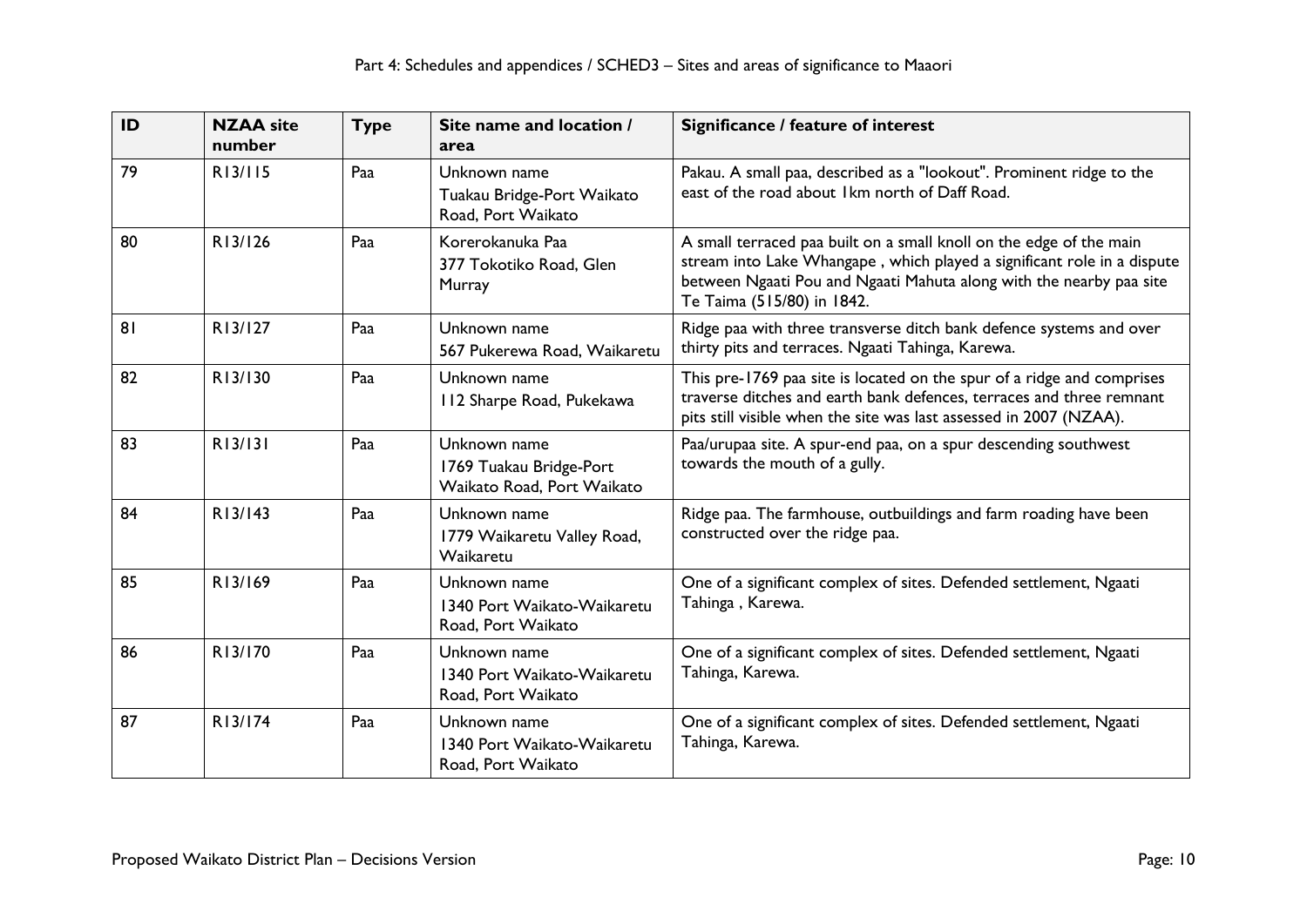| ID | <b>NZAA</b> site<br>number | <b>Type</b> | Site name and location /<br>area                                   | Significance / feature of interest                                                                                                                                                                                                        |
|----|----------------------------|-------------|--------------------------------------------------------------------|-------------------------------------------------------------------------------------------------------------------------------------------------------------------------------------------------------------------------------------------|
| 88 | R13/183                    | Paa         | Unknown name<br>1340 Port Waikato-Waikaretu<br>Road, Port Waikato  | One of a significant complex of sites. Defended settlement, Ngaati<br>Tahinga, Karewa.                                                                                                                                                    |
| 89 | R13/215                    | Paa         | Unknown name<br>I Tuakau Bridge-Port Waikato<br>Road, Port Waikato | Ridge paa on narrow north/south ridge with transverse ditches at either<br>end. Vertical fall on western side, more gradual on eastern. Six pits<br>evident within paa, two further large pits immediately outside the<br>southern ditch. |
| 90 | R14/2                      | Paa         | <b>Whamakite Paa</b><br>870 Pukerewa Road, Matira                  | Well-preserved hilltop paa. Part of Otehe cluster (landscape of paa).                                                                                                                                                                     |
| 91 | R14/3                      | Paa         | Unknown name<br>469 Te Akau South Road,<br>Te Akau South           | A small headland paa on a prominent hill above Tauterei Stream.                                                                                                                                                                           |
| 92 | R14/5                      | Paa         | Unknown name<br>250 Te Akau South Road, Te<br>Akau South           | A ridge paa. The defended area contains 17 pits with a further 22 which<br>are strung along a narrow spur to the north.                                                                                                                   |
| 93 | R14/8                      | Paa         | Kotare Paa<br>1033 Mangiti Road, Te Akau                           | Known as Paa Hill. An L-shaped ridge paa. High archaeological and<br>cultural value. Defended settlement with platform, terraces (3), ditch<br>and bank, raised banks and pits (7) but comments question settlement<br>evidence.          |
| 94 | R14/13                     | Paa         | Unknown name<br>567 Te Akau Coast Road,<br><b>TeAkau</b>           | Old paa/papakaainga .Historic plan shows houses, whare and a Maaori<br>track.                                                                                                                                                             |
| 95 | R14/15                     | Paa         | Rangikahu Paa I<br>567 Te Akau Coast Road,<br><b>TeAkau</b>        | Part of a cluster of paa, kaainga, borrow pits and burial kohatu, house<br>floors. Rangikahu was once a thriving hapuu settlement during the 18th<br>and 19th centuries.                                                                  |
| 96 | R14/20                     | Paa         | Pukiwi or Pukewi Paa<br>352 Ruakiwi Road, Ruakiwi                  | Paa with pits. Majority of visible features intact, but some minor loss of<br>definition and/or damage. Natural erosion. It is in grass and wing thistle,<br>has 8 hut sites and a ditch that is well preserved.                          |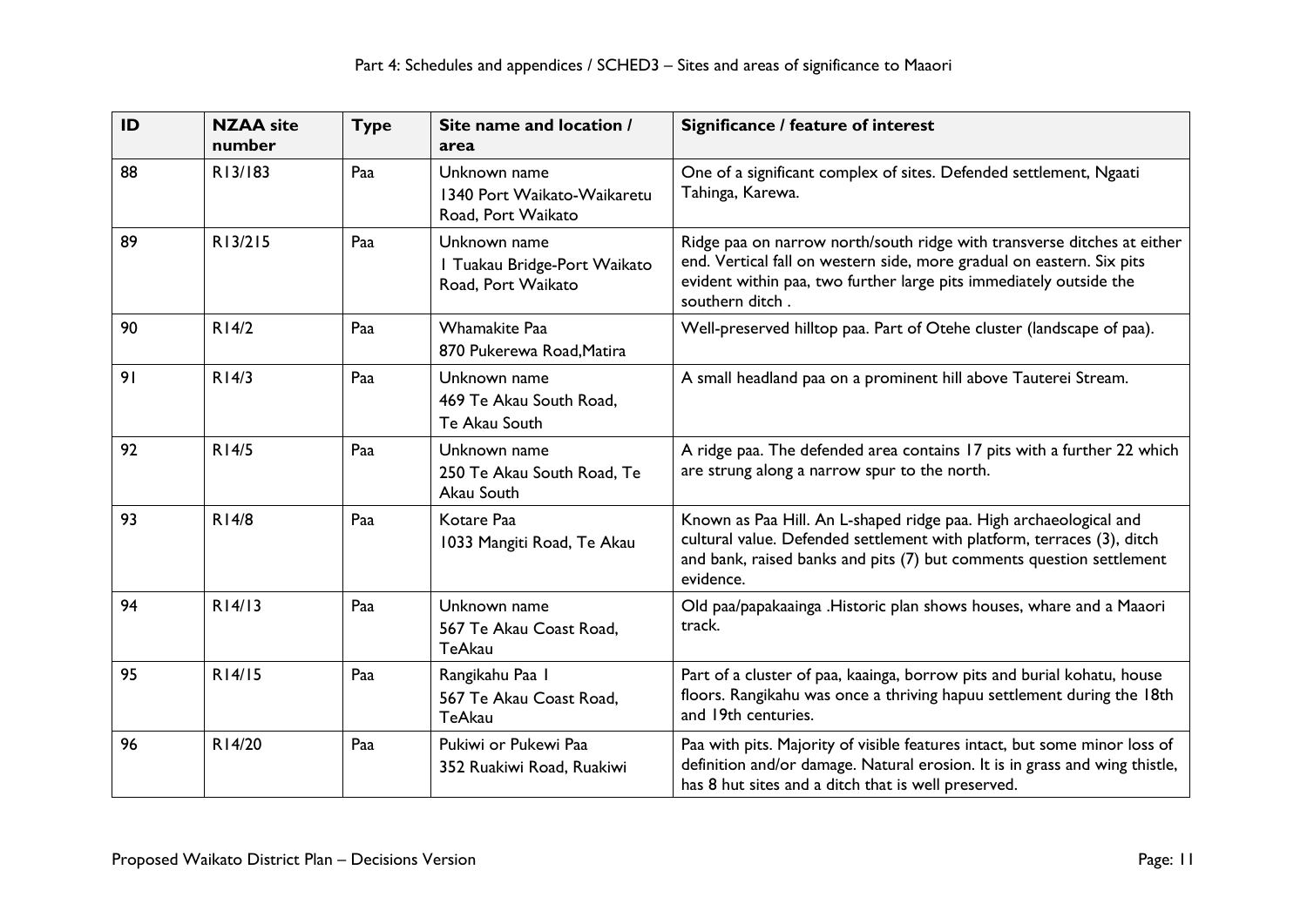| ID  | <b>NZAA</b> site<br>number | <b>Type</b> | Site name and location /<br>area                             | Significance / feature of interest                                                                                                                                                                                                   |
|-----|----------------------------|-------------|--------------------------------------------------------------|--------------------------------------------------------------------------------------------------------------------------------------------------------------------------------------------------------------------------------------|
| 97  | R14/22                     | Paa         | Unknown name<br>69 Pukerewa Road, Matira                     | Prominent ridge paa with pits and terraces. Part of the Otehe Paa<br>Cluster.                                                                                                                                                        |
| 98  | R14/24                     | Paa         | <b>Unknown Name</b><br>139B Nielson Road, Te Akau            | Promontory paa with pits, terraces and transverse ditch.                                                                                                                                                                             |
| 99  | R14/25                     | Paa         | Kopapa Paa<br>404 Te Akau South Road,<br>TeAkau              | A ridge paa which is located down an eastern-running spur line above<br>sea level. It covers an area 145m and drops away to the Tauterei<br>Stream. It has pit and terrace features that have been flattened but are<br>discernable. |
| 100 | R14/36                     | Paa         | Tungitungiia Paa<br>231 Te Akau Coast Road,<br><b>TeAkau</b> | Ridge paa. High archaeological and cultural value. Defended settlement.<br>Although damaged, it is a marker for association of place.                                                                                                |
| 0   | R14/37                     | Paa         | Unknown name<br>45 Te Akau Coast Road,<br><b>TeAkau</b>      | Paa with pits, defended by a double ditch and bank.                                                                                                                                                                                  |
| 102 | R14/39                     | Paa         | Paponga Paa<br>Te Akau South Road, Te Akau                   | Southwest of the Rangikahu and Rupapere Paa properties. Likely of the<br>same Tainui, Koata, Paetoka hapuu, and part of an extensive and<br>important archaeological landscape.                                                      |
| 103 | R14/41                     | Paa         | Rangikahu Paa 2<br>567 Te Akau Coast Road,<br>TeAkau         | Part of a cluster of paa and kaainga settlements.                                                                                                                                                                                    |
| 104 | R14/43                     | Paa         | Rangikahu Paa 3<br>567 Te Akau Coast Road,<br>TeAkau         | Part of a cluster of paa and kaainga settlements.                                                                                                                                                                                    |
| 105 | R14/47                     | Paa         | Unknown name<br>767 Te Akau Coast Road,<br><b>TeAkau</b>     | Hilltop paa. Cluster of archaeological sites on high ridge overlooking<br>ocean. Contains 30 - 40 pits, a cultural landscape feature.                                                                                                |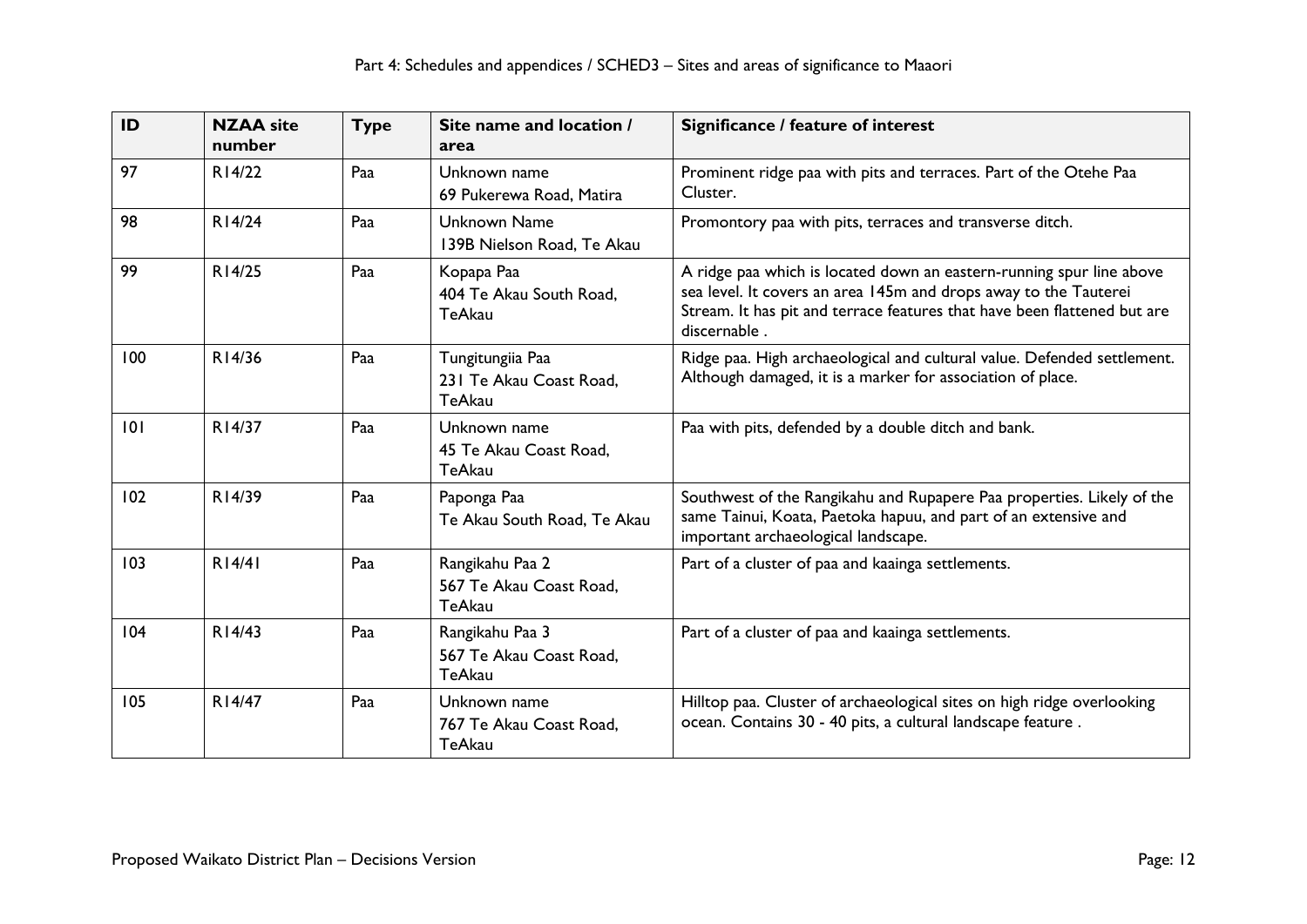| ID  | <b>NZAA</b> site<br>number | <b>Type</b> | Site name and location /<br>area                                    | Significance / feature of interest                                                                                                                                                                                                 |
|-----|----------------------------|-------------|---------------------------------------------------------------------|------------------------------------------------------------------------------------------------------------------------------------------------------------------------------------------------------------------------------------|
| 106 | R14/49                     | Paa         | Tarapatiki Paa<br>207 Hills Road, Raglan                            | Headland paa. It was previously occupied by Ngaati Koata. They were<br>attacked by Ngaati Mahaanga and Tamainupo and pushed to Aotea<br>Harbour. This was the beginning of the settlement of the                                   |
|     |                            |             |                                                                     | Waingaroa by Ngaati Mahaanga.                                                                                                                                                                                                      |
| 107 | R14/51                     | Paa         | Puke-au-tumu Paa<br>274 Okete Road, Okete                           | Peninsula paa with numerous house pits.                                                                                                                                                                                            |
| 108 | R14/52                     | Paa         | Horongorara Paa<br>Ryan Road, Te Akau South                         | Defensive Ridge paa, terraces, platform, middens. About 1700, Ngaati<br>Tahinga's villages were on the northern side of the harbour and their<br>principle paa was Horongarara, where they lived under the mana of Te<br>Uakitahi. |
| 109 | R14/60                     | Paa         | Unknown Name<br>4234 State Highway 23, Raglan,                      | Small paa on the northern end of the ridge. Ngaati Mahaanga, Hourua.                                                                                                                                                               |
| 110 | R14/64                     | Paa         | Rangipu Paa and Urupa<br>Te Riria Kereopa Memorial<br>Drive, Raglan | Tainui Hapuu. Large paa on a prominent headland at Te Kopua.                                                                                                                                                                       |
| 111 | R14/67                     | Paa         | Unknown name<br>4189C State highway 23, Raglan                      | Small paa. The overall form of the headland is such that the site may<br>have been fortified.                                                                                                                                      |
| 112 | R14/68                     | Paa         | Kirikiripu Paa 3<br>4279 State Highway 23, Raglan                   | Ngaati Koata, Ngaati Mahanga- part of ridge paa. Large hilltop paa with<br>several terraces and pits.                                                                                                                              |
| 113 | R14/75                     | Paa         | Unknown name<br>Okete Road, Te Uku                                  | Paa and middens record in Haroto Bay.Ngaati Koata, Ngaati Mahaanga.                                                                                                                                                                |
| 114 | R14/76                     | Paa         | Karikaringa Paa<br>Ohautira Road, Ranui                             | Paa with ditch, bank, 13 pits, possible house floor and middens- Ngaati<br>Taimainupo, Kotara, Te Huaki hapuu area.                                                                                                                |
| 115 | R14/78                     | Paa         | Whakaoiranga Paa<br>727 Ohautira Road, Ohautira                     | Headland paa, north of the mouth of the Ohautira Stream and formed<br>by a ditch and bank cutting through a ridge.                                                                                                                 |
| 116 | R14/82                     | Paa         | Te Rangaiwi or Te Tarangaiwi<br>Paa                                 | Small headland paa - ditch and bank (up to 1.5m high) cuts across the<br>neck of the headland, defending a triangular area ca.50 paces long.                                                                                       |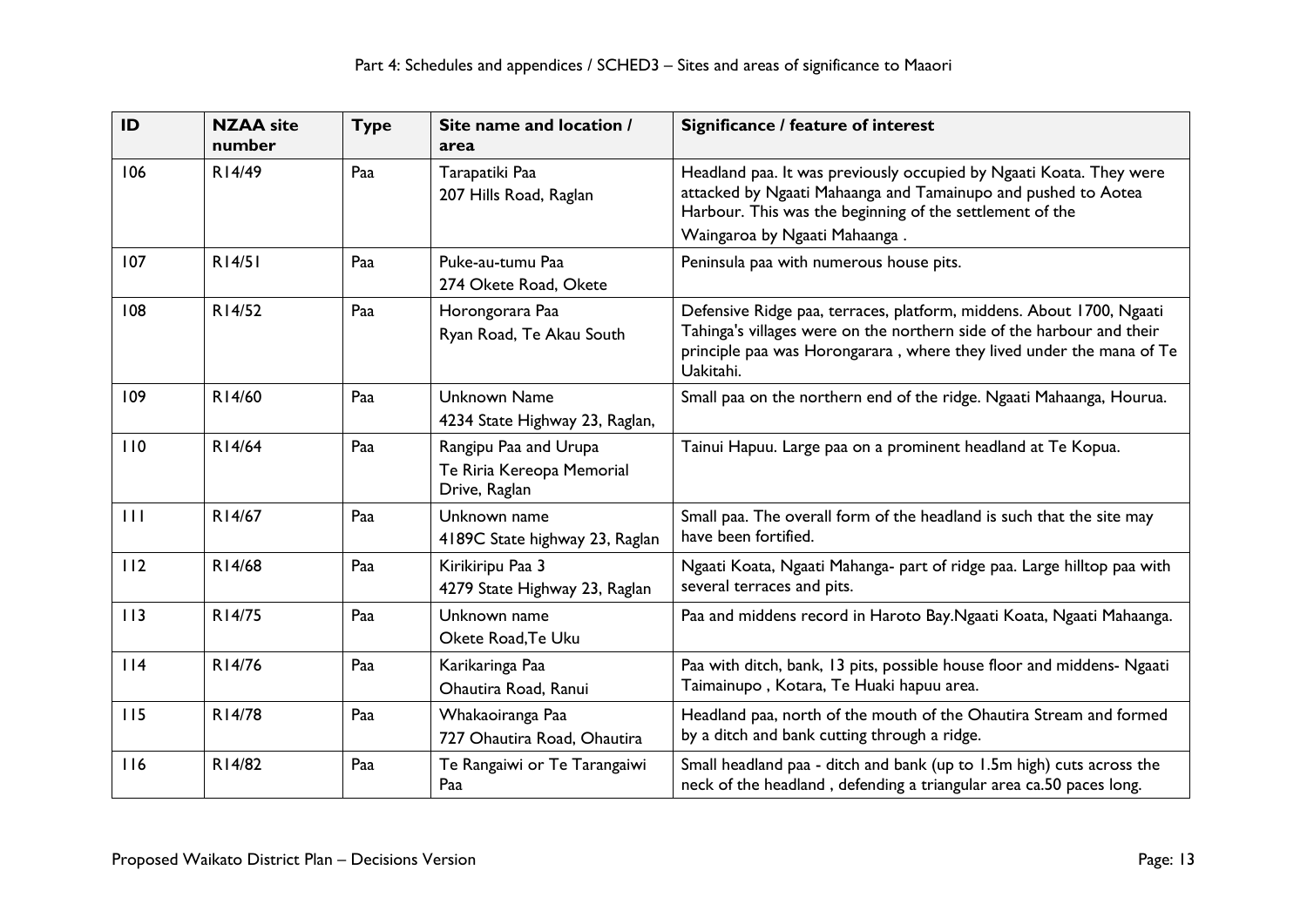| ID  | <b>NZAA</b> site<br>number | <b>Type</b> | Site name and location /<br>area                        | Significance / feature of interest                                                                                                                                                   |
|-----|----------------------------|-------------|---------------------------------------------------------|--------------------------------------------------------------------------------------------------------------------------------------------------------------------------------------|
|     |                            |             | 621 Ohautira Road, Ohautira                             |                                                                                                                                                                                      |
| 117 | R14/90                     | Paa         | Pareheka Paa<br>Rothery Road, Te Akau South             | Ridge paa within the Motukokako Point Scenic Reserve.                                                                                                                                |
| 118 | R14/93                     | Paa         | Tokatoka Paa<br>Rothery Road, Te Akau South             | Harbour edge headland paa which runs along the summit to the point.                                                                                                                  |
| 119 | R14/95                     | Paa         | Opukeko Paa<br>143 Te Akau Wharf Road, Te<br>Akau South | Headland paa above Raglan Harbour and on the north side of Ponganui<br>Creek.                                                                                                        |
| 120 | R14/98                     | Paa         | Horea Paa<br>Te Akau Wharf Road, Te Akau<br>South       | Hilltop paa. Site on a series of ridges with pits evident. Is affected by the<br>movement of the sand dunes. Tainui hapuu were living there as owners<br>in 1840.                    |
| 2   | R14/127                    | Paa         | Waiwhara Paa<br>157A Rothery Road, Te Akau<br>South     | Elongated ridge paa with several clusters of pits along the length of the<br>site. A paa occupied by Tainui Hapuu.                                                                   |
| 122 | R14/131                    | Paa         | Te Tarata Paa<br>856 Mangiti Road, Te Akau              | Small headland paa with a low isthmus leading up to an elevated<br>headland.                                                                                                         |
| 123 | R14/134                    | Paa         | Unknown name<br>201 Checkley Road, Te Uku               | Paa with tihi platform, terraces and ditches. Likely to be of Tamainupo.                                                                                                             |
| 124 | R14/139                    | Paa         | Unknown name<br>4189D State Highway 23, Raglan          | Large paa on a prominent spur end. Quite likely to be part of the area<br>of kaainga of Kirikiripu area - Ngaati Koata, Ngaati Mahaanga.                                             |
| 125 | R14/143                    | Paa         | Unknown name<br>Okete Road, Okete                       | Small paa with rectangular pits.                                                                                                                                                     |
| 126 | R14/145                    | Paa         | Wairata Paa<br>209 Ohautira Road, Te Uku                | Small hilltop spur on low north-south orientated ridge between the<br>Waitetuna River tidal estuary and SH22. No longer has surface<br>evidence. A home has been built on this site. |
| 127 | R14/146                    | Paa         | Heretu Paa<br>2606 State Highway 23, Raglan             | Very little known about this paa. Has a very prominent summit.                                                                                                                       |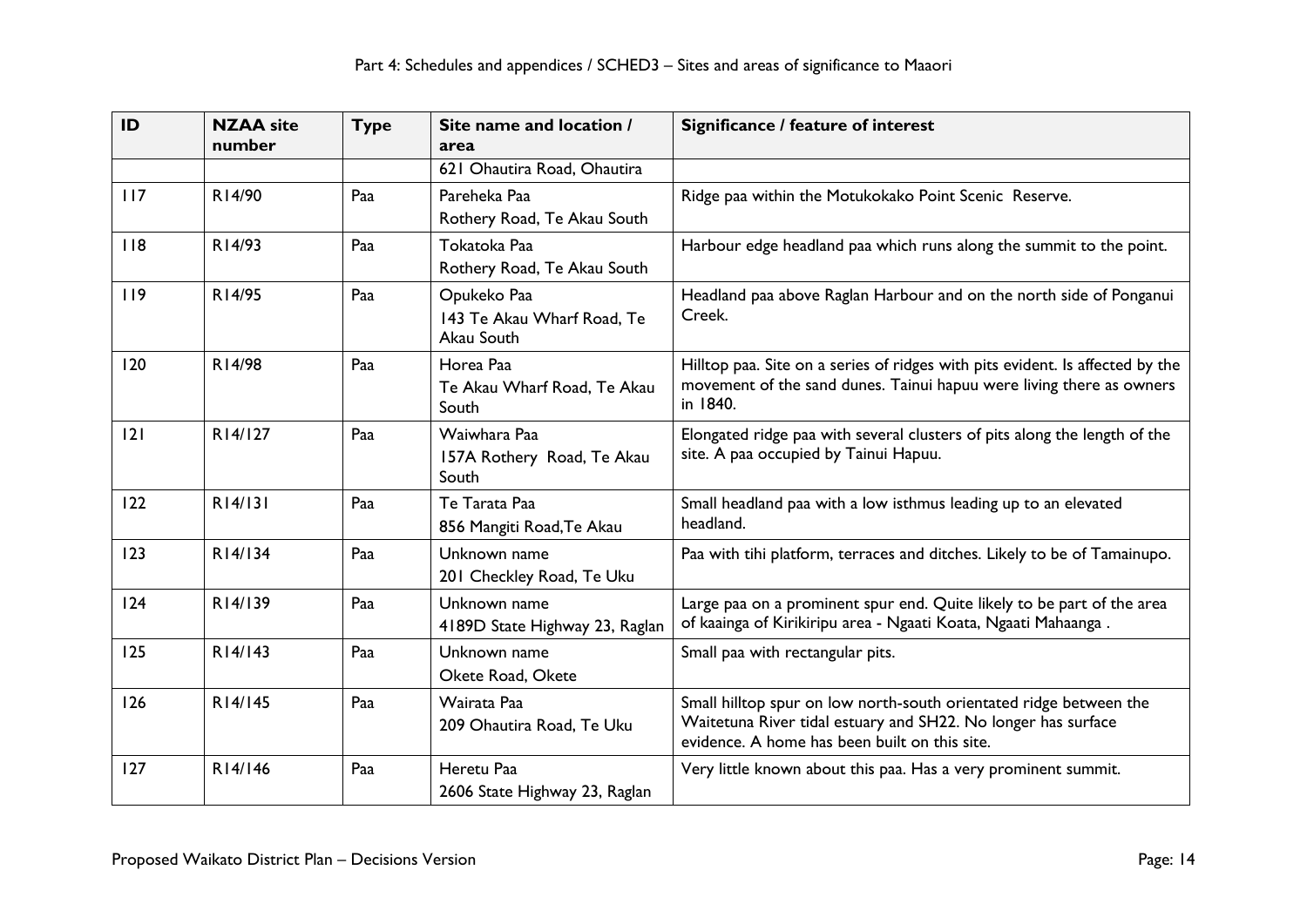| ID  | <b>NZAA</b> site<br>number | <b>Type</b> | Site name and location /<br>area                        | Significance / feature of interest                                                                                                                                                                                                                                             |
|-----|----------------------------|-------------|---------------------------------------------------------|--------------------------------------------------------------------------------------------------------------------------------------------------------------------------------------------------------------------------------------------------------------------------------|
| 128 | R14/149                    | Paa         | Unknown name<br>45 Te Akau Coast Road,<br><b>TeAkau</b> | Hilltop paa site.                                                                                                                                                                                                                                                              |
| 129 | R14/153                    | Paa         | Mokoroa Paa<br>Mangiti Road, Te Akau South              | Ridge paa of Tainui, Tahinga, overlooks the Wha ingaroa Harbour.                                                                                                                                                                                                               |
| 130 | R14/160                    | Paa         | Te Rawhitiroa Paa<br>1001 Ohautira Road, Ohautira       | Paa with mostly pits, with a defended knoll at the north end - Ngaati<br>Tahuaki, Tamainupo.                                                                                                                                                                                   |
| 3   | R14/161                    | Paa         | Te Tomo Paa<br>Pukerewa Road, Matira                    | One of a three-cluster of paa that is also within the Otehe cluster of<br>paa sites, belonging to Tainui/Tahinga hapuu. The paa features a large<br>rectangular ditch and bank.                                                                                                |
| 132 | R14/162 &<br>R14/162B      | Paa         | Puketoa Paa<br>Pukerewa Road, Matira                    | Both paa or kaainga of the three- clustered paa are also within the<br>Otehe cluster of paa sites, belonging to Tainui/Tahinga hapuu. Has a<br>large rectangular ditch and bank which<br>includes a series of terraces and pits on the ridge east of the paa noted<br>as 1628. |
| 133 | R14/166                    | Paa         | Unknown name<br>Te Akau South Road, Te Akau             | A large hilltop paa with over twenty pits, some very large, both outside<br>and inside the scarp defences.                                                                                                                                                                     |
| 134 | R14/169                    | Paa         | Unknown name<br>69 Pukerewa Road, Matira                | A considerable amount of disturbance has happened to the paa but the<br>physical features of the paa still definable. Affected by farm track and<br>fences. Part of the Otehe paa cluster.                                                                                     |
| 135 | R14/175                    | Paa         | Waimiha (Old Paa)<br>Te Akau Coast Road, Te Akau        | Ridge paa. Contains numerous pits and terracing. Some intact features,<br>but others may be unclear or damaged. Mostly covered with<br>regenerating bush scrub and thick manuka.                                                                                               |
| 136 | R14/182                    | Paa         | Unknown name<br>45 Te Akau Coast Road,<br><b>TeAkau</b> | Paa with scarped knoll.                                                                                                                                                                                                                                                        |
| 137 | R14/207                    | Paa         | Unknown name<br>Ohautira Road,                          | Paa with pits on ML. Between Oruawhau Creek and Ohautira Stream,<br>west of Ohautira Road.                                                                                                                                                                                     |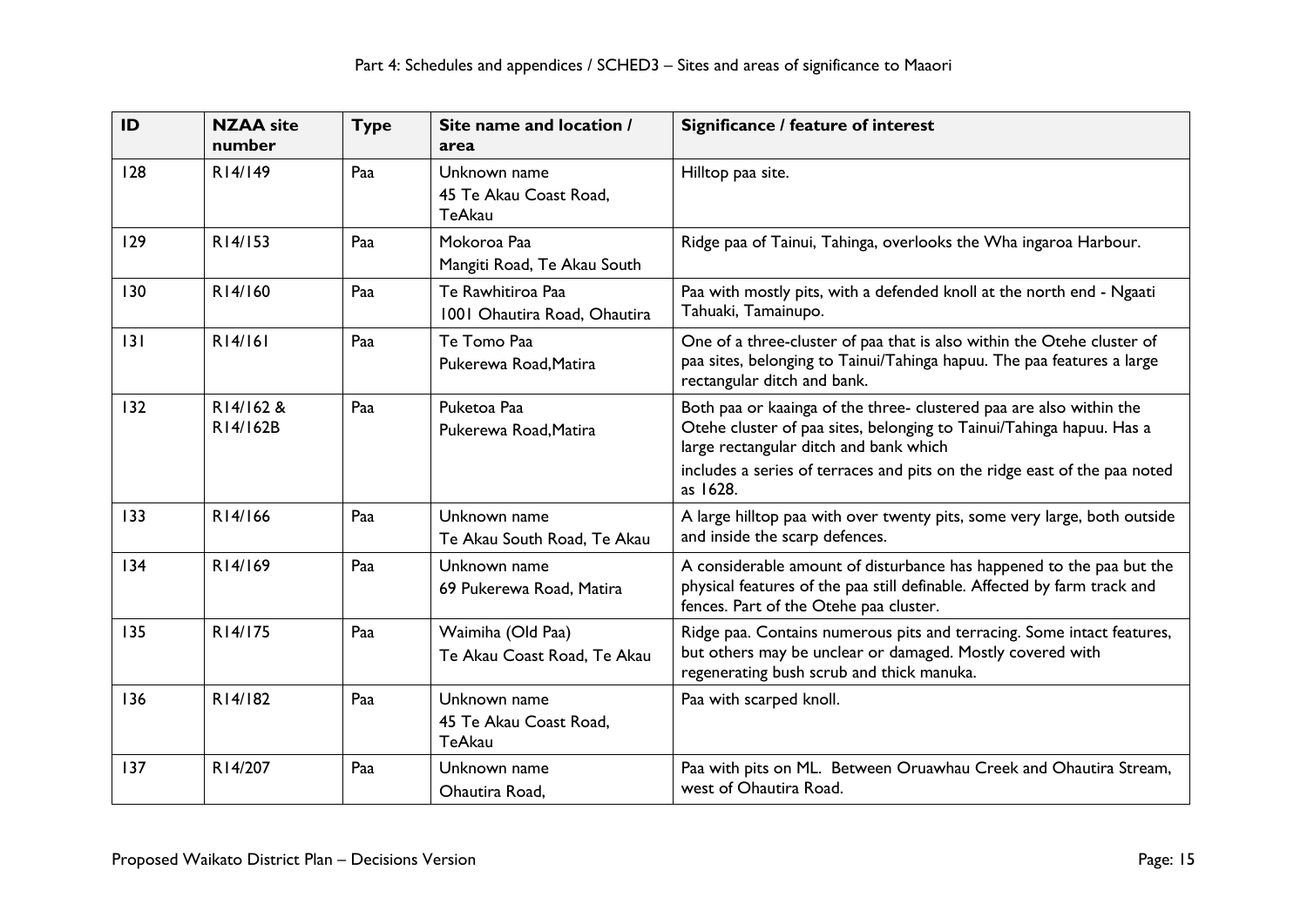| ID  | <b>NZAA</b> site<br>number | <b>Type</b> | Site name and location /<br>area                            | Significance / feature of interest                                                                                                                                                    |
|-----|----------------------------|-------------|-------------------------------------------------------------|---------------------------------------------------------------------------------------------------------------------------------------------------------------------------------------|
|     |                            |             | <b>Ohautira</b>                                             |                                                                                                                                                                                       |
| 138 | R14/218                    | Paa         | Papa o Hine Rongo Paa<br>767 Te Akau Coast Road, Te<br>Akau | Ridge paa with very little erosion, excellent state.                                                                                                                                  |
| 139 | R14/221                    | Paa         | Rangikahu Paa 4<br>567 Te Akau Coast Road, Te<br>Akau       | Part of a cluster of paa and kaainga settlement.                                                                                                                                      |
| 140 | R14/225                    | Paa         | Unknown name<br>250 Te Akau South Road, Te<br>Akau          | Paa with 3 pits and a terrace on the south. Contributes to the<br>distribution of paa and supports the settlement pattern in the coastal<br>zone, especially of Tainui/Tahinga hapuu. |
| 4   | R14/234                    | Paa         | Kirikiripu Paa I<br>4189B State Highway 23, Raglan          | Ngaati Koata, Ngaati Mahanga- identified as a small hilltop paa but may<br>be part of a cluster of kaainga on this ridge.                                                             |
| 142 | R14/237                    | Paa         | Kirikiripu Paa 2<br>4213 State Highway 23, Raglan           | Ngaati Koata, Ngaati Mahanga - paa site with platform, terraces, scarps<br>and at least three pits. Originally recorded as a triangular plan ring-ditch<br>paa.                       |
| 143 | R14/257                    | Paa         | Hounuku Paa<br>Karioi Road, Ruapuke                         | Ngaati Hounuku, Ngaati Koata, Tainui.<br>Identified as one of the highest coastal paa. It is now within the Karioi<br>forest.                                                         |
| 44  | R14/294                    | Paa         | Tahere Paa<br>69 Pukerewa Road, Matira                      | Ridge paa with pits. The sides of the paa are steep and terracing has cut<br>into the even slopes on the top.                                                                         |
| 145 | R15/I                      | Paa         | Korero-mai-waho Paa<br>Phillips Road, Te Mata/Aotea         | Large paa site area which is on crown land administered by DOC. Ridge<br>paa with ditch, bank, pits, terraces, house floors and scarps.                                               |
| 146 | R15/9                      | Paa         | Unknown name<br>Phillips Road, Te Mata                      | Old paa/kainga situated a short distance southeast of the Tahere hill paa<br>site. Colonial era paa, 1840-1900.                                                                       |
| 147 | R15/24                     | Paa         | Te Rau o te Huia Paa<br>Phillips Road, Te Mata              | A hilltop paa. An old paa of Tainui, Ngaati Kakaati, Ngaati<br>Whakamarurangi.                                                                                                        |
| 148 | R15/32                     | Paa         | Puangi Paa                                                  | Old fortified village and mentioned                                                                                                                                                   |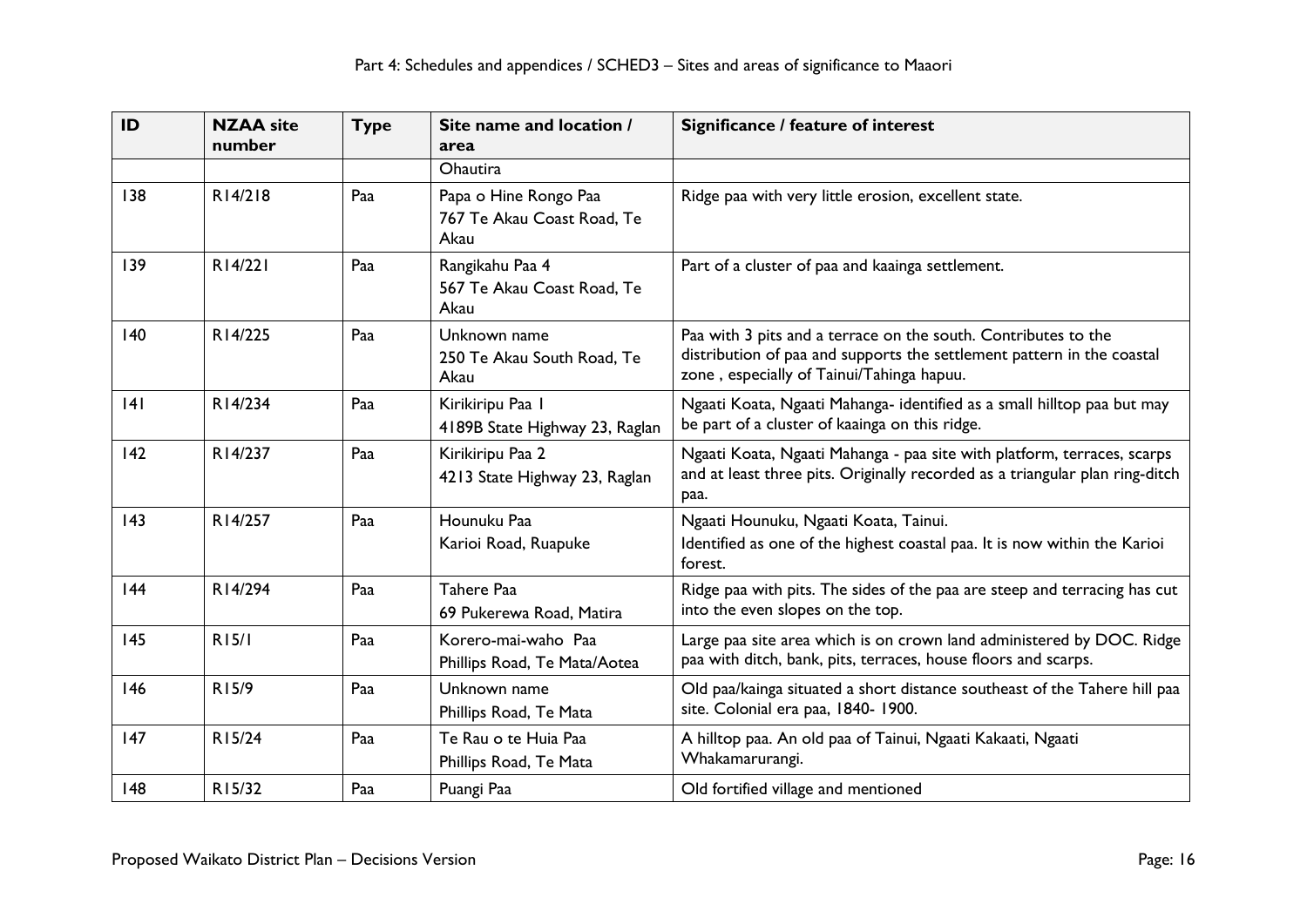| ID  | <b>NZAA</b> site<br>number | <b>Type</b> | Site name and location /<br>area                     | Significance / feature of interest                                                                                                                                                                                                                                                              |
|-----|----------------------------|-------------|------------------------------------------------------|-------------------------------------------------------------------------------------------------------------------------------------------------------------------------------------------------------------------------------------------------------------------------------------------------|
|     |                            |             | Phillips Road, Te Mata                               | as a boundary mark in Waikato Land Court investigations.                                                                                                                                                                                                                                        |
| 149 | R15/44                     | Paa         | Te Rete Paa<br>626 Phillips Road, Te Mata            | Te Rete is the name of the land block on which the paa is sited, also<br>identified as Kaainga Paa.                                                                                                                                                                                             |
| 150 | R15/54                     | Paa         | Matataraawhare Paa<br>Matawha Road, Ruapuke          | Hilltop paa: at least 49 pits, ditch and bank on southern side of site,<br>cultivation terraces 100x50m, platforms. Previously recorded as<br>"Ruapuke" but this is considered incorrect by local iwi.                                                                                          |
| 151 | R15/55                     | Paa         | Unknown name<br>Ruapuke Beach Road, Ruapuke          | Long, low terraced small hill with about 10 pits - Ngaati Motemote,<br>Koata, Tainui.                                                                                                                                                                                                           |
| 152 | R15/56                     | Paa         | Orongoheke Paa<br>1658 Whaanga Road, Ruapuke         | Small spur below R 15/54, just above point where Ruapuke Stream<br>comes out onto beach. Between Papanui and Matataraawhare - Koata,<br>Tainui.                                                                                                                                                 |
| 153 | R15/58                     | Paa         | Unknown name<br>1384 Whaanga Road, Raglan            | Paa, ditch bank and rectangular pits. Tainui, Ngaati Koata.                                                                                                                                                                                                                                     |
| 154 | R15/59                     | Paa         | Wharekekeno Paa<br>1384 Whaanga Road, Raglan         | Also called Cemetery Hill. A coastal hill paa. Members of the Swann<br>family have been buried on the tihi of the paa.                                                                                                                                                                          |
| 155 | R15/60                     | Paa         | Tahere Paa<br>420 Phillips Road, Te Mata             | Tahere is the name of the old hilltop paa and the area surrounding it.<br>The lower slopes descend toward the Toreparu wetlands.                                                                                                                                                                |
| 156 | R15/65                     | Paa         | Herangi Paa<br>Phillips Road, Te Mata                | Old paa site of Ngaati Kakati, Koata Tainui and Whakamarurangi.                                                                                                                                                                                                                                 |
| 157 | R15/68                     | Paa         | Mowhiti-Te Heru Paa<br>Te Papatapu Road, Te Mata     | Headland paa. Ditch and bank across the neck of the headland, terrace,<br>rua pit and oven stones.                                                                                                                                                                                              |
| 158 | R15/82                     | Paa         | Manuaitu Paa and Tuahu<br>626 Phillips Road, Te Mata | On the most prominent hill in the area. Very long extensive ridge paa<br>with house floors, ditch and bank defences, central platforms, terraced<br>knolls at each end, ca.100 bell-shaped and rectangular pits, ca.185<br>borrow pits. Terraced ends with two tuahu stones on the eastern end. |
| 159 | R15/83                     | Paa         | Pukeroa Paa<br>Waimaori Road, Ruapuke                | Hilltop paa with platforms, numerous pits, terraces and ditches.                                                                                                                                                                                                                                |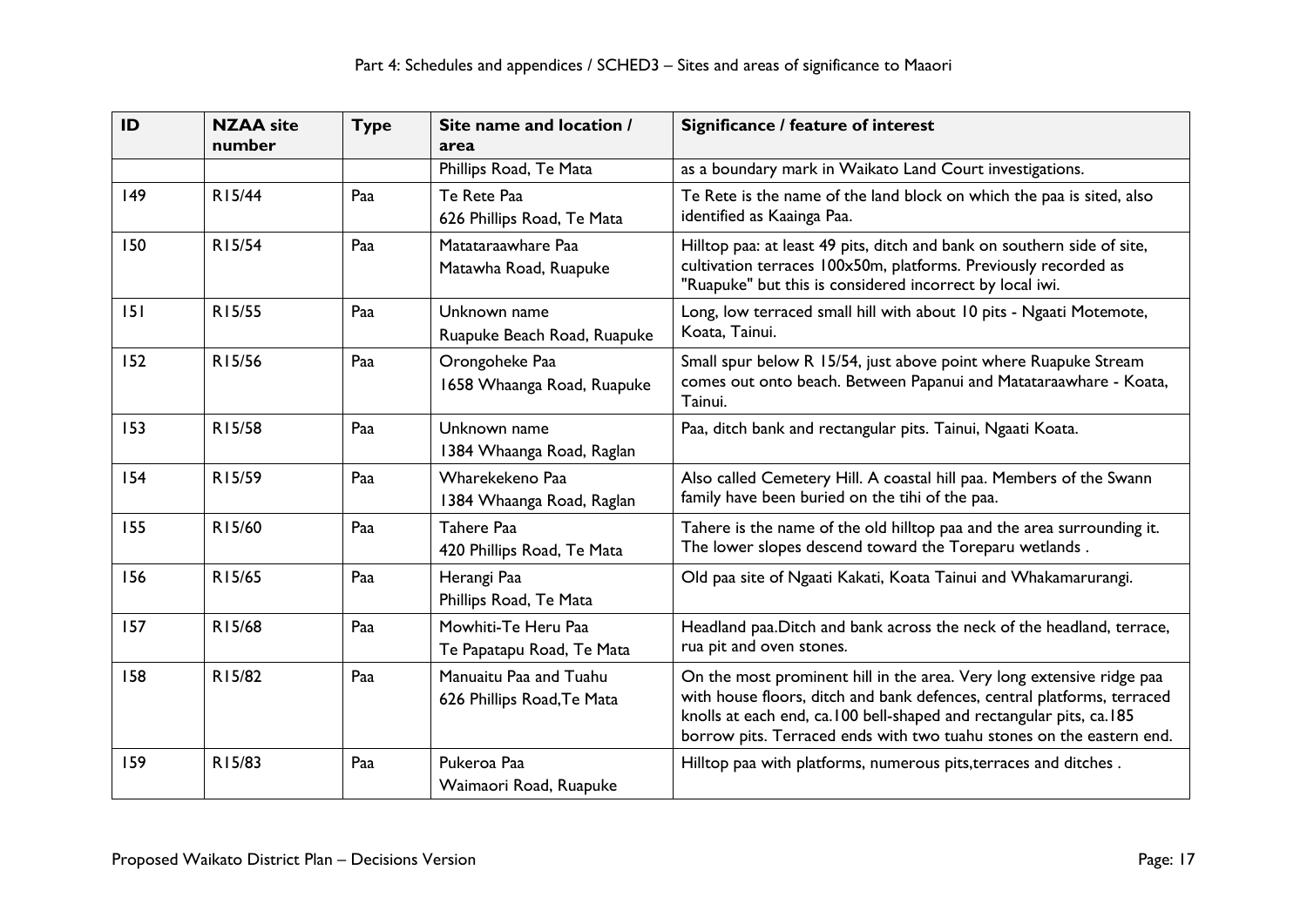| ID  | <b>NZAA</b> site<br>number | <b>Type</b> | Site name and location /<br>area                     | Significance / feature of interest                                                                                                                                                                                     |
|-----|----------------------------|-------------|------------------------------------------------------|------------------------------------------------------------------------------------------------------------------------------------------------------------------------------------------------------------------------|
|     |                            |             |                                                      | Steep hill with many pits, terraced and also defined by ditches. Rises<br>above the Toreparu Wetland.                                                                                                                  |
| 160 | R15/84                     | Paa         | Toroanui Paa and Tuahu<br>626 Phillips Road, Te Mata | Hilltop paa with numerous pits, pipi shell midden, and a large limestone<br>tuahu (sacred ritual) stone stands here.                                                                                                   |
| 6   | R15/85                     | Paa         | Poro-o-Kiore Paa<br>Phillips Road, Te Mata           | Paa with well-preserved ditches and banks on eastern tip of headland,<br>strong natural defences on three sides.                                                                                                       |
| 162 | R15/86                     | Paa         | Papanui or Waipapa Paa<br>Whaanga Road, Raglan       | Headland paa with ditch and platform (2012 inspection). Papanui paa is<br>situated at the end of the point 200m down a ridge from R15/522. The<br>western end of this paa is defended by a ditch dug across the ridge. |
| 163 | R15/87                     | Paa         | Unknown name<br>1731 Kawhia Rd, Te Mata              | Paa site hidden by scrub, within one of the Moerangi blocks.                                                                                                                                                           |
| 164 | R15/90                     | Paa         | Unknown Paa<br>Phillips Road, Te Mata                | Paa within the Raoraokauere A3 Block, southeast of Manuaitu.<br>Terraces, pits and two platform areas - Ngaati Kakaati, Tuirirangi,<br>Koata, Tainui.                                                                  |
| 165 | R15/96                     | Paa         | Unknown name<br>Ruapuke Road, Te Mata                | The paa is located on a small conical knoll connected to a larger ridge<br>by a saddle. QEII Conservation Covenant.                                                                                                    |
| 166 | R15/108                    | Paa         | Unknown name<br>Parker's Access Road,<br>Waitetuna   | Small paa with pits.                                                                                                                                                                                                   |
| 167 | R15/268                    | Paa         | Unknown name<br>Whaanga Road, Raglan                 | Reputed paa. Identified in Mt Karioi Landscape Study by QEII National<br>Trust.                                                                                                                                        |
| 168 | R15/497                    | Paa         | Unknown name<br>1384 Whaanga Road, Raglan            | Small paa on ridge overlooking the coast. North of Papanui point.<br>Appears to be one of a small cluster of paa in the Ruapuke area.                                                                                  |
| 169 | R15/524                    | Paa         | Unknown name<br>Phillips Road, Te Mata               | Paa within the Raoraokauere ASB Block. Large paa, includes summit<br>platform, an upper level of terraces extending northwest, intermediate<br>and lower levels of terraces extending east, a traverse ditch.          |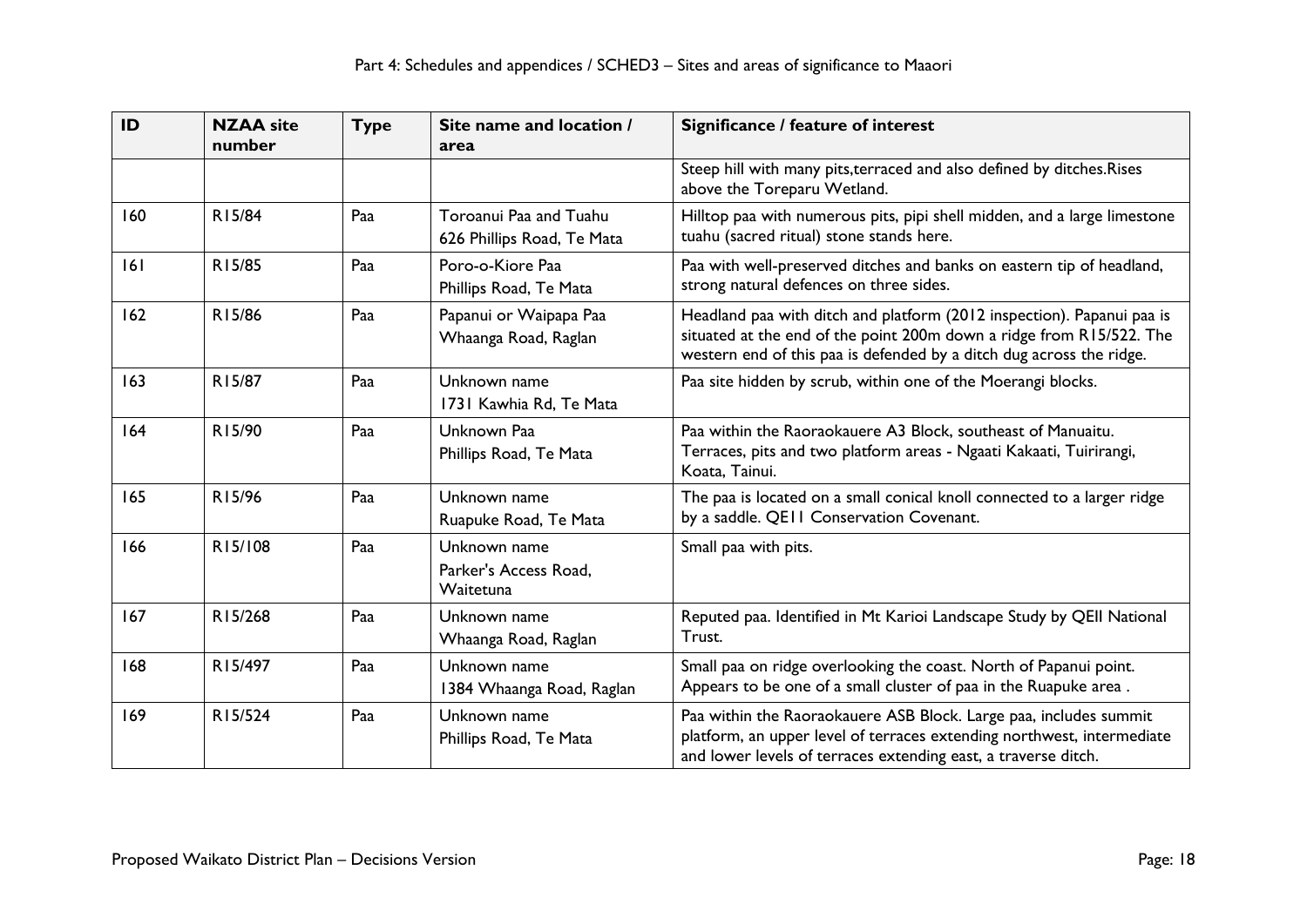| ID  | <b>NZAA</b> site<br>number | <b>Type</b> | Site name and location /<br>area                   | Significance / feature of interest                                                                                                                                                                                                                                    |
|-----|----------------------------|-------------|----------------------------------------------------|-----------------------------------------------------------------------------------------------------------------------------------------------------------------------------------------------------------------------------------------------------------------------|
| 170 | R15/713                    | Paa         | Taharanga Paa<br>Maihi Access Road, Makomako       | Paa site. Reported to have many embankments, ditches, terraces and<br>pits. Believed to have been built a year or two before 1819.                                                                                                                                    |
| 7   | R15/739                    | Paa         | Pukekuku Paa<br>Maihi Access Road, Makomako        | Cliff paa. Large karst paa with rock shelters and middens. This appears<br>to have been a large important paa, occupied for a considerable period<br>of time.                                                                                                         |
| 172 | R15/765                    | Paa         | Te Ruatangata Paa<br>Maihi Access Road, Makomako   | Headland paa: platform 40x10m, inner ditch ca .Sm wide, 3.5m high<br>scarp, 4m high counter-scarp and outer ditch, all well preserved. There<br>appears to be another paa R15/77 on top of the headland - it is<br>presumed that this paa is earlier than Ruatangata. |
| 173 | S12/1                      | Paa         | Unknown name<br>Mercer Ferry Road, Pukekawa        | Site defended by a ditch on three sides.                                                                                                                                                                                                                              |
| 174 | S12/8                      | Paa         | Unknown name<br>67A Mercer Ferry Road,<br>Pukekawa | A ridge paa partially under scrub and partially in pasture. Small paa<br>dominated by macrocarpa.                                                                                                                                                                     |
| 175 | S12/9                      | Paa         | Unknown name<br>Coalfields Road, Kopuku            | The paa was situated on the northern bank of the Kopuku Stream,<br>between the Kopuku (now Kopako) Coal Mine (to the north) and the<br>stream. Previously consisted of a large hilltop paa with pits.                                                                 |
| 176 | S12/10                     | Paa         | Unknown name<br>933 Kopuku Road, Kopuku            | South of Maramarua and Kopuku, between Ferndale Road to the east<br>and Kopuku Road to the west, c. 1km south-west of Maby Hill, on the<br>northern bank of stream.                                                                                                   |
| 177 | S12/14                     | Paa         | Unknown name<br>129 Koheroa Road, Mercer           | Terraced hill paa with pits.                                                                                                                                                                                                                                          |
| 178 | S12/15                     | Paa         | Unknown name<br>25 Glass Road, Mercer              | 2 ditches, 7 pits and terraces.<br>Site is generally flat across the top with south-facing terraces. Several<br>sites in the area.                                                                                                                                    |
| 179 | S12/16                     | Paa         | Unknown name<br>189 Kellyville Road, Mercer        | Paa, subsequently British piquet.                                                                                                                                                                                                                                     |
| 180 | S12/17                     | Paa         | Unknown name                                       | Quite large spur-end paa with extensive terracing.                                                                                                                                                                                                                    |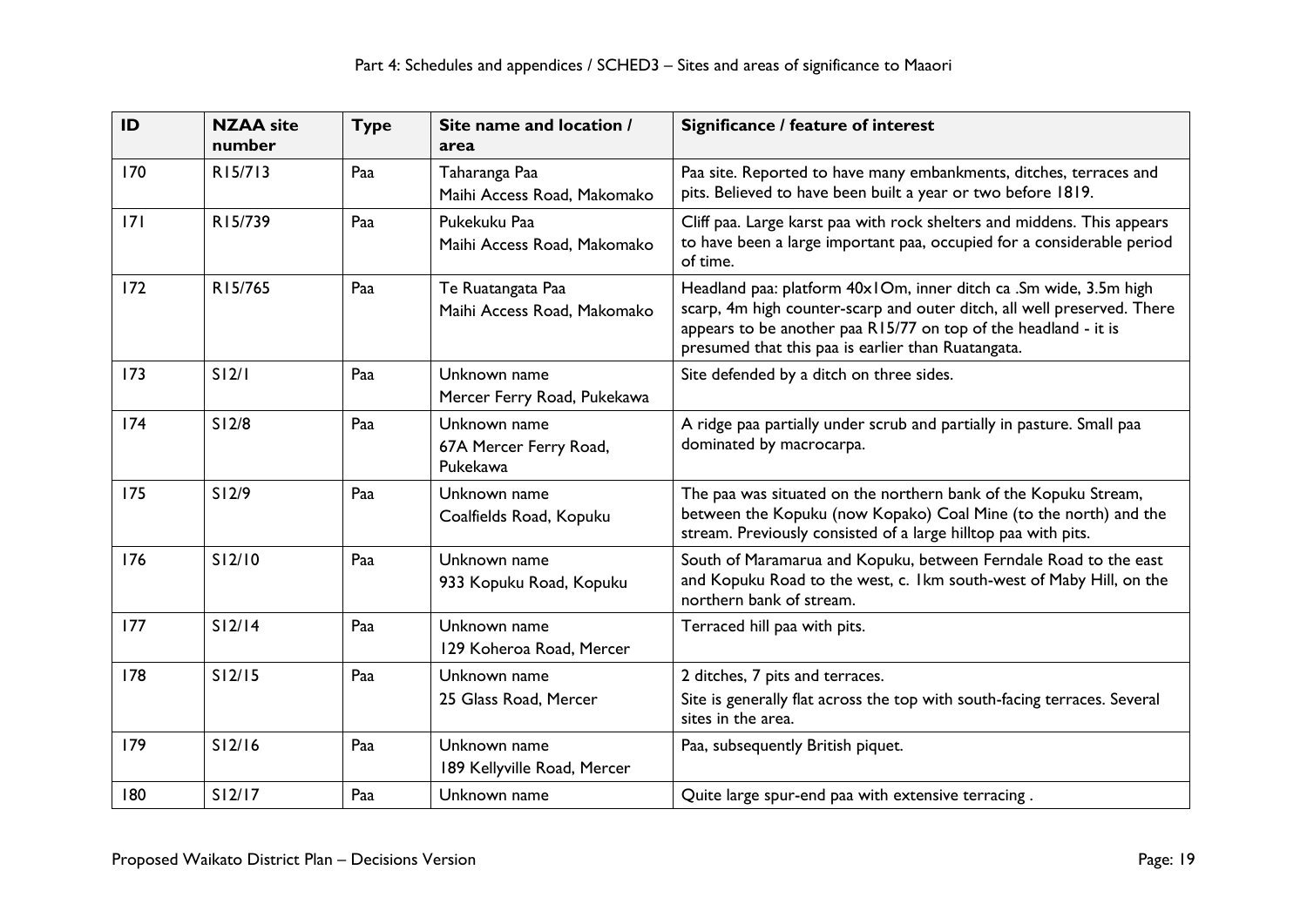| ID  | <b>NZAA</b> site<br>number | <b>Type</b> | Site name and location /<br>area                   | Significance / feature of interest                                                                                                                                                                                                                                    |
|-----|----------------------------|-------------|----------------------------------------------------|-----------------------------------------------------------------------------------------------------------------------------------------------------------------------------------------------------------------------------------------------------------------------|
|     |                            |             | Koheroa Road, Mercer                               |                                                                                                                                                                                                                                                                       |
| 8   | S12/18                     | Paa         | Unknown name<br>270 Koheroa Road, Mercer           | Paa site and redoubt/stockade (?) with tihi, terraces, rifle trenches, pit.<br>May be in fact three or more sites.                                                                                                                                                    |
| 182 | S12/28                     | Paa         | Onoke Paa<br>92 Dimmock Road, Maramarua            | Southeast of Maramarua, enclosed by SH2 to the southwest, Dimmock<br>Road to the north, and Heaven Road to the southeast, on a prominent<br>hill. Paa - two platforms, several groups of pits, small ditch, access ridge<br>with a string of pits and a second ditch. |
| 183 | S12/42                     | Paa         | Unknown name<br>283 Lyons Road, Mangatawhiri       | Paa, pits still visible.                                                                                                                                                                                                                                              |
| 184 | S12/45                     | Paa         | Poparata Paa<br>Lyons Road, Pokeno                 | Main defence complex - very detailed sketches.                                                                                                                                                                                                                        |
| 185 | S12/48                     | Paa         | Tui Paa<br>1112 Kaiaua Road, Mangatangi            | Musket paa. 2 ditches, tihi, 12 pits, at least 10 terraces.                                                                                                                                                                                                           |
| 186 | S12/49                     | Paa         | Unknown name<br>174 Mangatangi Road,<br>Mangatangi | Paa situated on a knob flanking the Mangatangi Stream, with cliffs on<br>riverside. Defended by a lateral ditch with external bank, small-scale, on<br>southern side and by scarp at the eastern end.                                                                 |
| 187 | S12/51                     | Paa         | Unknown name<br>1023B Kaiaua Road, Mangatangi      | Paa is on the ridge flanking the Mangatangi River. Small-scale paa.<br>Several sites noted.                                                                                                                                                                           |
| 188 | S12/52                     | Paa         | Unknown name<br>822A Kaiaua Road, Mangatangi       | A spur drops steeply to the stream. A ditch 4m wide and 1.5m deep<br>defends the end of the spur, on which is a pit group.                                                                                                                                            |
| 189 | S12/124                    | Paa         | Unknown name<br>1023B Kaiaua Road, Mangatangi      | Ditch crosses diagonally across a wider part of the slight saddle<br>between a high point on the major ridge and a knoll. Several sites<br>present.                                                                                                                   |
| 190 | S12/128                    | Paa         | Unknown name<br>1023B Kaiaua Road, Mangatangi      | Ridge paa. Several sites present on property, defended settlement.                                                                                                                                                                                                    |
| 9   | S12/221                    | Paa         | Unknown name<br>Kaiaua Road, Mangatangi            | The paa, at the junction of three ridges at a height of approx. 280m, is<br>defended by transverse ditches, the main ridge having two. There were                                                                                                                     |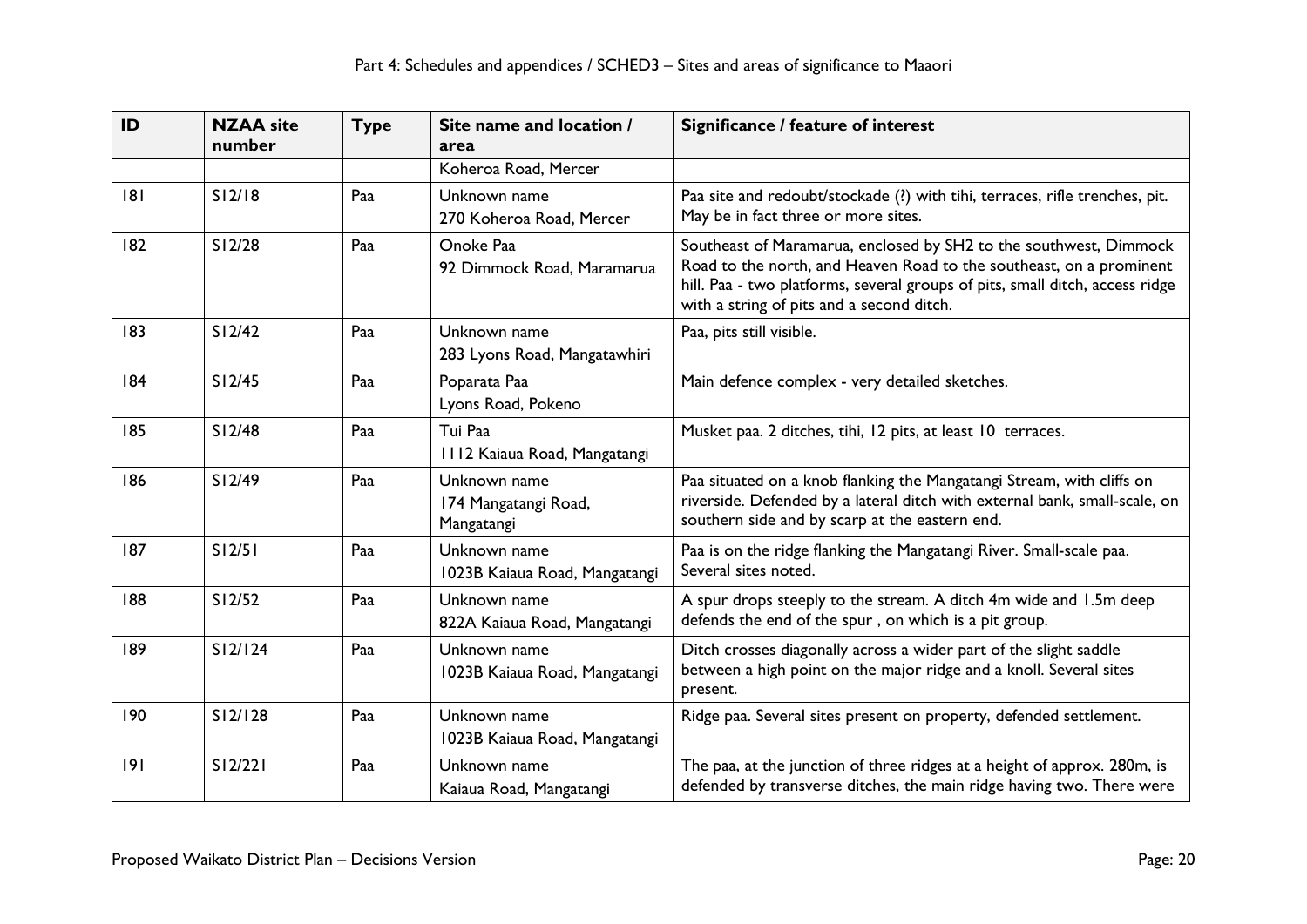| ID  | <b>NZAA</b> site<br>number | <b>Type</b> | Site name and location /<br>area            | Significance / feature of interest                                                                                                                                                                                                                           |
|-----|----------------------------|-------------|---------------------------------------------|--------------------------------------------------------------------------------------------------------------------------------------------------------------------------------------------------------------------------------------------------------------|
|     |                            |             |                                             | II kumara pits and at least 12 small terraces suitable for house sites or<br>cooking shelters. Defended settlement.                                                                                                                                          |
| 192 | S12/222                    | Paa         | Unknown name<br>Kaiaua Road, Mangatangi     | Paa site with terraces, ditches, banks, pits, scarps and midden. The<br>centre of the site is located on a knoll with at least two levels of<br>terracing encircling the knoll on all sides with scarps up to 2m.                                            |
| 193 | S12/226                    | Paa         | Unknown name                                | Paa, including burials.                                                                                                                                                                                                                                      |
|     |                            |             | 822A Kaiaua Road, Mangatangi                | The paa is on a promontory of a flat ridge above the stream. Terraces<br>and pits.                                                                                                                                                                           |
| 194 | S12/239                    | Paa         | Unknown name<br>Coalfield Road, Kopuku      | Swamp paa, possibly a gunfighter paa. Covered in massive pits.                                                                                                                                                                                               |
| 195 | S12/251                    | Paa         | Unknown name<br>189 Kellyville Road, Mercer | Ridge paa. Two indistinct terraces are visible between the ditch and the<br>pits, a further terrace lies to the southeast of the pits. No evidence of<br>any shell midden was noted either on the site or eroding from the<br>steep scarps around the edges. |
| 196 | S12/252                    | Paa         | Unknown name<br>72 Montana Road, Mangatangi | Large terraced paa with internal pits and lateral ditch on prominent hill<br>overlooking Ruaotehuia Stream. Old paa site.                                                                                                                                    |
| 197 | S12/253                    | Paa         | Opuku Paa<br>285 Ferndale Road, Maramarua   | Large ridge paa - platform (tihi) in southwestern corner, with at least 8<br>pits, midden (cockle, oven stone, ash deposits) on the western edge. At<br>least 3 ditches, banks on the northern and eastern edges.                                            |
| 198 | S12/254                    | Paa         | Unknown name<br>Feist Road, Kopuku          | The site is on a low knoll of a ridge west of Kopuku. Approximately<br>250m north of Feist Road. Paa site with ditches and terraces.                                                                                                                         |
| 199 | S12/255                    | Paa         | Unknown name<br>Findlay Road, Maramarua     | In Crown Ownership (2002), in the Vining Scenic Reserve (S12/295).                                                                                                                                                                                           |
| 200 | S12/256                    | Paa         | Whatarua Paa<br>24 Marshall Road, Maramarua | The paa is located to the north of Monument Road, on the northern<br>side of the bend in the Ruaotehura Stream. Features include pits,<br>terraces, defensive scarps and remnants of ditches.                                                                |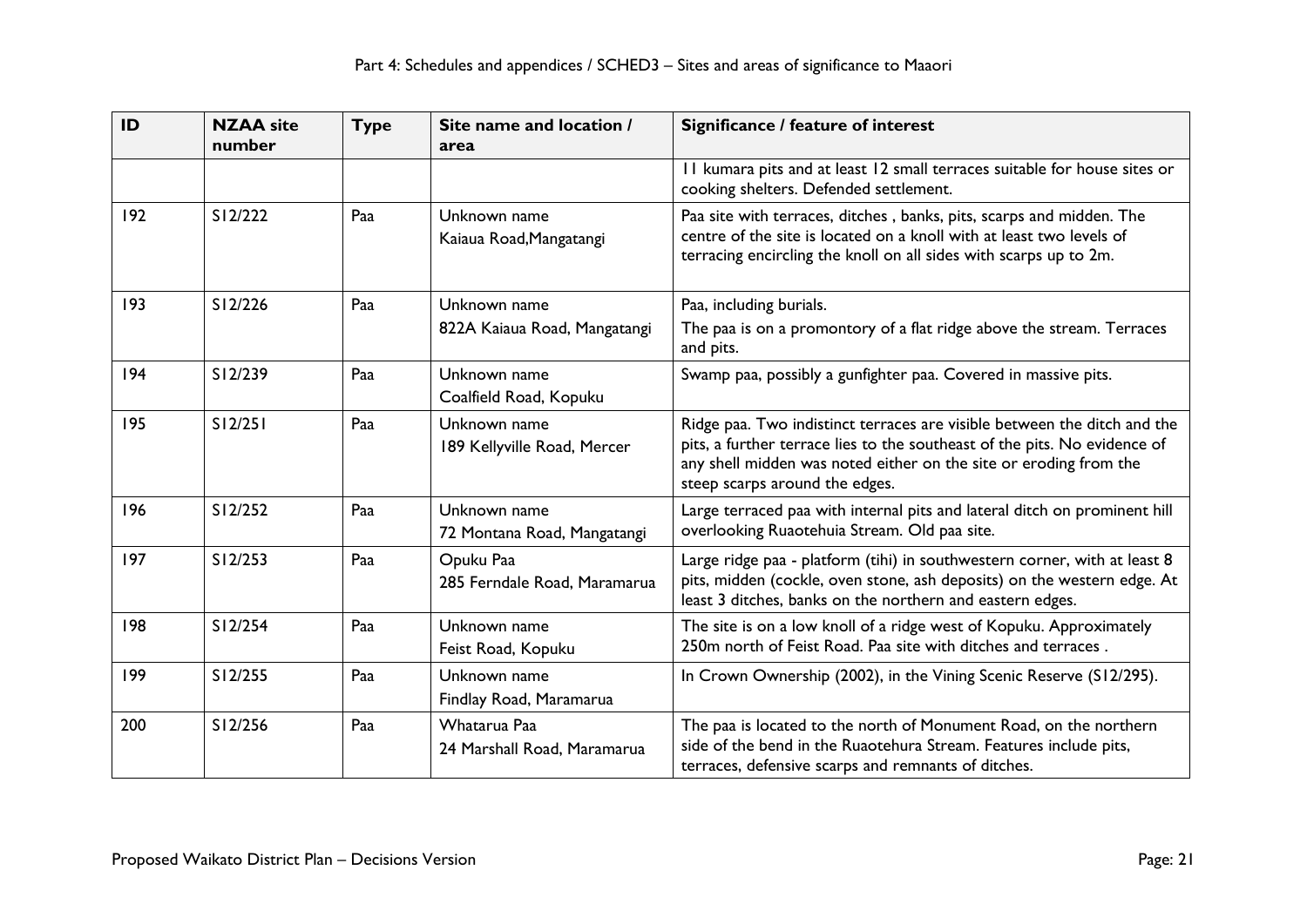| ID  | <b>NZAA</b> site<br>number | <b>Type</b> | Site name and location /<br>area                            | Significance / feature of interest                                                                                                                                                                                |
|-----|----------------------------|-------------|-------------------------------------------------------------|-------------------------------------------------------------------------------------------------------------------------------------------------------------------------------------------------------------------|
| 201 | S12/273                    | Paa         | Te Paina and horticulture area<br>51 Riverbank Road, Mercer | Paetai was a known cultivation area and papakaainga paa which<br>accommodated a key hui in 1857 to discuss the potential of uniting lwi<br>and its land under a Maaori King.                                      |
| 202 | S12/329                    | Paa         | Unknown name<br>119 Pioneer Road, Pokeno                    | Paa site with short transverse ditch, scarp and platform.<br>Little of the paa is left.                                                                                                                           |
| 203 | S12/350                    | Paa         | Unknown name<br>Mangatangi Road, Mangatangi                 | Identified as maaori paa and potato pits. Site has been built on.                                                                                                                                                 |
| 204 | S13/2                      | Paa         | Taniwha Paa<br>Taniwha Road, Waerenga                       | Ridgetop paa, roughly triangular in shape, with numerous pits in a T-<br>shaped alignment. Surrounded by ring ditch. Surrounding slopes all have<br>pit and drain features.                                       |
| 205 | S13/4                      | Paa         | Old Paa and Urupa                                           | This site was identified as a small pre-1769 ring ditch in paa, although it<br>has only been known as an urupaa. However it is not normal to have an<br>urupaa where there was no settlement. This may be nearby. |
| 206 | S13/5                      | Paa         | Unknown name<br>Falls Road, Waerenga                        | Located on the northern bank of the Whangamarino River, c. 300m<br>east of the bridge over Falls Road. Paa site with possible ditch<br>depressions.                                                               |
| 207 | S13/8                      | Paa         | Unknown name<br>859 Glen Murray Road,<br>Rangiriri          | Paa with pits, ditches and banks overlooking Lake Whangape, about<br>8km from Rangiriri, north of Motukauere Island.                                                                                              |
| 208 | S13/10                     | Paa         | Te Aroa Paa<br>Chapman Road, Pukekawa                       | This pre-1769 site comprises a ridge paa comprised of transverse<br>ditches, inner bank and lateral scarps, pits and a house floor just outside<br>the southern defences.                                         |
| 209 | S13/11                     | Paa         | Ahikaeo Paa<br>Churchill Road, Churchill                    | Large river-edge paa, platform, ditch, pits on the western side of the<br>Whangape Stream where it enters the Waikato River.                                                                                      |
| 210 | S13/13                     | Paa         | Unknown name<br>575 Falls Road, Waerenga                    | On ridgeline, Whangamarino Swamp. The site is on top of the low ridge<br>to the east of the farm track running south from the corner on Falls<br>Road.                                                            |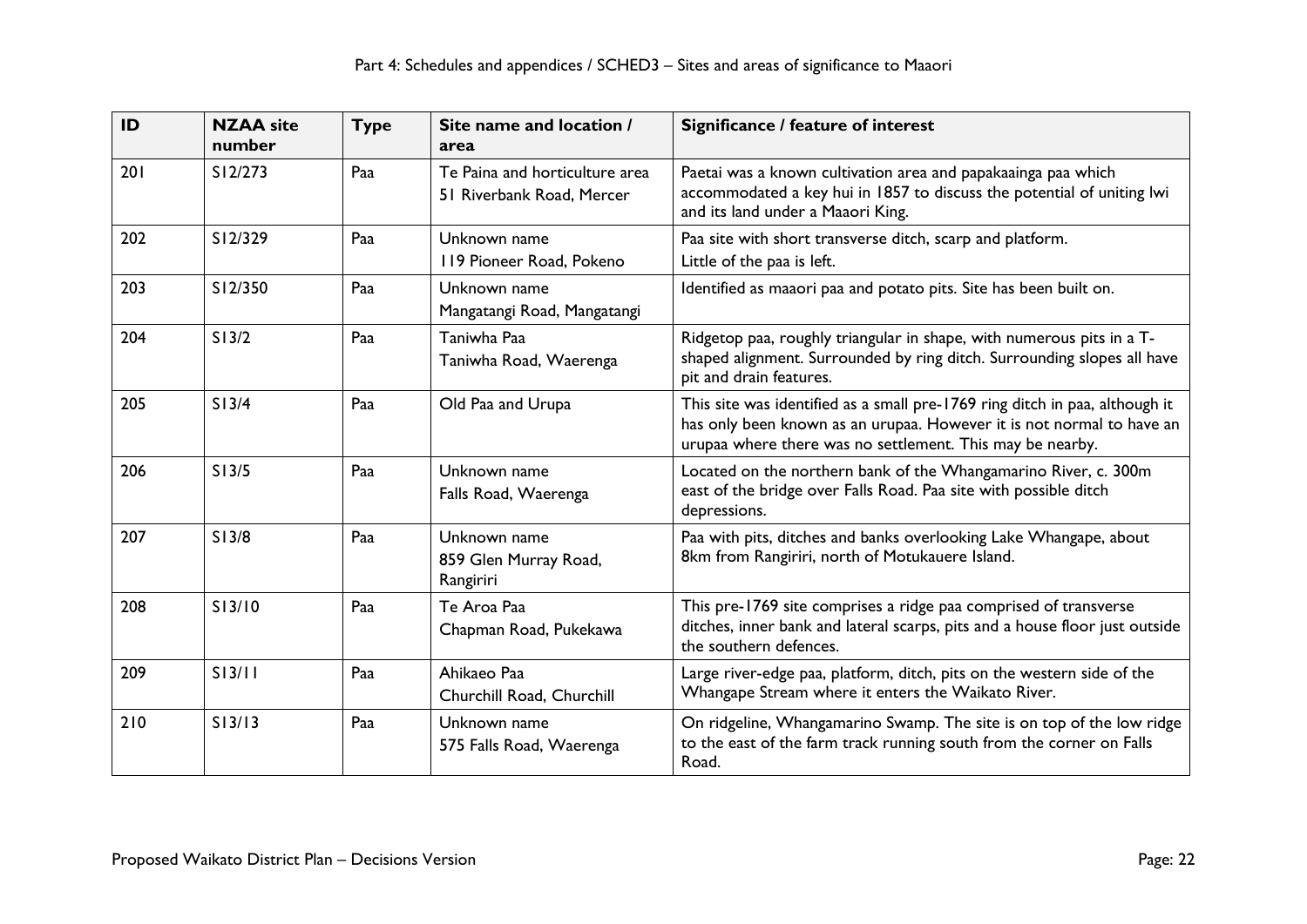| ID  | <b>NZAA</b> site<br>number | <b>Type</b> | Site name and location /<br>area                    | Significance / feature of interest                                                                                                                                                                                                     |
|-----|----------------------------|-------------|-----------------------------------------------------|----------------------------------------------------------------------------------------------------------------------------------------------------------------------------------------------------------------------------------------|
| 211 | S13/15                     | Paa         | Unknown name<br>Te Ohaki Road, Rangiriri            | Located on the west bank of the Waikato River, south of the Glen<br>Murray/Te Ohaki junction. River edge paa.                                                                                                                          |
| 212 | S13/16                     | Paa         | Unknown name<br>216 Waiterimu Road,<br>Waiterimu    | Waikare Lake paa at the north end of ridge running northwest and<br>above Waikare Lake Road.                                                                                                                                           |
| 213 | S13/18                     | Paa         | Te Hoe Paa<br>22 Mangatea Road, Te Hoe              | Part of the Te Hoe paa, with features including terraces, scarps and pits.<br>Ngaati Wairere, Makirangi, Haua.                                                                                                                         |
| 214 | S13/19                     | Paa         | Puketutu Paa<br>2130 Tahuna Road, Te Hoe            | Situated north of Tahuna Road ridgeline between Te Heru Paa and<br>Ruakiwi Paa. Very little known.                                                                                                                                     |
| 215 | S13/27                     | Paa         | Unknown name<br>Falls Road, Waerenga                | Paa site with terraces and ditches.                                                                                                                                                                                                    |
| 216 | S13/28                     | Paa         | Unknown name<br>654 Falls Road, Waerenga            | Small hilltop paa site with terrace and scarp. Area has been modified by<br>the building of a farm house.                                                                                                                              |
| 217 | S13/29                     | Paa         | Unknown name<br>654 Falls Road, Waerenga            | Small rectangular paa with terraces.                                                                                                                                                                                                   |
| 218 | S13/30                     | Paa         | Unknown name<br>96 Taniwha Road, Waerenga           | Paa includes platform 25x15m, two terraces, and some charcoal-<br>darkened soil on terraces. The paa is located on a hill formed between<br>the present river and a former course of the river.                                        |
| 219 | S13/32                     | Paa         | Unknown name<br>420 Herbert Road, Rotongaro         | At the northern end of the ridge on Motukauere Island, Lake<br>Whangape Lower Waikato. Ridgetop paa features a deep ditch on at<br>least 2 if not 3 sides. Strong natural defence to the west provided by a<br>steep drop to the lake. |
| 220 | S13/34                     | Paa         | Unknown name<br>37 Peacocke Road, Orini             | Small paa and two terraces. Defended hapuu settlement. Ngaati<br>Wairere.                                                                                                                                                              |
| 221 | S13/35                     | Paa         | Unknown name<br>988 Falls Road, Maramarua<br>Forest | Northeast of Whangamarino Swamp. Fairly large paa with transverse<br>fortifications, terraces etc.                                                                                                                                     |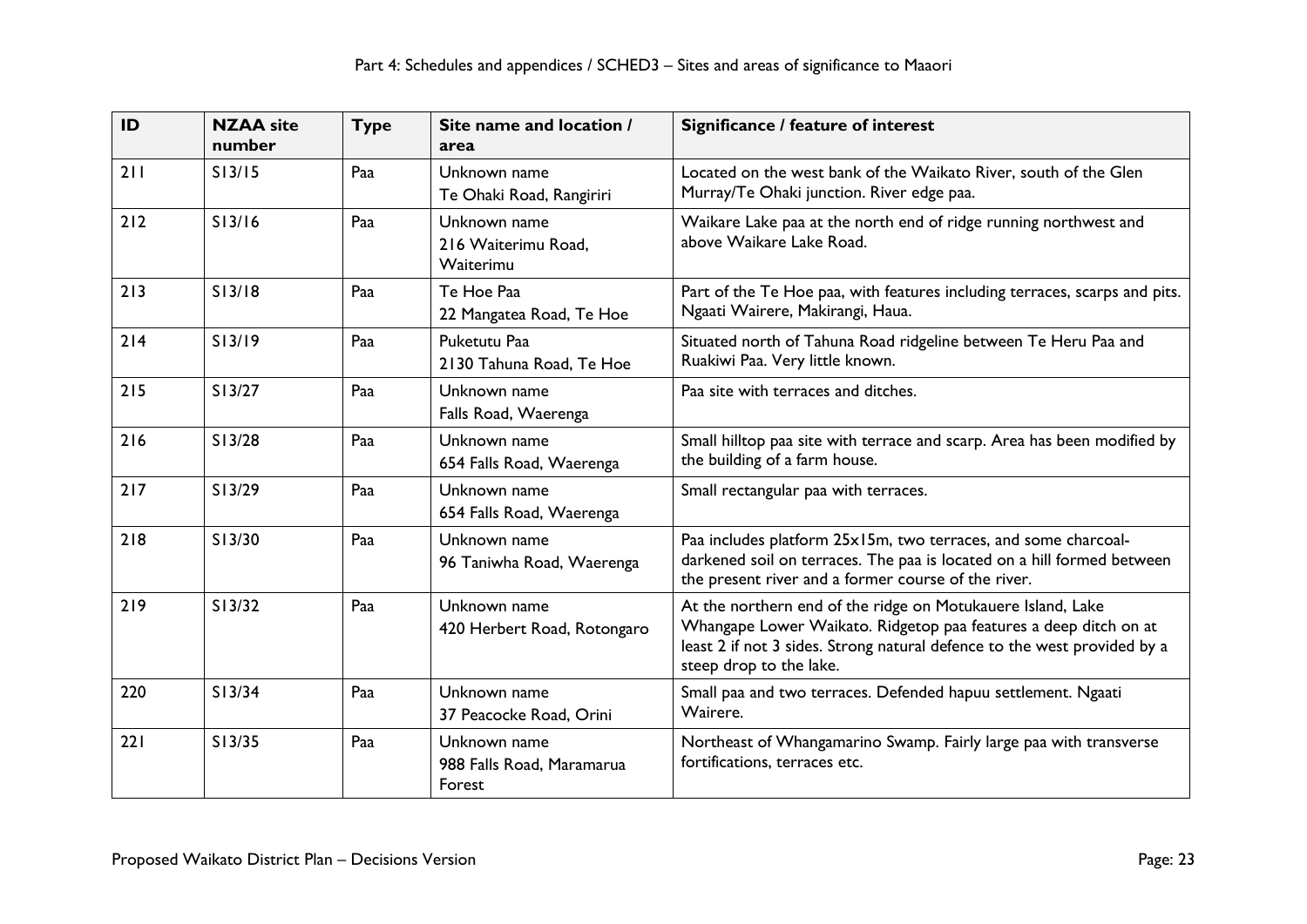| ID  | <b>NZAA site</b><br>number | <b>Type</b> | Site name and location /<br>area                                                | Significance / feature of interest                                                                                                                                                              |
|-----|----------------------------|-------------|---------------------------------------------------------------------------------|-------------------------------------------------------------------------------------------------------------------------------------------------------------------------------------------------|
| 222 | S13/51                     | Paa         | Kimihia Paa<br>Ralph Road, Huntly                                               | The paa sits between the Waikato River and Lake Kimihia. Site<br>bulldozed in 1998, little or no surface evidence remains. Artefacts,<br>adzes found. Ngaati Kuiarangi, Mahuta, Whawhakia.      |
| 223 | S13/61                     | Paa         | Waikare Tirohia or Thompsons<br>Paa<br>276C Churchill East Road, Te<br>Kauwhata | Site presents a paradox. Documentation indicates that it is occupied by<br>a paa with a pakeha name, and alternatively a redoubt with a Maaori<br>name. Features no longer visible.             |
| 224 | S13/62                     | Paa         | Unknown name<br>850 Waikare Road, Waiterimu                                     | The evidence is more consistent with a kaainga rather than a paa.<br>Visible features with habitation and cultivation.                                                                          |
| 225 | S13/76                     | Paa         | Taipouri Paa<br>446 Te Ohaki Road, Huntly                                       | Historic paa 1600AD. Occupation by Kokako, father of Taimainupo.                                                                                                                                |
| 226 | S13/77                     | Paa         | Wakatapuhina Paa<br>Ohinewai North Road.<br>Ohinewai                            | Historic paa - palisaded enclosure reported to have been occupied by<br>Ngaati Hine. No archaeological features visible. Location on an island in<br>the river.                                 |
| 227 | S13/78                     | Paa         | Newhaora Paa<br>Glen Murray Road, Rangiriri                                     | Old paa site. On the west bank of Rangiriri and next to the Maurea<br>Marae. It has Maaori value significance because of its association with<br>Waikato Chiefs, the Land Wars and the river.   |
| 228 | S13/79                     | Paa         | Horahora Paa/ Papakaainga<br>(Old Site)<br>Horohora Road, Rangiriri             | Historic paa of high value reported from reference. No archaeological<br>features visible. Situated between the Waikato River and Marae.                                                        |
| 229 | S13/80                     | Paa         | Te Taima Paa<br>Glen Murray Road, Rangiriri                                     | Historic paa reported to have been occupied by Ngaati Pou or Porou in<br>1842. Paa built by Ngati Pou over a dispute with Ngati Mahuta over paa<br>tuna (eel weir) in the vicinity on the lake. |
| 230 | S13/81                     | Paa         | Tarahanga Paa<br>Tarahanga Island, Waikato River                                | Historic paa or village reported to have been occupied by Ngati Pou<br>between 1842-1850.                                                                                                       |
| 231 | S13/83                     | Paa         | Koreromanuka Paa<br>Churchill Road, Churchill                                   | Historic paa reported to have been occupied in 1842. (Ashwell & Ligar)                                                                                                                          |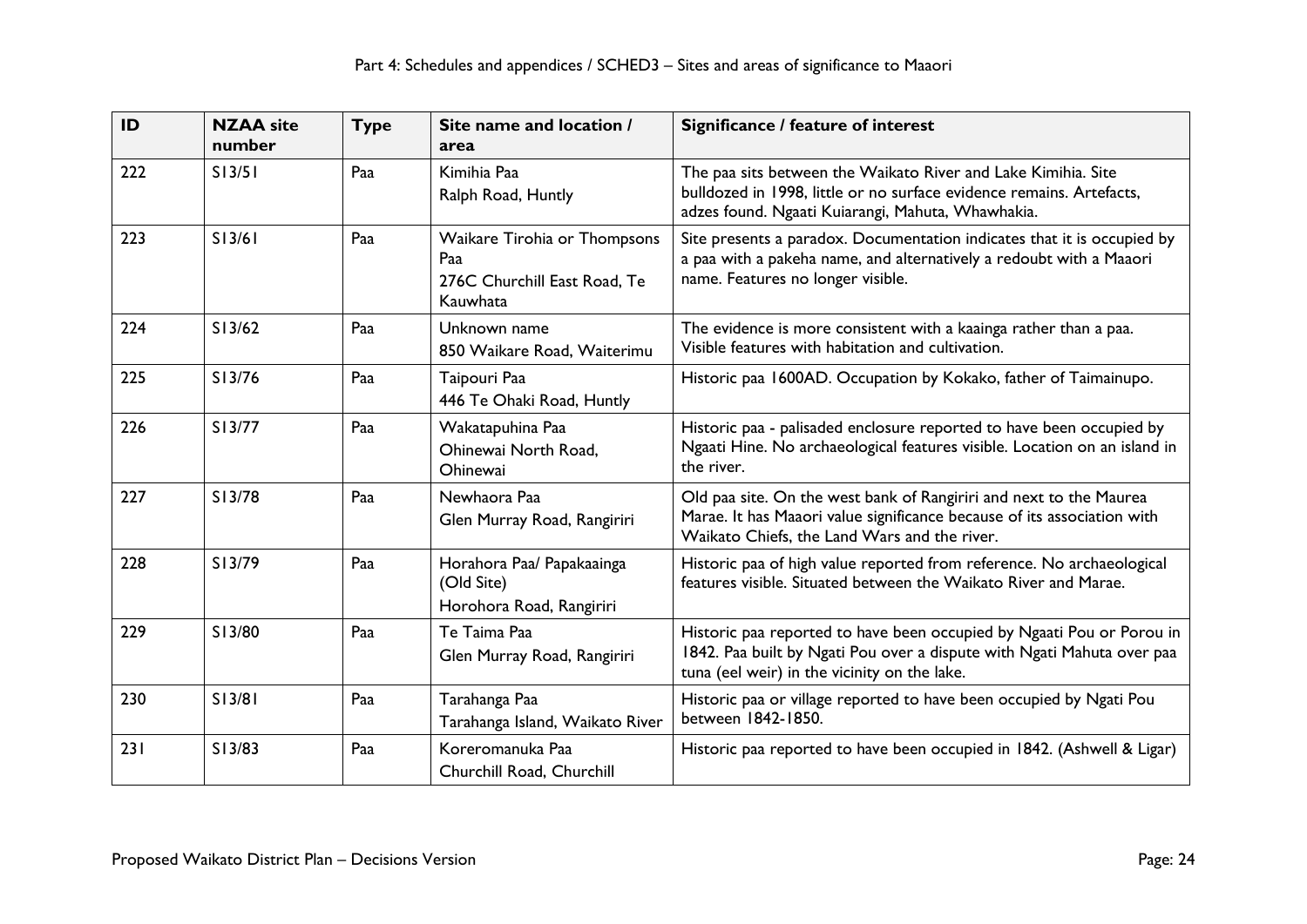| ID  | <b>NZAA</b> site<br>number | <b>Type</b> | Site name and location /<br>area                                | Significance / feature of interest                                                                                                                                                                                                                               |
|-----|----------------------------|-------------|-----------------------------------------------------------------|------------------------------------------------------------------------------------------------------------------------------------------------------------------------------------------------------------------------------------------------------------------|
| 232 | S13/84                     | Paa         | Pokaewhenua Paa<br>Jamieson Road, Waerenga                      | Ridge paa - prominent transverse and lateral ditches enclose an<br>elongated rectangular area.                                                                                                                                                                   |
| 233 | S13/85                     | Paa         | Unknown name<br>457 Falls Road, Waerenga                        | Paa on southern end of a ridge overlooking the southeastern corner of<br>Whangamarino swamp, to the west of Belcher Road.                                                                                                                                        |
| 234 | S13/86                     | Paa         | Ruakiwi Paa<br>Tahuna Road, Te Hoe                              | Situated on the ridge on the northern side of Tahuna Road and east of<br>Puketutu Paa.                                                                                                                                                                           |
| 235 | S13/99                     | Paa         | Unknown name<br>39 Pororua Road, Te Hoe                         | Large paa with at least five pits, 5 terraces and well-defined<br>tihi/platform.                                                                                                                                                                                 |
| 236 | S13/120                    | Paa         | Unknown name<br>458 Falls Road, Waerenga                        | Whangamarino Gorge, ca. Ikm upriver from Whangamarino swamp, on<br>true left bank. Upstream of Pungarehu Stream. Old paa.                                                                                                                                        |
| 237 | S13/141                    | Paa         | Unknown name<br>343 Jefferis Road, Waerenga                     | North of Waerenga, north of and visible from Jefferis Road. Proximal<br>and distal transverse ditches, possible lateral line of fortification.                                                                                                                   |
| 238 | S13/142                    | Paa         | Unknown name<br>1001 Churchill East Road, Te<br>Kauwhata        | Meremere-Rangiriri, on eastern bank of the Waikato River. Terraced<br>and fortified spur, summit platform, major concentric terrace, minor<br>terrace, vague transverse ditch with Im high transverse scarp, weak<br>lateral defence scarp.                      |
| 239 | S14/1                      | Paa         | Te Tuke o Hanui Paa<br>133 Gower Road, Taupiri                  | Headland paa. The paa site is located in a stand of covenanted totara<br>bush c. Ikm south of Gowers Road and north of Komakorau Stream.                                                                                                                         |
| 240 | S14/5                      | Paa         | Te Uhi Paa (part of Rotokauri<br>Paa)<br>Exelby Road, Rotokauri | Originally recorded as a swamp mound paa. The mound was<br>surrounded by pallisading. According to local knowledge, the site was<br>associated with a party of Maaori gum diggers who defended their camp<br>due to an altercation with another group of Maaori. |
| 241 | S14/6                      | Paa         | Taupirikuao Paa<br>State Highway I, Taupiri                     | Taupirikuao (the offspring of Taupiri maunga), is the smaller hill beside<br>Te Mata o Tutonga (the old name of Taupiri Maunga). Taupiri Mountain<br>became tapu and a cemetery for the Waikato people around 1740.                                              |
| 242 | S14/7                      | Paa         | Kaitotehe and Tukupoto Paa<br>Hakarimata Road, Ngaruawahia      | A significant area. The paa site is now a level tract of farm land which<br>sits below the Hakarimata Range and the willow-fringed Waikato River.                                                                                                                |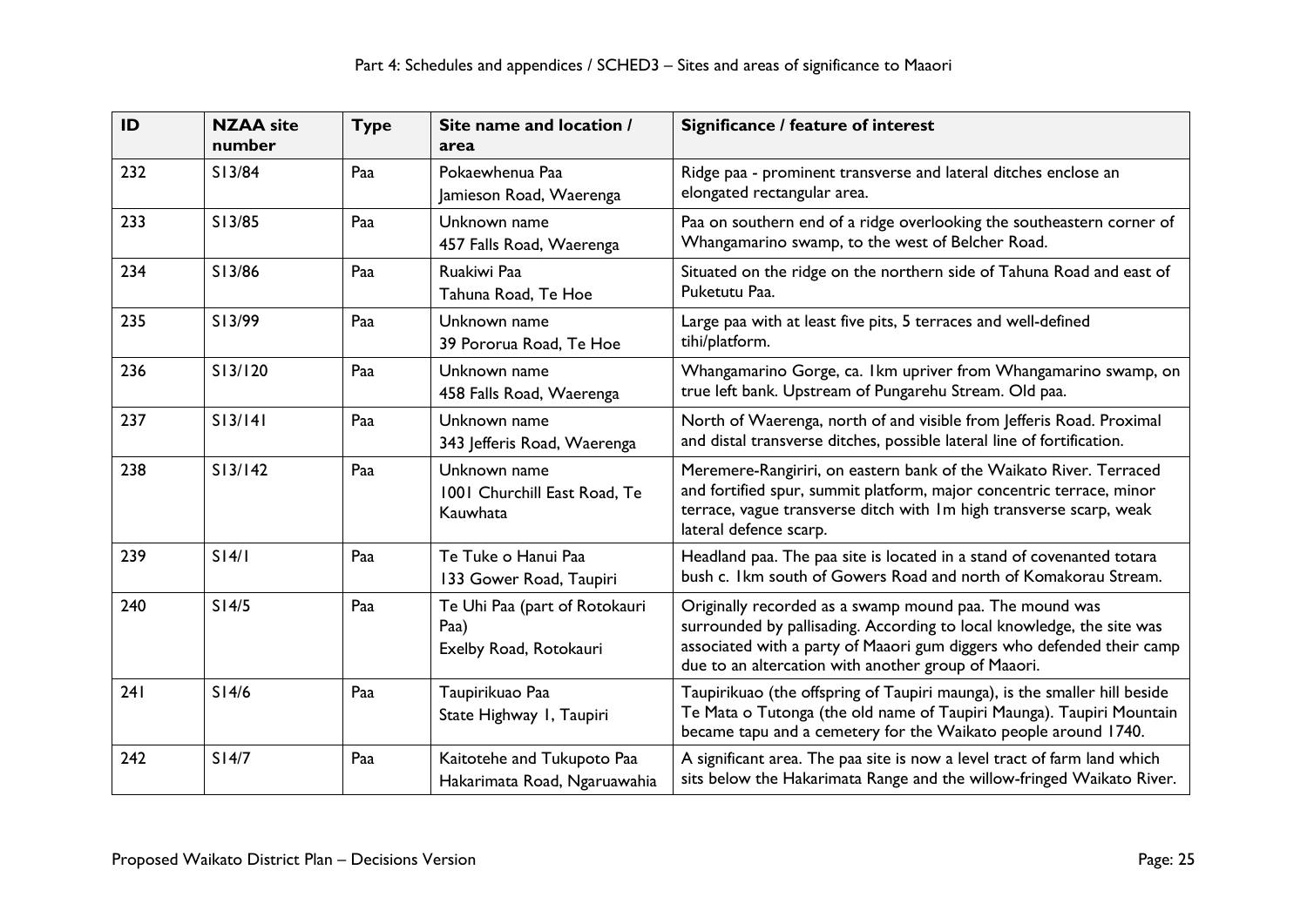| ID  | <b>NZAA</b> site<br>number | <b>Type</b> | Site name and location /<br>area                                            | Significance / feature of interest                                                                                                                                                                                                                                                |
|-----|----------------------------|-------------|-----------------------------------------------------------------------------|-----------------------------------------------------------------------------------------------------------------------------------------------------------------------------------------------------------------------------------------------------------------------------------|
|     |                            |             |                                                                             | Taupiri Mountain is the eastern backdrop on the opposite side of the<br>river. The land area is currently subdivided and in private ownership.                                                                                                                                    |
| 243 | S14/8                      | Paa         | Unknown name (also named<br>Knights Paa after owner)<br>191 Fullerton Road, | Originally recorded as a river terrace paa. The site had been flattened<br>and ploughed out by the time of recording. Original surface features of<br>the paa have been destroyed.                                                                                                |
| 244 | S14/13                     | Paa         | Unknown name<br>2156B River Road, Horsham<br>Downs                          | Traverse ditch and bank, terraces, pits and numerous borrow pits.<br>Artefact, adzes found. Paa has been entirely quarried away.                                                                                                                                                  |
| 245 | S14/14                     | Paa         | Kupakupa Paa<br>Riverview Road, Huntly                                      | Defensive scarp, transverse ditch, five well-preserved rectangular pits.<br>Site is in pasture and unmodified. Waikato River edge location.                                                                                                                                       |
| 246 | S14/15                     | Paa         | Unknown name<br>309 Tregoweth Lane, Huntly                                  | Located on a spur above SH1, on the eastern side of the Waikato<br>River. Long defensive ridge paa with flattened crest, 2 tihi pits, defence<br>ditches and banks. Many paa between Ngaruawahia and Huntly were<br>occupied by Ngaati Mahuta, Whauroa, Tamainupo.                |
| 247 | S14/20                     | Paa         | Te Uapata Paa<br>522 Waring Road, Taupiri                                   | This paa is known as being the kaainga of Paoa, the younger brother of<br>Mahuta. It later became the home of Mahuta's grandsons Wharetipa<br>and Taupuae.                                                                                                                        |
| 248 | S14/21                     | Paa         | Otaahua Paa<br>Gordonton Road, Taupiri                                      | Otaahua is mentioned in relation to Te Uapata Paa in the Hauraki Maori<br>Land Court Minute Book (24, p.215). Paa site with shallow ditch,<br>depressions and a small terrace.                                                                                                    |
| 249 | S14/22                     | Paa         | Tarake Paa<br>51 Murphy Lane, Taupiri                                       | Small stockade village occupied by Ngaati Whauroa, a very small hapuu<br>within the Tainui confederation.                                                                                                                                                                         |
| 250 | S14/24                     | Paa         | Unknown name<br>Parker Road, Huntly                                         | Within the Hakarimata Scenic Reserve southwest of the end of Parker<br>Road.                                                                                                                                                                                                      |
| 251 | S14/26                     | Paa         | Pukehemu Paa and Moehaki<br>Urupaa<br>110 Bedford Road, Te Kowhai           | (Part of Te Kowhai Paa) Paa is on a small knoll overlooking river.<br>North- south line of borrow pits in the middle of high flats to the east<br>of Bedford Road, and 2-3 pits north of the paa. Ngaati Maahanga,<br>Taimainupo, Kotara, Te Huaki Mahuta - Waikato Iwi nui tonu. |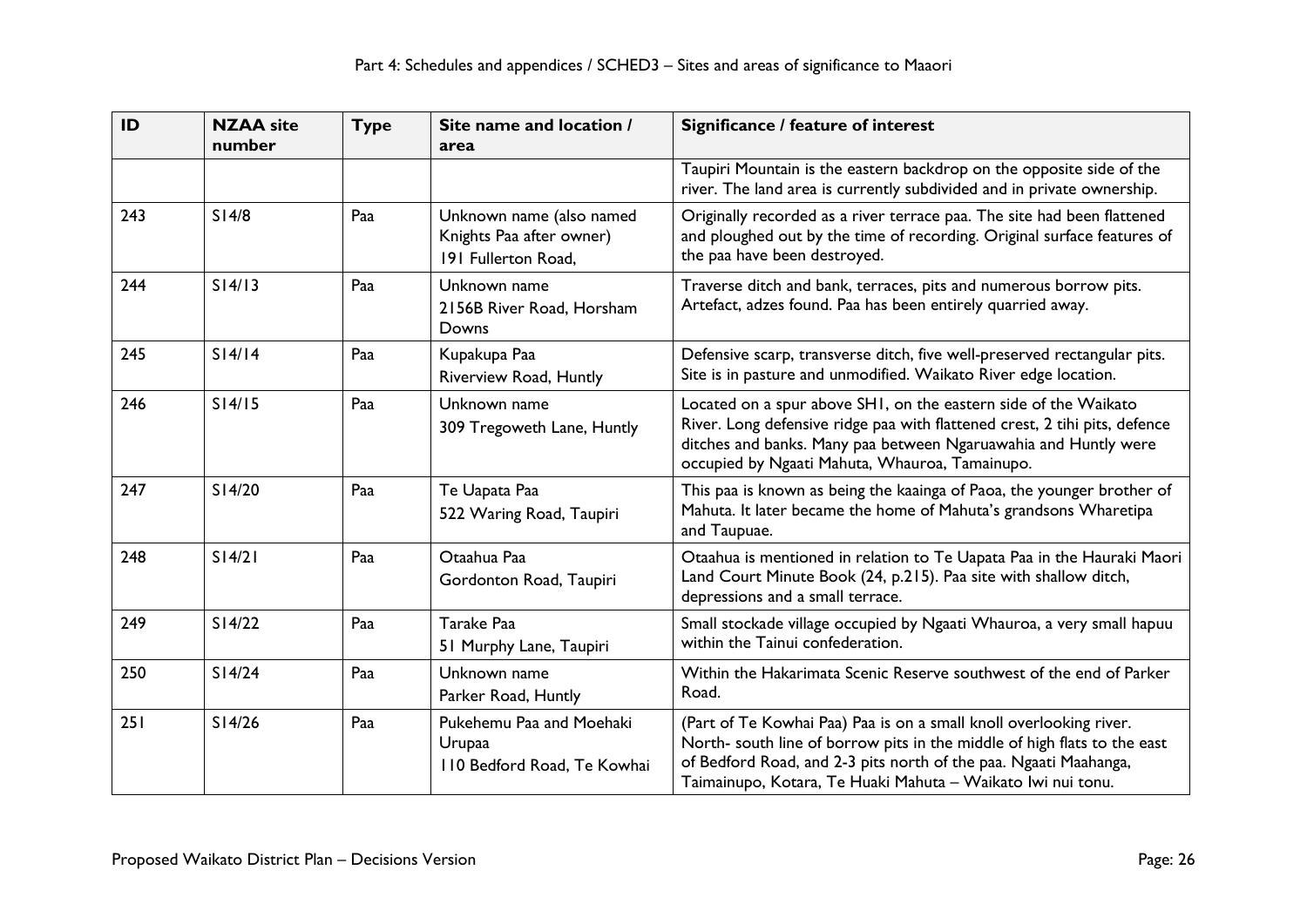| ID  | <b>NZAA</b> site<br>number | <b>Type</b> | Site name and location /<br>area                             | Significance / feature of interest                                                                                                                                                                                                                                                   |
|-----|----------------------------|-------------|--------------------------------------------------------------|--------------------------------------------------------------------------------------------------------------------------------------------------------------------------------------------------------------------------------------------------------------------------------------|
| 252 | S14/35                     | Paa         | Tamahere Paa<br>781A Bruntwood Road,<br>Tamahere             | Small clifftop (possibly gunfighter) paa with five rectangular pits and a<br>ditch.                                                                                                                                                                                                  |
| 253 | S14/42                     | Paa         | Tikirahi Paa<br>512 Airport Road, Tamahere                   | The importance is noted because of its location to the river. It is a<br>marker for association of place and the whakatauki reminds us "he piko<br>te taniwha, he piko te taniwha - At every bend there is a chief."                                                                 |
| 254 | S14/43                     | Paa         | Maniapoto Paa<br>34 Tauwhare Road, Tauwhare                  | Maniapoto Paa was the largest and most important paa in the Tamahere<br>district covering two hectares, built by famous war chiefs Te Waharoa<br>and Te Pohepohe.                                                                                                                    |
| 255 | S14/50                     | Paa         | Unknown name<br>Fullerton Road, Rotokauri                    | Paa site, river terrace.                                                                                                                                                                                                                                                             |
| 256 | S14/51                     | Paa         | Unknown name<br>Titoki Drive, Tauwhare                       | Old paa site. Area under vegetation, the area outside used for crops.<br>No surface evidence.                                                                                                                                                                                        |
| 257 | S14/54                     | Paa         | Potuwha Paa<br>Titoki Drive, Tauwhare                        | This is the name of the paa that still exists adjacent to Braily House and<br>the small hill that the house is built on. Potuwha means 'nightglow', and<br>refers to the embers of a fire seen at night.                                                                             |
| 258 | S14/55                     | Paa         | Unknown name<br>345A Tauwhare Road,<br>Tamahere              | Paa is within a cluster settlement of paa. It has been destroyed by the<br>construction of a culvert. It provides a point of hapuu settlement.                                                                                                                                       |
| 259 | S14/56                     | Paa         | Unknown name<br>15 Vintners Lane, Tamahere                   | Gully paa. It had a deep eastern defensive ditch, now rounded and filled.<br>Main surface of paa is flat with natural terracing at the western end.                                                                                                                                  |
| 260 | S14/61                     | Paa         | Unknown name<br>80 Fuchsia Lane, Matangi                     | Paa site with possible terraces. Located at the westernmost end of the<br>east-west oriented spur between two arms of Mangaharakeke Stream<br>upper reaches.                                                                                                                         |
| 261 | S14/68                     | Paa         | Peehi Houkura Paa and Urupaa<br>State Highway 23, Whatawhata | More noted as a kaainga. It is difficult to tell whether s14/68 was a paa<br>or kaainga. The site would have been well-suited to fortification, with<br>steep slopes down to a bench at river level on the west and vertical<br>cliffs plunging into the water on the upstream side. |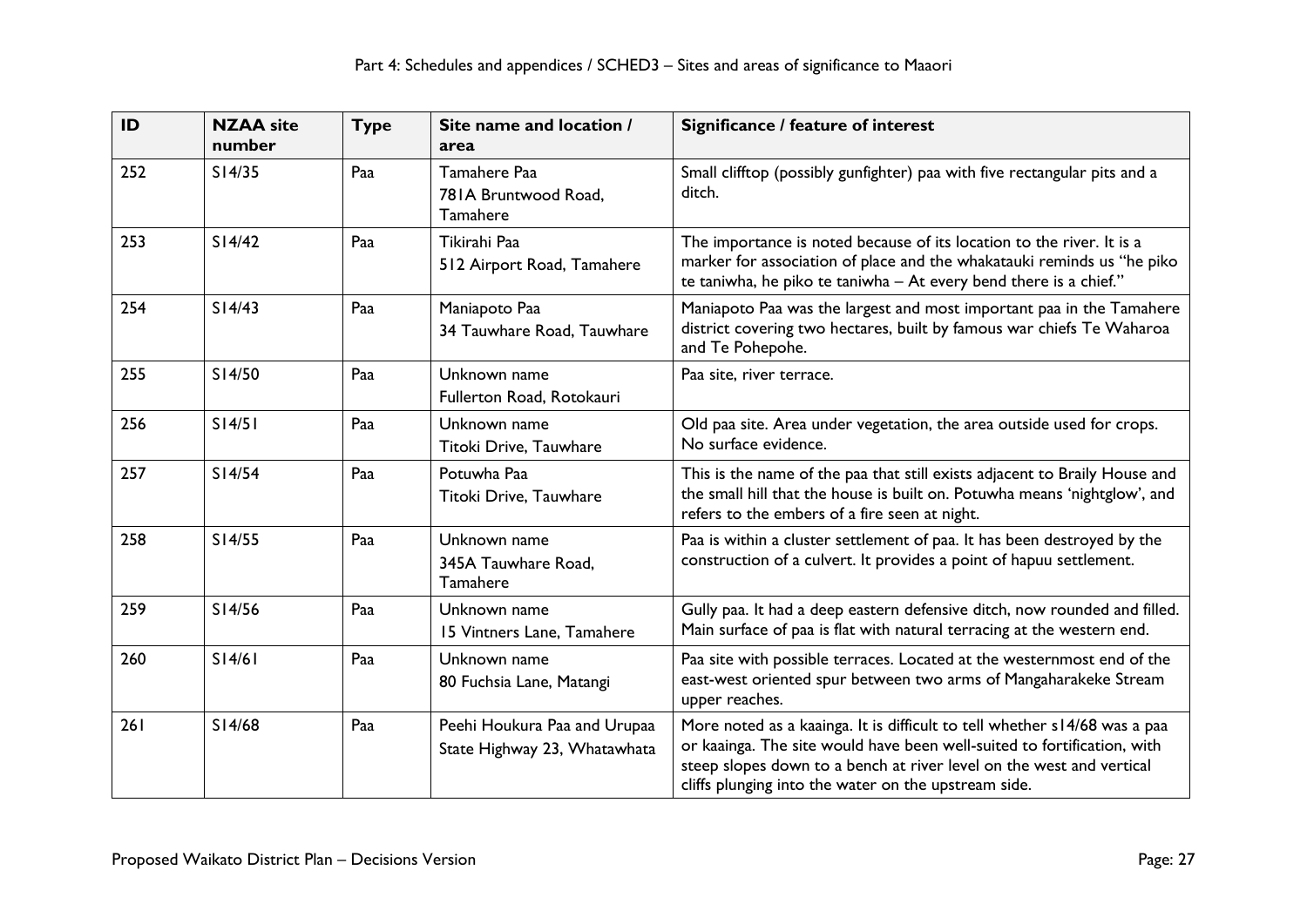| ID  | <b>NZAA</b> site<br>number | <b>Type</b> | Site name and location /<br>area                                  | Significance / feature of interest                                                                                                                                                                                                                         |
|-----|----------------------------|-------------|-------------------------------------------------------------------|------------------------------------------------------------------------------------------------------------------------------------------------------------------------------------------------------------------------------------------------------------|
| 262 | S14/69                     | Paa         | Unknown name<br>340B Rotokauri Road,<br>Whatawhata                | Paa site. On low ridge, eastern perimeter of bush, some several<br>hundred metres due south of the intersection of Duck Road with<br>Rotokauri.                                                                                                            |
| 263 | S14/70                     | Paa         | Unknown name<br>161 Tamahere Drive, Tamahere                      | Small paa with a ditch and bank defence across the promontory. Paa<br>approximately a quarter acre in area occupies a spur which is bounded<br>on 3 sides by Waiti Stream.                                                                                 |
| 264 | S14/75                     | Paa         | Tuhikaramea or Tuikaramea Paa<br>64A Houghton Road,<br>Whatawhata | Paa is on the edge of flat ridge. Cultivated soil at northern tip, ditches,<br>scarp, pits, fences and gardens on lowest river terrace.                                                                                                                    |
| 265 | S14/80                     | Paa         | Te laia Paa/Mangapakiaki Paa<br>Horotiu Road, Whatawhata          | Small promontory paa. Single wide ditch and inner bank - Ngaati<br>Mahuta, Ngaati Hourua and Te Ngaungau, Ngaati Maahanga. The hapuu<br>served annually to plant, cultivate and to store white potatoes and<br>kumara for huihui.                          |
| 266 | S14/81                     | Paa         | Pungapunga Paa and Kaainga<br>56 Casey Road, Whatawhata           | Small headland paa with ditch and bank, 4m wide, scarp up to 3.5m high<br>on the Waipa River. Contained several kaainga. The land around Ohote<br>stream was extensively gardened for whaanau and for trade by Waikato<br>Maaori - Ngaati Mahaanga/Hourua. |
| 267 | S14/84                     | Paa         | Unknown name<br>29 Kendrick Lane, Tamahere                        | Small promontory paa site with a ditch at the northern end. Findspot<br>for artefacts, mainly adzes.                                                                                                                                                       |
| 268 | S14/87                     | Paa         | Te Pepepe Paa<br>Hakarimata Road, Ngaruawahia                     | Pre-1900 paa site and later became Pepepe Church Mission Station-<br>Rev Ashwell. One of the Maaori mission schools was on the opposite<br>side of the river at what is known as Hopuhopu.                                                                 |
| 269 | S14/88                     | Paa         | Unknown name<br>26A & B Kauri Lane, Huntly                        | Paa site with ditch across ridge, pits and possible terraces. A very<br>important horticulture area on the lower slopes and along the Waikato<br>area. Defended settlement.                                                                                |
| 270 | S14/96                     | Paa         | Tukupoto Paa<br>Hakarimata Road, Ngaruawahia                      | Hilltop paa above Kaitotehe. Also referred to by the same name as the<br>paa site on the lower slope - it may be inclusive of the Kaitotehe area.                                                                                                          |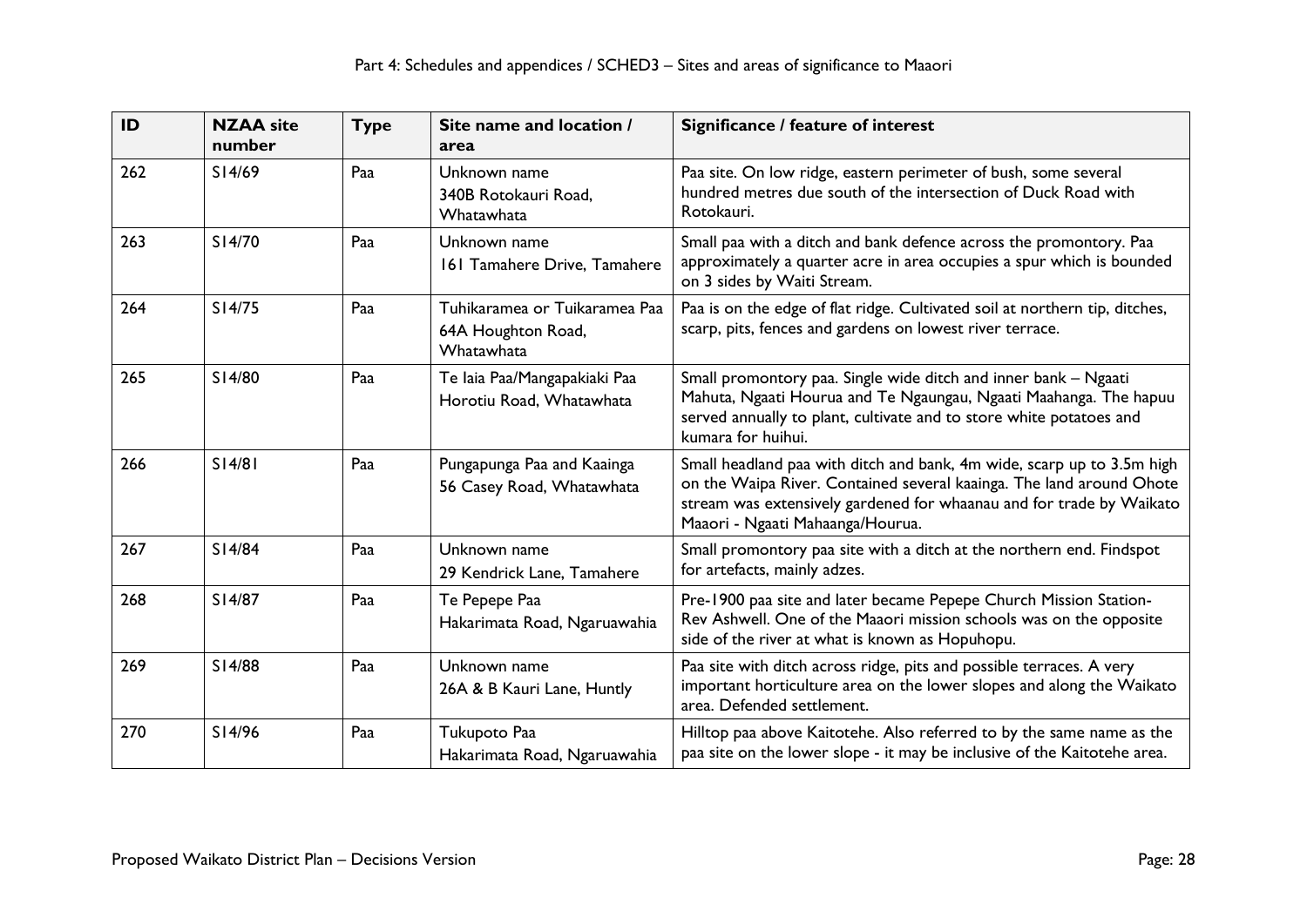| ID  | <b>NZAA</b> site<br>number | <b>Type</b> | Site name and location /<br>area                                                | Significance / feature of interest                                                                                                                                                                                                                      |
|-----|----------------------------|-------------|---------------------------------------------------------------------------------|---------------------------------------------------------------------------------------------------------------------------------------------------------------------------------------------------------------------------------------------------------|
| 271 | S14/107                    | Paa         | Unknown name<br>66 Pencarrow Road, Tamahere                                     | Paa site with defensive ditch and bank and possible pits. East bank of the<br>Waikato River, 650m south of the junction of Pencarrow Road with<br>Airport Road.                                                                                         |
| 272 | S14/108                    | Paa         | Unknown name<br>96 Pencarrow Road, Tamahere                                     | Promontory paa defended by two ditches on the landward approach.<br>One definite and one possible terrace.                                                                                                                                              |
| 273 | S14/117                    | Paa         | Patuwai Paa<br>212D Newell Road, Tamahere                                       | Rectangular escarpment edge paa. The paa is surrounded by a large area<br>of garden soils and borrow pits, which are affected by a recent<br>rural-residential subdivision.                                                                             |
| 274 | S14/118                    | Paa         | Unknown name<br>110 Bedford Road, Te Kowhai                                     | Rectangular paa outlined by simple defensive ditch. A simple defensive<br>ditch cutting off a promontory formed by the Waipa River, and a<br>tributary flowing into it from the East. Ngaati Mahaanga and associated<br>hapuu.                          |
| 275 | S14/119                    | Paa         | Unknown name<br>430 Pickering Road, Tamahere                                    | Paa site on a promontory with gullies on two sides, a possible ditch and<br>a few depressions.                                                                                                                                                          |
| 276 | S14/120                    | Paa         | Unknown name<br>Pickering Road, Tamahere                                        | The paa was on the south bank of the Mangaone Stream c. 1.5km after<br>its junction with the Mangaomapu Stream, southeast of Tamahere. Land<br>has been levelled.                                                                                       |
| 277 | S14/122                    | Paa         | Unknown name<br>553 Ngaruawahia Road, Te<br>Kowhai                              | Whakapaku is a paa/kaainga within the Te Kowhai/Mangakowhai Paa<br>area. These kaainga were all on the same land blocks and were only<br>separated by the Otamanui Lagoon.                                                                              |
| 278 | S14/128                    | Paa         | Manga-o-Tupua Paa<br>1596 State Highway 26, Eureka                              | Ring-ditch paa on summit of knoll. Knoll is east of Hamilton-Morrinsville<br>Road - 600m east of the road and approximately opposite Schollum<br>Road.                                                                                                  |
| 279 | S14/129                    | Paa         | Maramatutahi Paa and<br><b>Pukemoremore Reserve</b><br>1382 Tauhei Road, Tauhei | Ridgetop paa, extends for ca. 50m, terrace on northwestern and<br>southwestern sides. Ditch and bank at northeastern end, five pits on<br>main platform, several more pits down slope. A paa site sits on the<br>southwest boundary next to the quarry. |
| 280 | S14/169                    | Paa         | Unknown name                                                                    | Desktop research has so far been inconclusive for information on Paa<br>S14/169 site, although comments have been made that the hapuu Ngaati                                                                                                            |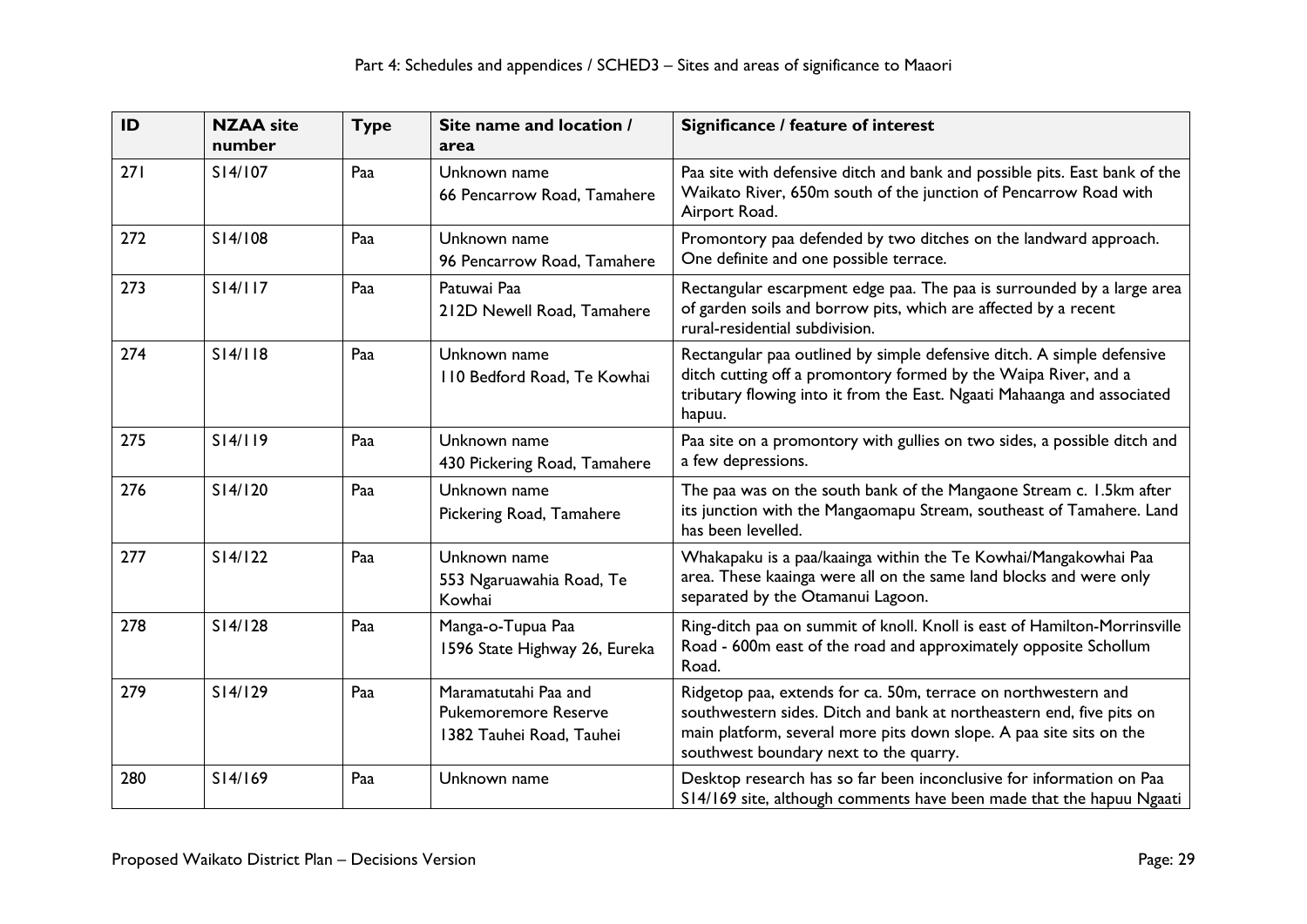| ID  | <b>NZAA</b> site<br>number | <b>Type</b> | Site name and location /<br>area                          | Significance / feature of interest                                                                                                                                                                                           |
|-----|----------------------------|-------------|-----------------------------------------------------------|------------------------------------------------------------------------------------------------------------------------------------------------------------------------------------------------------------------------------|
|     |                            |             | 180 Tregoweth Lane, Huntly                                | Mahuta and Whauroa were settled in the area of Taupiri and I mile<br>north in Taupiri Maunga. (Ballara, Angela (1998))                                                                                                       |
| 281 | S14/173                    | Paa         | Makiri Paa<br><b>IID Woodcock Road,</b><br>Tamahere       | Defended settlement. Paa site identified but appears to have been<br>levelled. Within the vicinity of Maniapoto waahi tapu.                                                                                                  |
| 282 | S14/178                    | Paa         | Rua's Kaainga<br>State Highway I, Taupiri                 | Historic kaainga site associated with a chief named Rua from Tarawera,<br>who gave his daughter to Mahuta's son to make peace with Waikato.                                                                                  |
| 283 | S14/197                    | Paa         | Mangaharakeke or Titoki Paa<br>16D Titoki Drive, Tauwhare | The paa is on the terrace, headland that projects east at the top of the<br>slope across the river behind the paa site at S14/54.                                                                                            |
| 284 | S14/211                    | Paa         | Unknown name<br>57 Piako Road, Gordonton                  | The paa is located on the north side of the Komakorau Stream approx.<br>opposite the Gordonton Hall. The borrow pits and garden soils are on<br>either side of the tributary gully.                                          |
| 285 | S14/212                    | Paa         | Unknown name<br>1154 Gordonton Road,<br>Gordonton         | Paa occupies a finger of land that juts out into the Komakorau stream<br>gully. It had two transverse ditches. The paa is associated with a<br>number of borrow pits and an area of Tamahere soils (Maaori garden<br>soils). |
| 286 | S15/19                     | Paa         | Unknown name<br>48 Te Awa Lane, Tamahere                  | River terrace paa site. Most of western end of the paa destroyed by<br>construction of the house in 1970-71. Defended hapuu settlement.                                                                                      |
| 287 | S15/25                     | Paa         | Pukeroro Paa<br>102 Hooker Road, Tamahere                 | The pa was mapped showing platform, terraces ditch and bank which<br>are now not visible although the outline of the pa as a slight ridge is still<br>visible and the low-lying area on its northern side.                   |
| 288 | S15/26                     | Paa         | Unknown name<br>182 Hooker Road, Tamahere                 | Associated with S15/27. Paa site with ditch and bank, artefacts<br>recovered from scoop, two burials recovered, patches of charcoal-rich<br>soil.                                                                            |
| 289 | S15/34                     | Paa         | Unknown name<br>512 Airport Road, Tamahere                | Site has been severely modified by the construction of the 4th green of<br>the golf club (Narrows Golf Club). Defended hapuu settlement.                                                                                     |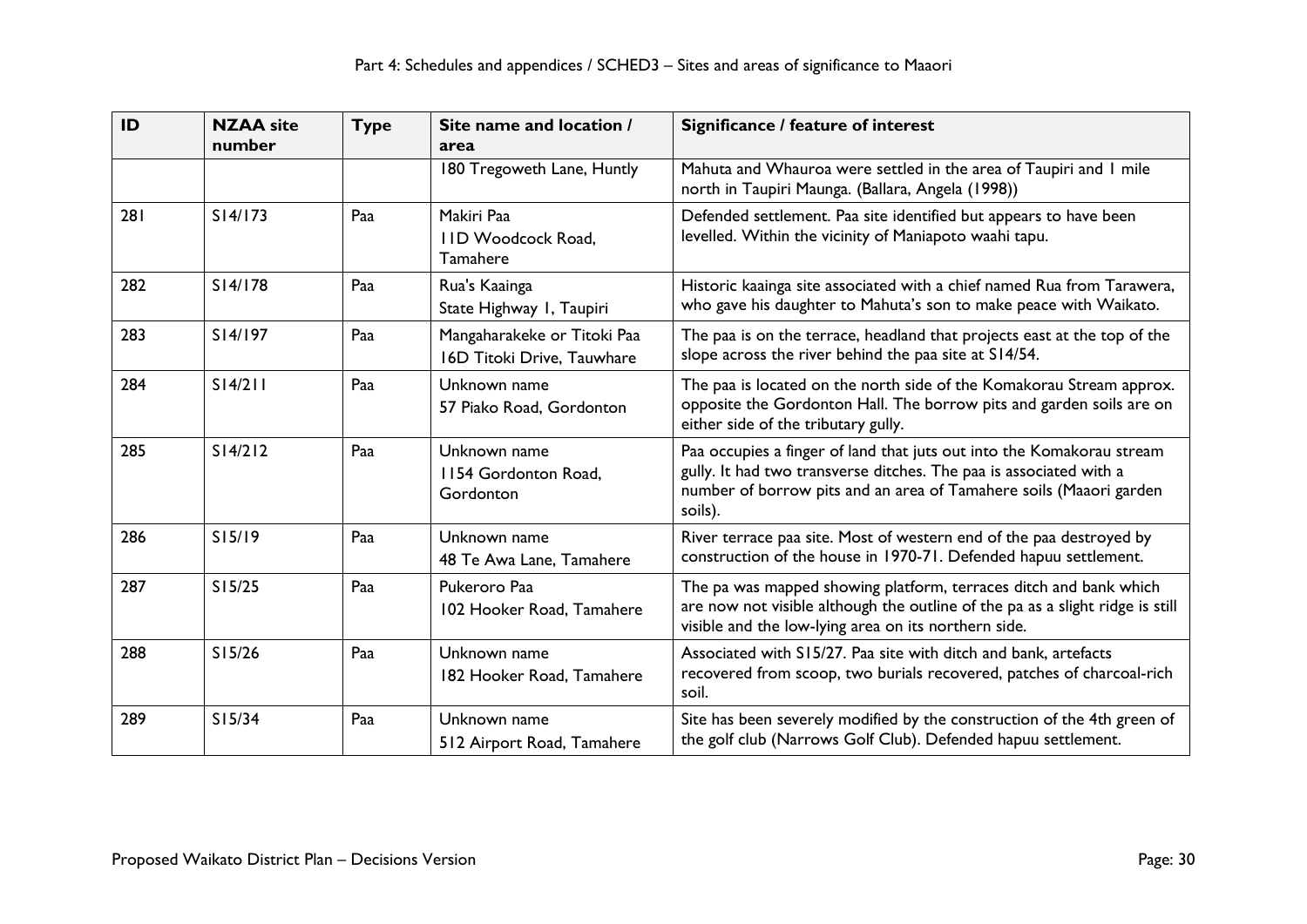| ID  | <b>NZAA site</b><br>number | <b>Type</b>                  | Site name and location /<br>area                                  | Significance / feature of interest                                                                                                                                                                                                                                                                                                                                                                                                                             |
|-----|----------------------------|------------------------------|-------------------------------------------------------------------|----------------------------------------------------------------------------------------------------------------------------------------------------------------------------------------------------------------------------------------------------------------------------------------------------------------------------------------------------------------------------------------------------------------------------------------------------------------|
| 290 | S15/35                     | Paa                          | Oraka Paa<br>525 Pencarrow Road, Tamahere                         | Hilltop paa site with central platform 'tihi', one pit, terraces, scarp. At<br>least two pits, one terrace and shell scatters along ridgetop. Also<br>borrow pits and garden terraces on seaward slopes.                                                                                                                                                                                                                                                       |
| 291 | S15/65                     | Paa                          | Unknown name<br>50 Te Awa Lane, Tamahere                          | Site was formerly lumped in with separate paa, some 200m away to the<br>north west. It is described (or planned) on the site record form for<br>N65/39 but is quite clearly a separate site. House built on paa site.                                                                                                                                                                                                                                          |
| 292 | S15/302                    | Paa                          | Unknown name<br>256B Hooker Road, Tamahere                        | Paa site with transverse ditch, ditch and bank.                                                                                                                                                                                                                                                                                                                                                                                                                |
| 293 |                            | Paa                          | Karamu Paa, a urupa<br>187 Piako Road, Gordonton                  | Ngati Wairere at Hukanui<br>A significant heritage and cultural landscape of Ngati Wairere at<br>Hukanui (Gordonton), relating to a pa (Karamu), a urupa. and the<br>stream Komakorau                                                                                                                                                                                                                                                                          |
| 294 | <b>SS/84</b>               | <b>Borrow</b><br><b>Pits</b> | 5851 Great South Road<br>Ngaruawahia                              | The horticultural soils, borrow pits and associated pa are of scale that<br>makes them an outstanding and significant cultural and archaeological<br>landscape in Aotearoa/New Zealand. It is an archaeological and cultural<br>landscape created by the utilisation of the soils deposited by the<br>Waikato River and is associated with Pukeiahua Pa. These are the most<br>extensive complexes of Maori gardens identified in any region of New<br>Zealand |
| 295 | <b>SS01</b>                |                              | Awamarahi Island                                                  | Awamarahi was once a papakaainga and historical fishing site.                                                                                                                                                                                                                                                                                                                                                                                                  |
| 296 | <b>SS02</b>                |                              | Rangiriri-Meremere Takinga<br>Wairua                              | Takinga Wairua was a papakaainga or village.                                                                                                                                                                                                                                                                                                                                                                                                                   |
| 297 | <b>SS03</b>                |                              | Karihoa Island                                                    | (Island in the Waikato River - Wildlife Management Reserve) Karihoa<br>was an old papakaainga area.                                                                                                                                                                                                                                                                                                                                                            |
| 298 | <b>SS04</b>                |                              | Papakainga Horahora Marae<br>120 Horahora Road, Rangiriri<br>West | This site is associated with the papakaainga of Horahora Marae.                                                                                                                                                                                                                                                                                                                                                                                                |
| 299 | <b>SS05</b>                |                              | Lake Kopuera Refuge                                               | Lake Kopuera is significant as a food basket for Waikato Hapuu.                                                                                                                                                                                                                                                                                                                                                                                                |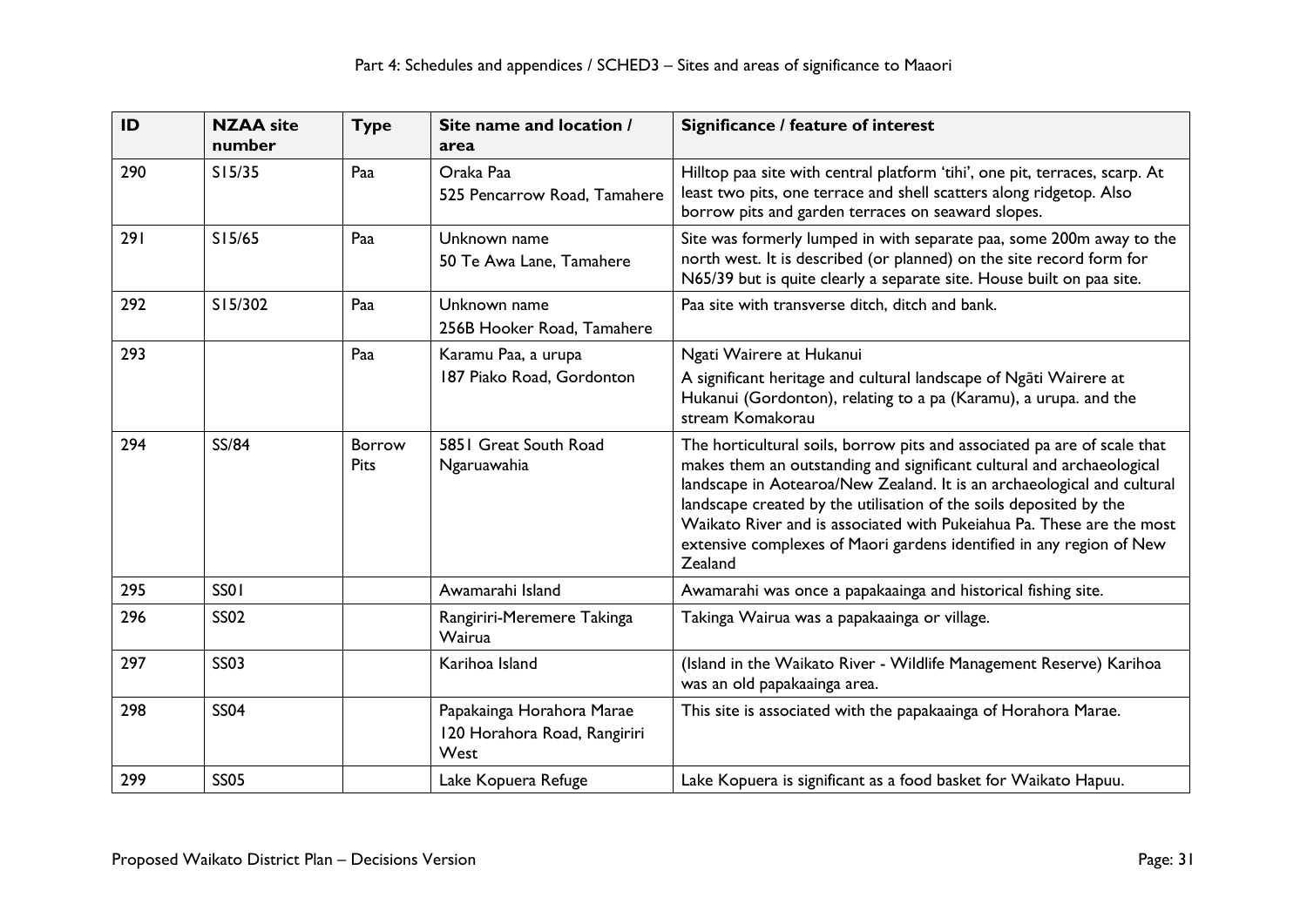| ID  | <b>NZAA</b> site<br>number | Type | Site name and location /<br>area                                | Significance / feature of interest                                     |
|-----|----------------------------|------|-----------------------------------------------------------------|------------------------------------------------------------------------|
| 300 | <b>SS06</b>                |      | Te Onetea Stream                                                | Te Onetea Stream was the only navigable stream for waka to travel      |
|     | <b>SS07</b>                |      | Te Onetea Stream                                                | between the Waikato River and Lake Waikare. It is also adjacent to     |
|     | <b>SS08</b>                |      | Te Onetea Stream                                                | historical papakaainga and cultivation lands.                          |
|     | <b>SS09</b>                |      | Te Onetea Stream                                                |                                                                        |
|     | <b>SS18</b>                |      | Te Onetea Stream                                                |                                                                        |
|     | <b>SS22</b>                |      |                                                                 |                                                                        |
| 301 | <b>SS10</b>                |      | Maurea Islands                                                  | These islands accommodated the former location of Maurea Marae.        |
|     | SS <sub>II</sub>           |      | Maurea Islands                                                  |                                                                        |
|     | SS <sub>12</sub>           |      | Maurea Islands                                                  |                                                                        |
| 302 | <b>SS13</b>                |      | Papakaainga Waka Tauranga and                                   | Paetai was a known cultivation area and papakaainga which              |
|     |                            |      | <b>Cultivation Area Paetai</b>                                  | accommodated a key hui in 1857 to discuss the potential of uniting lwi |
|     | SSI4                       |      | Papakaainga Waka Tauranga and                                   | and its lands under a Maaori King.                                     |
|     |                            |      | <b>Cultivation Area Paetai</b>                                  |                                                                        |
|     | <b>SS15</b>                |      | Papakaainga Waka Tauranga and                                   |                                                                        |
|     |                            |      | Cultivation Area Paetai                                         |                                                                        |
|     | <b>SS16</b>                |      | Papakaainga Waka Tauranga and<br><b>Cultivation Area Paetai</b> |                                                                        |
|     | SS <sub>17</sub>           |      | Papakaainga Waka Tauranga and                                   |                                                                        |
|     |                            |      | Cultivation Area Paetai                                         |                                                                        |
|     | SS <sub>19</sub>           |      | Papakaainga Waka Tauranga and                                   |                                                                        |
|     |                            |      | <b>Cultivation Area Paetai</b>                                  |                                                                        |
|     | <b>SS20</b>                |      | Papakaainga Waka Tauranga and                                   |                                                                        |
|     |                            |      | <b>Cultivation Area Paetai</b>                                  |                                                                        |
|     | <b>SS21</b>                |      | Papakaainga Waka Tauranga and                                   |                                                                        |
|     |                            |      | Cultivation Area Paetai                                         |                                                                        |
|     | <b>SS23</b>                |      | Papakaainga Waka Tauranga and                                   |                                                                        |
|     |                            |      | <b>Cultivation Area Paetai</b>                                  |                                                                        |
|     |                            |      |                                                                 |                                                                        |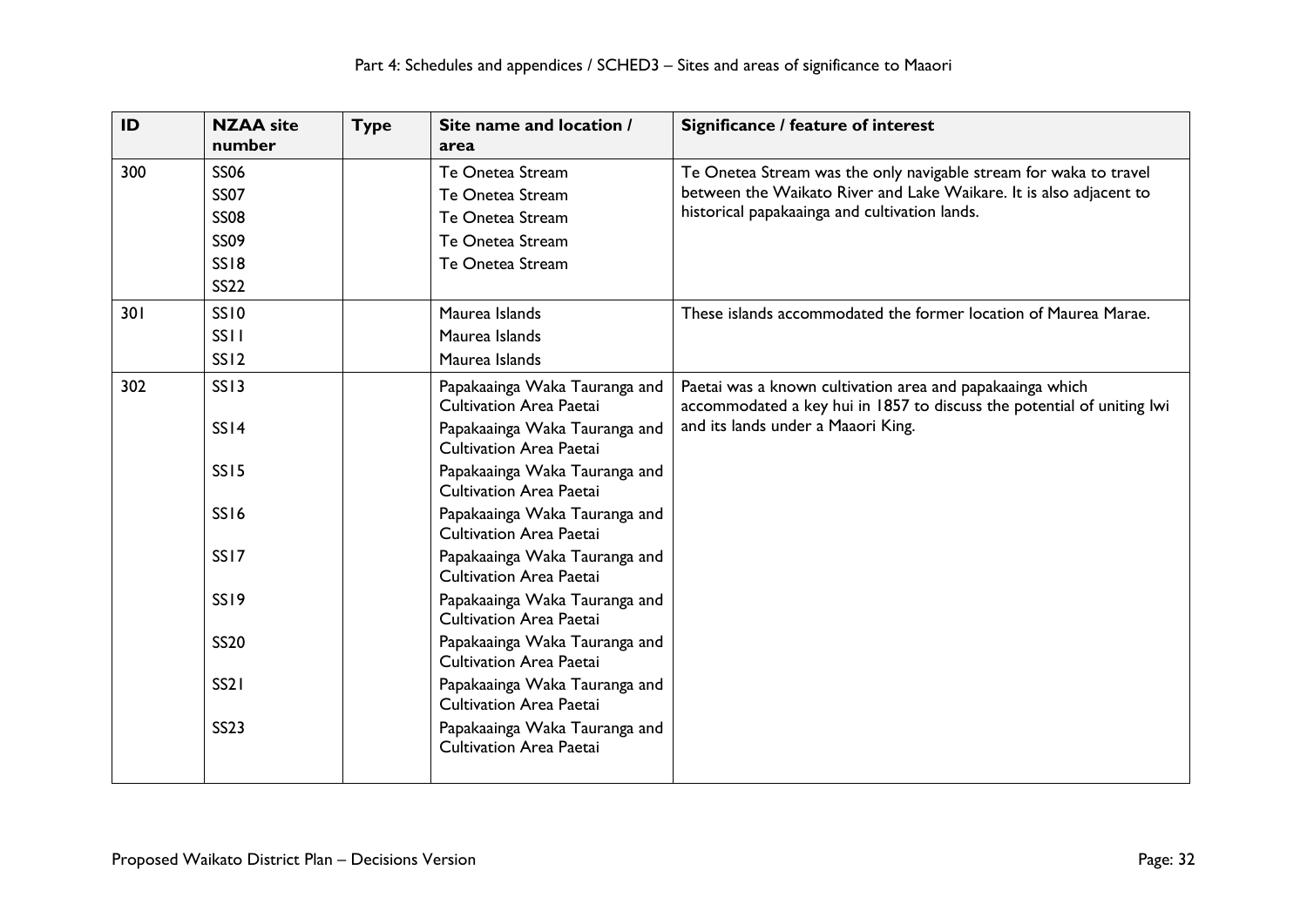| ID  | <b>NZAA</b> site<br>number                                                                                                                                                                                                                                  | <b>Type</b> | Site name and location /<br>area                                                                                                                                                                                                                                                                                                                                                                                                                                                                                                                                                                                         | Significance / feature of interest                                                                                                                                                                                                                                                                                                                                                                                                                                                                                                                                                                                           |
|-----|-------------------------------------------------------------------------------------------------------------------------------------------------------------------------------------------------------------------------------------------------------------|-------------|--------------------------------------------------------------------------------------------------------------------------------------------------------------------------------------------------------------------------------------------------------------------------------------------------------------------------------------------------------------------------------------------------------------------------------------------------------------------------------------------------------------------------------------------------------------------------------------------------------------------------|------------------------------------------------------------------------------------------------------------------------------------------------------------------------------------------------------------------------------------------------------------------------------------------------------------------------------------------------------------------------------------------------------------------------------------------------------------------------------------------------------------------------------------------------------------------------------------------------------------------------------|
| 303 | <b>SS24</b><br><b>SS25</b><br><b>SS26</b><br><b>SS49</b><br><b>SS27</b><br><b>SS28</b><br><b>SS29</b><br><b>SS31</b><br><b>SS32</b><br><b>SS33</b><br><b>SS34</b><br><b>SS35</b><br><b>SS36</b><br><b>SS37</b><br><b>SS38</b><br><b>SS39</b><br><b>SS40</b> |             | Lake Waikare Marginal Strips<br>Lake Waikare Marginal Strips<br>Lake Waikare Conservation<br>Area<br>Lake Waikare Lake Bed<br>Lake Waikare Marginal Strips<br>Lake Waikare Wildlife<br>Management Reserve<br>Lake Waikare Wildlife<br><b>Management Reserve</b><br>Lake Waikare Marginal Strips<br>Lake Waikare Marginal Strips<br>Lake Waikare Marginal Strips<br>Lake Waikare Marginal Strips<br>Lake Waikare Marginal Strips<br>Lake Waikare Marginal Strips<br>Lake Waikare South Shore<br><b>Recreation Reserve</b><br>Lake Waikare Marginal Strips<br>Lake Waikare Marginal Strips<br>Lake Waikare Marginal Strips | Lake Waikare was a historical food basket for Waikato hapuu. The<br>surrounding lands and margins are identified as sites of significance as<br>they were papakaainga, nohoanga kai, paa tuna and also urupa. During<br>the Rangiriri battle in 1863, it is said that when Waikato-Tainui people<br>fled from Rangiriri Pa, they ran towards and into Lake Waikare and<br>Lake Kopuera while they were fleeing the battle and were shot by<br>British soldiers. It is highly likely that some of the bones of persons<br>associated with the battle are still in both lakes which are very<br>significant to Waikato-Tainui. |
| 304 | SS41<br><b>SS42</b>                                                                                                                                                                                                                                         |             | Tarakokomako Islands<br>Tarakokomako Islands                                                                                                                                                                                                                                                                                                                                                                                                                                                                                                                                                                             | Kaumatua have said that these islands are the home to Tarakokomako,<br>one of Waikato-Tainui river Taniwha.                                                                                                                                                                                                                                                                                                                                                                                                                                                                                                                  |
| 305 | <b>SS43</b>                                                                                                                                                                                                                                                 |             | Motakorea Island                                                                                                                                                                                                                                                                                                                                                                                                                                                                                                                                                                                                         | Motakorea Island (formerly part of Taipouri Island) was the kainga of<br>Kokako in his later years. Kokako was the father of Tamainu Po and<br>grandfather of Wairere.                                                                                                                                                                                                                                                                                                                                                                                                                                                       |
| 306 | <b>SS44</b><br><b>SS45</b>                                                                                                                                                                                                                                  |             | Hukanui-a-Muri Lands<br>Hukanui-a-Muri Lands                                                                                                                                                                                                                                                                                                                                                                                                                                                                                                                                                                             | These small parcels of land are associated with the papakaainga of<br>Hukanui-a-Muri.                                                                                                                                                                                                                                                                                                                                                                                                                                                                                                                                        |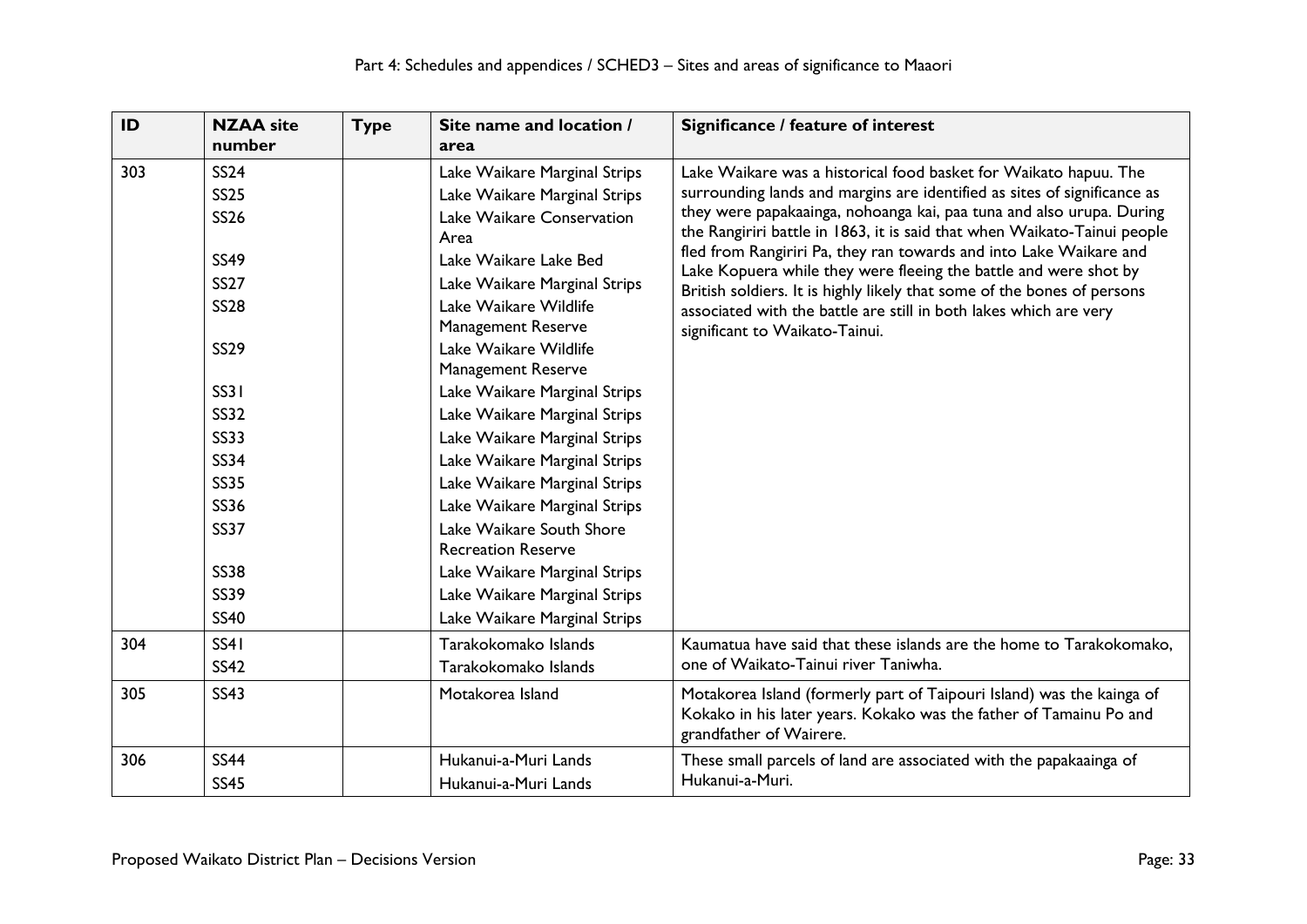| ID  | <b>NZAA</b> site<br>number | <b>Type</b> | Site name and location /<br>area                                        | Significance / feature of interest                                                                                                                                                                                                                                          |
|-----|----------------------------|-------------|-------------------------------------------------------------------------|-----------------------------------------------------------------------------------------------------------------------------------------------------------------------------------------------------------------------------------------------------------------------------|
| 307 | <b>SS46</b>                |             | Waahi Waka Tauranga                                                     | This site was a historical landing site for waka travelling to Waahi Pa.<br>The land was taken under the Public Works Act to provide a transport<br>corridor for the construction of the Genesis Power Station.                                                             |
| 308 | <b>SS47</b><br><b>SS48</b> |             | Lake Waahi Wildlife<br><b>Management Reserve</b><br>Lake Waahi Wildlife | These sites were significant in supporting the well-being of surrounding<br>marae during poukai and significant events.                                                                                                                                                     |
|     |                            |             | <b>Management Reserve</b>                                               |                                                                                                                                                                                                                                                                             |
| 309 | <b>SS30</b>                |             | Te Takapu o Waikato                                                     | Te Takapu o Waikato may have been known by another name which is<br>still to be confirmed. However, it is understood that Te Takapu was<br>one of the islands that held pahu (or war gongs) to signify and warn<br>other Waikato Marae of approaching taua, or war parties. |
| 310 | <b>SS50</b>                |             | Maaori Gardens - Totality<br>Hooker Road, Tamahere (1)<br>Totality      | The site a significant cultural icon, gardening method which contributes<br>to iwi and hapuu identity, and history of settlement in the locality.                                                                                                                           |
|     | <b>SS65</b>                |             | Hooker Road, Tamahere (2)<br><b>Totality</b>                            |                                                                                                                                                                                                                                                                             |
|     | <b>SS67</b>                |             | Hooker Road, Tamahere (3)<br><b>Totality</b>                            |                                                                                                                                                                                                                                                                             |
|     | <b>SS71</b>                |             | Hooker Road, Tamahere (4)<br><b>Totality</b>                            |                                                                                                                                                                                                                                                                             |
| 311 | SS51<br><b>SS53</b>        |             | Teo Teo Paa, Whangamarino<br>Redoubt/Pickards Redoubt and               | It is the place where the Ngaati Mahuta Rangatira, Te Huirama,<br>Kaireperepe (affinal kin to) and Tianara (general) of Kingi Tawhiao, was                                                                                                                                  |
|     | <b>SS58</b>                |             | Huirama Paa                                                             | charged with harrying and holding back the tide of Crown forces.                                                                                                                                                                                                            |
|     | <b>SS68</b>                |             | Oram Road, Whangamarino                                                 |                                                                                                                                                                                                                                                                             |
| 312 | <b>SS52</b>                |             | <b>Wainui Reserve</b>                                                   | Settlement cluster of Paa and Kaainga of Tainui Hapuu.                                                                                                                                                                                                                      |
|     |                            |             | Wainui Road, Raglan                                                     |                                                                                                                                                                                                                                                                             |
| 313 | <b>SS54</b><br><b>SS62</b> |             | Maaori Gardens - Totality<br>Kernott Road (1)                           | The site a significant cultural icon, gardening method which contributes<br>to iwi and hapuu identity, and history of settlement in a locality.                                                                                                                             |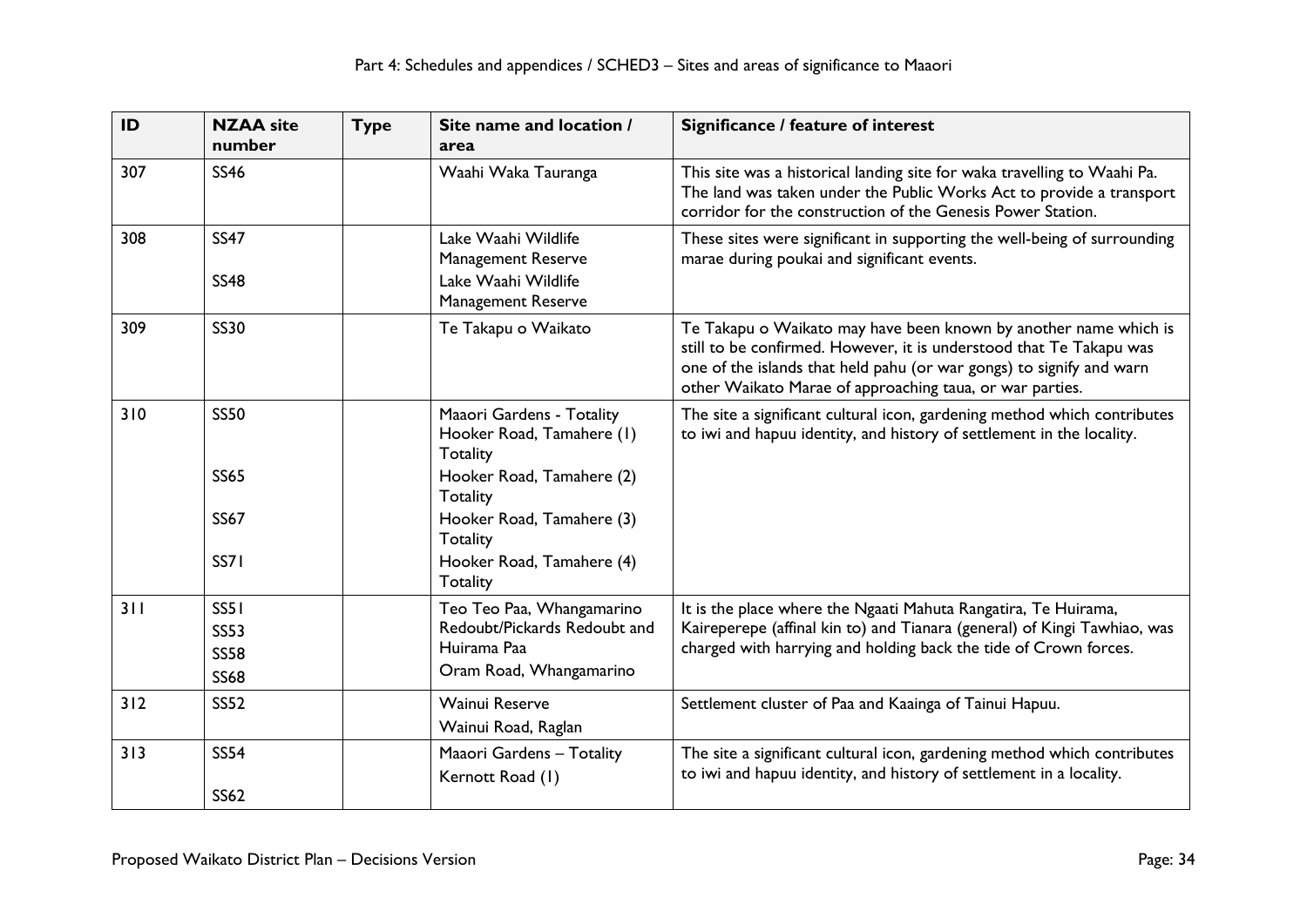| ID  | <b>NZAA</b> site<br>number | <b>Type</b> | Site name and location /<br>area                               | Significance / feature of interest                                                                                                                                                                                                                                                                                                                                                                                 |
|-----|----------------------------|-------------|----------------------------------------------------------------|--------------------------------------------------------------------------------------------------------------------------------------------------------------------------------------------------------------------------------------------------------------------------------------------------------------------------------------------------------------------------------------------------------------------|
|     |                            |             | Kernott Road (2)<br>Horotiu                                    |                                                                                                                                                                                                                                                                                                                                                                                                                    |
| 314 | <b>SS55</b>                |             | Horea<br>Te Akau South, Te Akau                                | The sites represent an early pre-European cultural and archaeological<br>landscape. Cluster of coastal paa indicates a valued coastal landscape<br>for ancestral occupation.                                                                                                                                                                                                                                       |
| 315 | <b>SS56</b>                |             | Tautauroa Urupaa - Waikorea<br>Te Akau Coast Road, Te Akau     | Pre-1900 Ancestral Urupaa of the Tainui, Tahinga, Paetoka, Koata<br>Hapuu.                                                                                                                                                                                                                                                                                                                                         |
| 316 | <b>SS57</b>                |             | Wiremu Te Awaitaia Kohatu &<br>Urupaa<br>Marine Parade, Raglan | Ngaati Hourua - gravesite and kohatu. (Includes Papahua 3 ML 21878)                                                                                                                                                                                                                                                                                                                                                |
| 317 | <b>SS59</b>                |             | Hanatoria Paa<br>244 Ringer Road, Tauwhare                     | Wharewaiora, place of healing, Te Waikato Sanitorium, the first<br>institution for open-air treatment of tuberculosis. The Meeting house<br>was replaced by the Villa in 1936.                                                                                                                                                                                                                                     |
| 318 | <b>SS60</b><br><b>SS63</b> |             | <b>The Point</b><br>Broadway, Ngaruawahia                      | Currently known as 'The Point'. A site of pre 1900 history that<br>connects to the Hakarimata Range, Puke-i-aahuaPaa to the naming of<br>Ngaruawahia and the Kingitanga movement, followed by European<br>occupation.                                                                                                                                                                                              |
| 319 | <b>SS61</b>                |             | <b>Oioroa</b><br>Aotea North Head<br>Phillips Road, Aotea      | Oioroa Aotea North Heads Scientific Reserve<br>In the past there were attempts at pasture conversion, military<br>bombardment and then a scientific reservation.<br>The sand holds a record of the ancestors of claimants through their<br>bones, pits, tools, treasures and rubbish tips. That record is of major<br>importance to both the hapuu and western archaeology but for<br>crucially different reasons. |
| 320 | <b>SS64</b>                |             | Putoetoe Paa<br>5 Wi Neera Street, Raglan                      | Paa site of Ngaati<br>Mahaanga, Ngaati Hourua. Currently recorded as a redoubt R14/341.                                                                                                                                                                                                                                                                                                                            |
| 321 | <b>SS66</b>                |             | Reretau Urupaa - Waimai<br>Te Akau Coast Road, Te Akau         | Pre-1900 Ancestral Urupaa of the Tainui, Tahinga, Paetoka, Koata<br>Hapuu.                                                                                                                                                                                                                                                                                                                                         |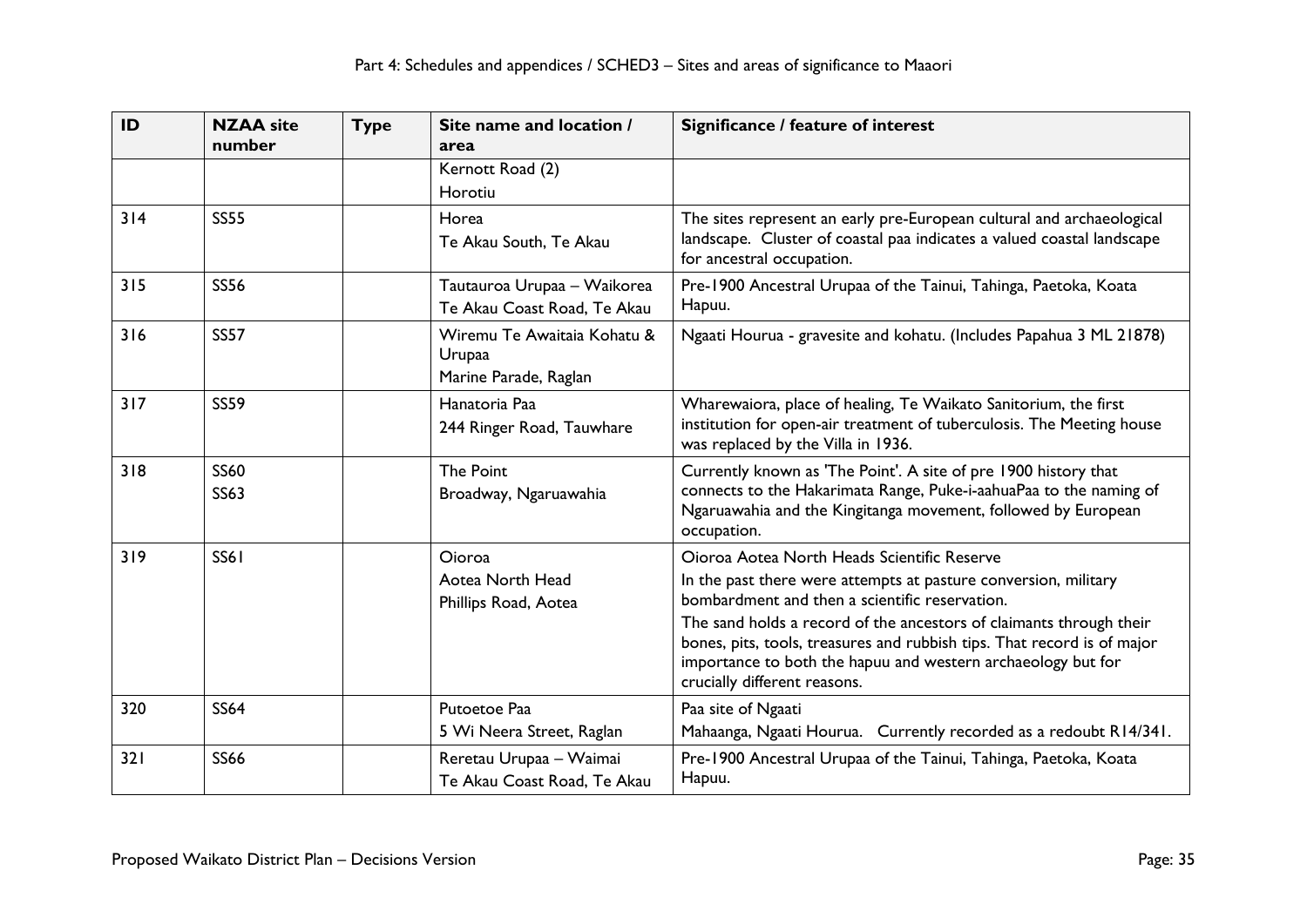| ID  | <b>NZAA</b> site<br>number                | <b>Type</b> | Site name and location /<br>area                                                                        | Significance / feature of interest                                                                                                                                                                                                                                                                                                                                                                          |
|-----|-------------------------------------------|-------------|---------------------------------------------------------------------------------------------------------|-------------------------------------------------------------------------------------------------------------------------------------------------------------------------------------------------------------------------------------------------------------------------------------------------------------------------------------------------------------------------------------------------------------|
| 322 | <b>SS70</b>                               |             | Te Toto<br>Whaanga Road, Raglan                                                                         | Contains the Te Toto Paa and a complex of stone features, pits, karaka<br>grove, terraces and gardening area.                                                                                                                                                                                                                                                                                               |
| 323 | <b>SS69</b>                               |             | Te Aukatiki Maungatawhiri<br>Oram Road, Whangamarino                                                    | 1863 river crossing of the Maungatawhiri stream which begun the<br>invasion of the Waikato.                                                                                                                                                                                                                                                                                                                 |
| 324 | <b>SS72</b>                               |             | Toreparu Wetland and<br>Horokawau Falls<br>Phillips Road, Te Mata                                       | Although primarily a significant ecological area, the 13 Paa and kaainga<br>sites near the wetland contribute to the significance and wealth of<br>resources that were available to sustain lwi/hapuu.                                                                                                                                                                                                      |
| 325 | <b>SS73</b>                               |             | Te Paina Paa<br>51 Riverbank Road, Mercer                                                               | An important settlement and horticultural area. Te Puea Herangi built<br>this paa at Mangatawhiri. It was here that she gathered together and to<br>support the men liable for conscription to WWI.                                                                                                                                                                                                         |
| 326 | <b>SS74</b>                               |             | Rangiriri Church and Cemetery<br>Rangiriri Road, Rangiriri<br>(Opposite Rangiriri & Heritage<br>Centre) | Stood until 1863. Was then abandoned and a military graveyard was<br>established. (S13/118)                                                                                                                                                                                                                                                                                                                 |
| 327 | <b>SS75</b>                               |             | Puke-i-aahua Paa and Gardens<br>Havelock Road Nth,<br>Ngaruawahia                                       | Puke-i-aahua retains substantial integrity as a marker of pre-European<br>settlement significant to Tamainupo Hapuu and later to Waikato<br>Kingitanga. The features are strongly linked to Maaori garden practices<br>that are adjacent to the paa and the Waikato river.                                                                                                                                  |
| 328 | <b>SS76</b>                               |             | Maniapoto Urupaa - Tauwhare                                                                             | Ancestral urupaa, originally part of the Maniapoto Paa (S14/131)                                                                                                                                                                                                                                                                                                                                            |
| 329 | <b>SS77</b>                               |             | Meremere Paa and Redoubt<br>Te Puea Avenue, Meremere                                                    | Meremere Paa (S13/116) was a complex site constructed to resist the<br>British advance in 1863. Col. Mould of the Royal Engineers was in<br>charge of remodelling the central area of the paa and the new<br>earthworks were laid out by surveyor Charles Heaphy. It consisted of a<br>small central summit fort, extensive rifle trenches, gun emplacements,<br>and small satellite forts. (Redoubt S13/7) |
| 330 | <b>SS78</b><br><b>SS79</b><br><b>SS05</b> |             | Rangiriri<br>147 Te Kauwhata Road, Te<br>Kauwhata                                                       | Includes Rangiriri and Te Wheoro Paa, Lake Karaka and riparian<br>wetlands.                                                                                                                                                                                                                                                                                                                                 |